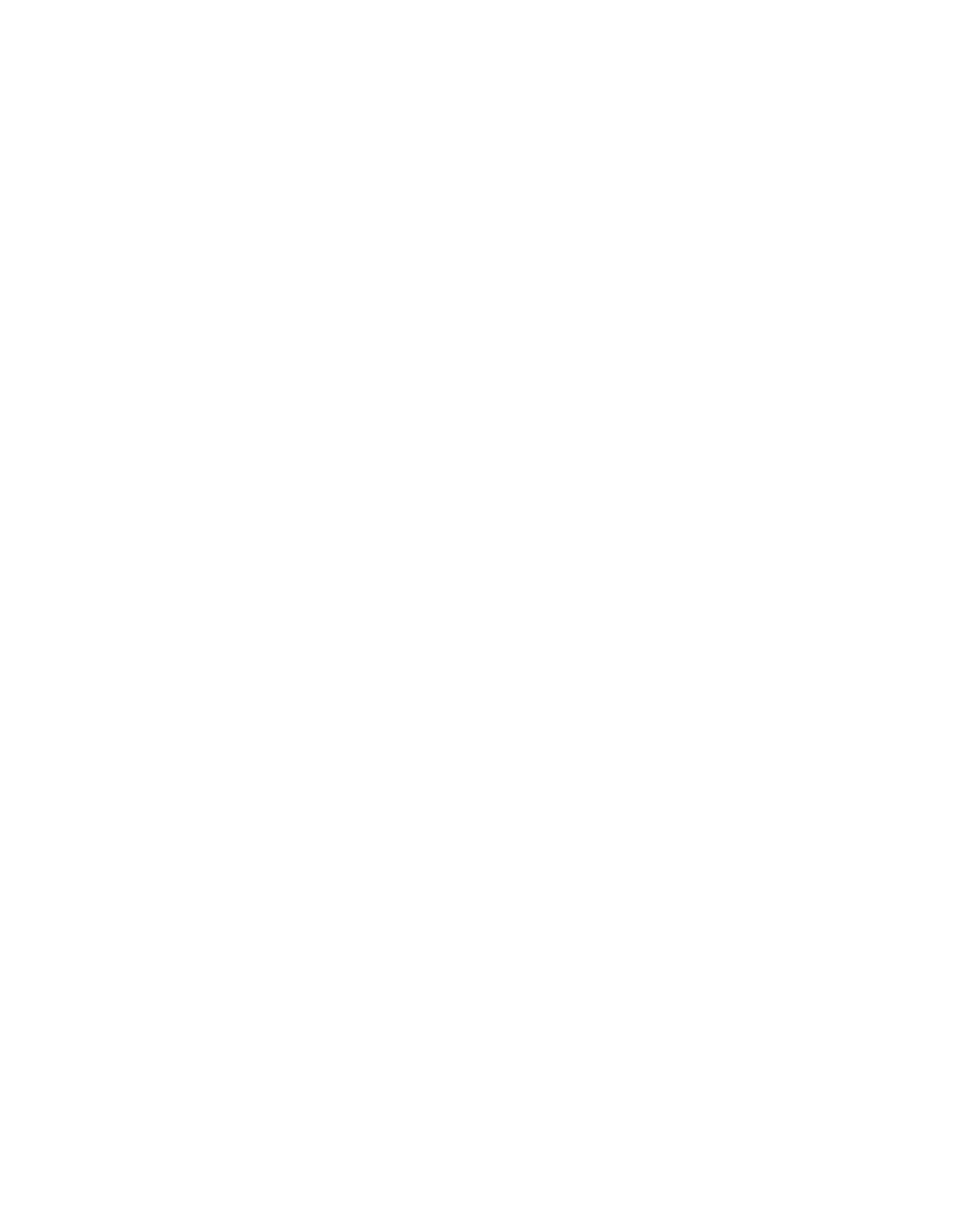

# **Environmental Report Card, 2000**

#### **ENVIRONMENTAL COUNCIL 2000**

William S. Petti, Chair Patricia Tummons, Vice-Chair Stephen T. Dye Michael Faye Donn Fukuda Lance Gilliland Vernon Inoshita Steven S. C. Lim Arnold L. Lum Philip Ohta Charles Prentiss Puanani Rogers Pauline Sato Raymond S. Tabata Genevieve Salmonson, Ex-Officio, Member



**Benjamin J. Cayetano** Governor **Bruce S. Anderson, Ph.D., M.P.H.** Director of Health **Genevieve Salmonson** Director, Office of Environmental Quality Control **William S. Petti** Chair, Environmental Council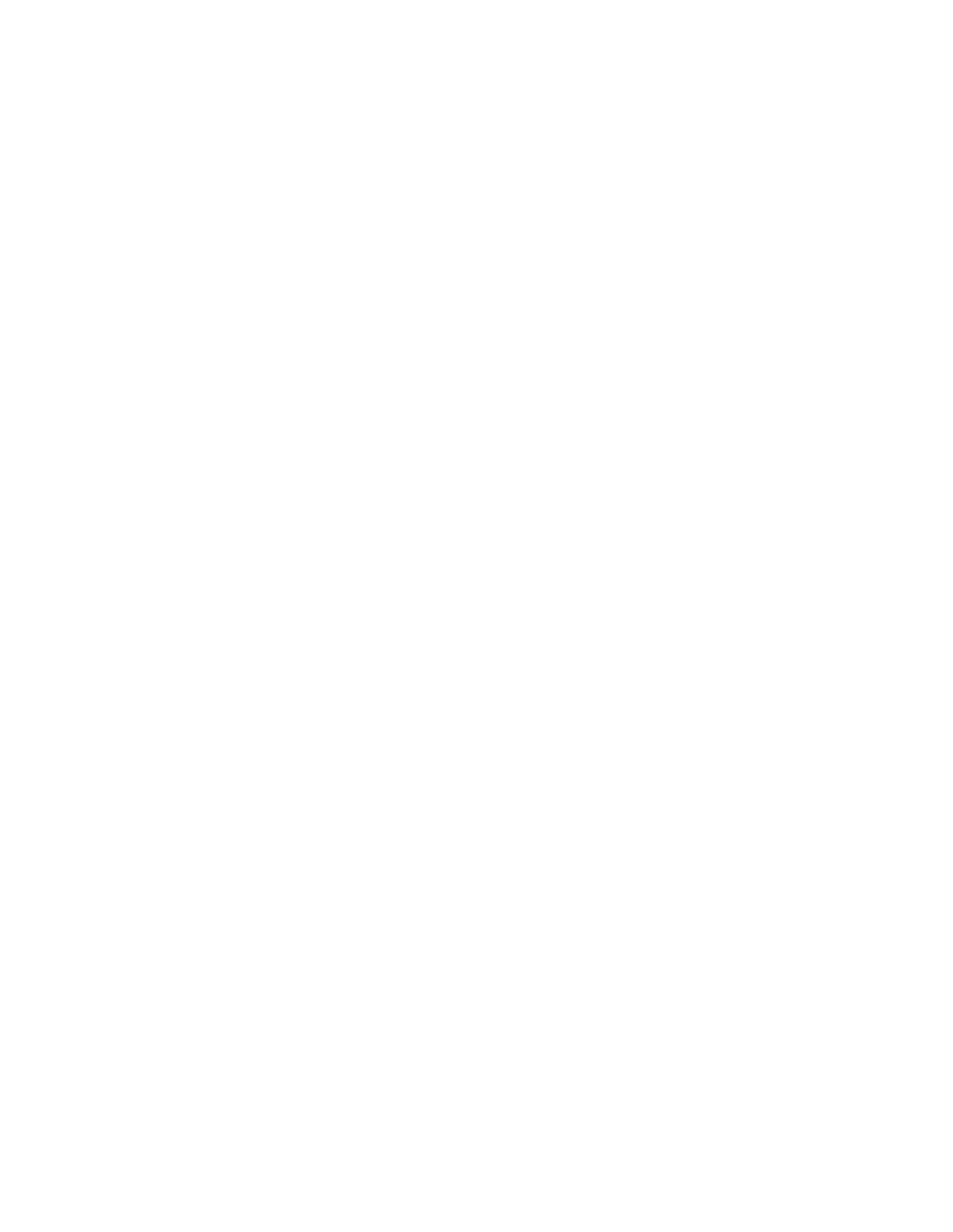

ENVIRONMENTAL REPORT CARD, 2000 ENVIRONMENTAL COUNCIL, STATE OF HAWAI'I

#### **Introduction**

#### **Section I: Environmental Indicators**

#### **Energy Use**

#### **Use and Recycling of Resources**

#### **Biodiversity Maintenance**

#### **Environmental Quality**

#### **Public Awareness/Concern**

| 24. Noise Complaints Received by the Health Department 30 |  |
|-----------------------------------------------------------|--|
|                                                           |  |
|                                                           |  |

#### **Report Card**

|--|--|--|--|--|--|

#### **Section II: Agency Goals**

#### **State of Hawai'i**

#### **City and County of Honolulu**

| City and County of Honolulu, Board of Water Supply 52               |  |
|---------------------------------------------------------------------|--|
| City and County of Honolulu, Department of Facility Maintenance  53 |  |
| City and County of Honolulu, Department of Parks and Recreation  53 |  |
| City and County of Honolulu, Dept. of Planning and Permitting  54   |  |
| City and County of Honolulu, Dept. of Transportation Services  54   |  |
|                                                                     |  |

#### **County of Hawai'i**

| County of Hawai'i, Office of Housing and Community Development  56 |  |
|--------------------------------------------------------------------|--|
| County of Hawai'i, Department of Parks and Recreation  57          |  |
|                                                                    |  |

#### **County of Kaua'i**

| County of Kaua'i, Offices of Community Assistance  60 |  |
|-------------------------------------------------------|--|

#### **County of Maui**

| County of Maui, Dept. of Public Works and Waste Management  61 |  |
|----------------------------------------------------------------|--|
|                                                                |  |
| County of Maui, Department of Housing and Human Concerns  62   |  |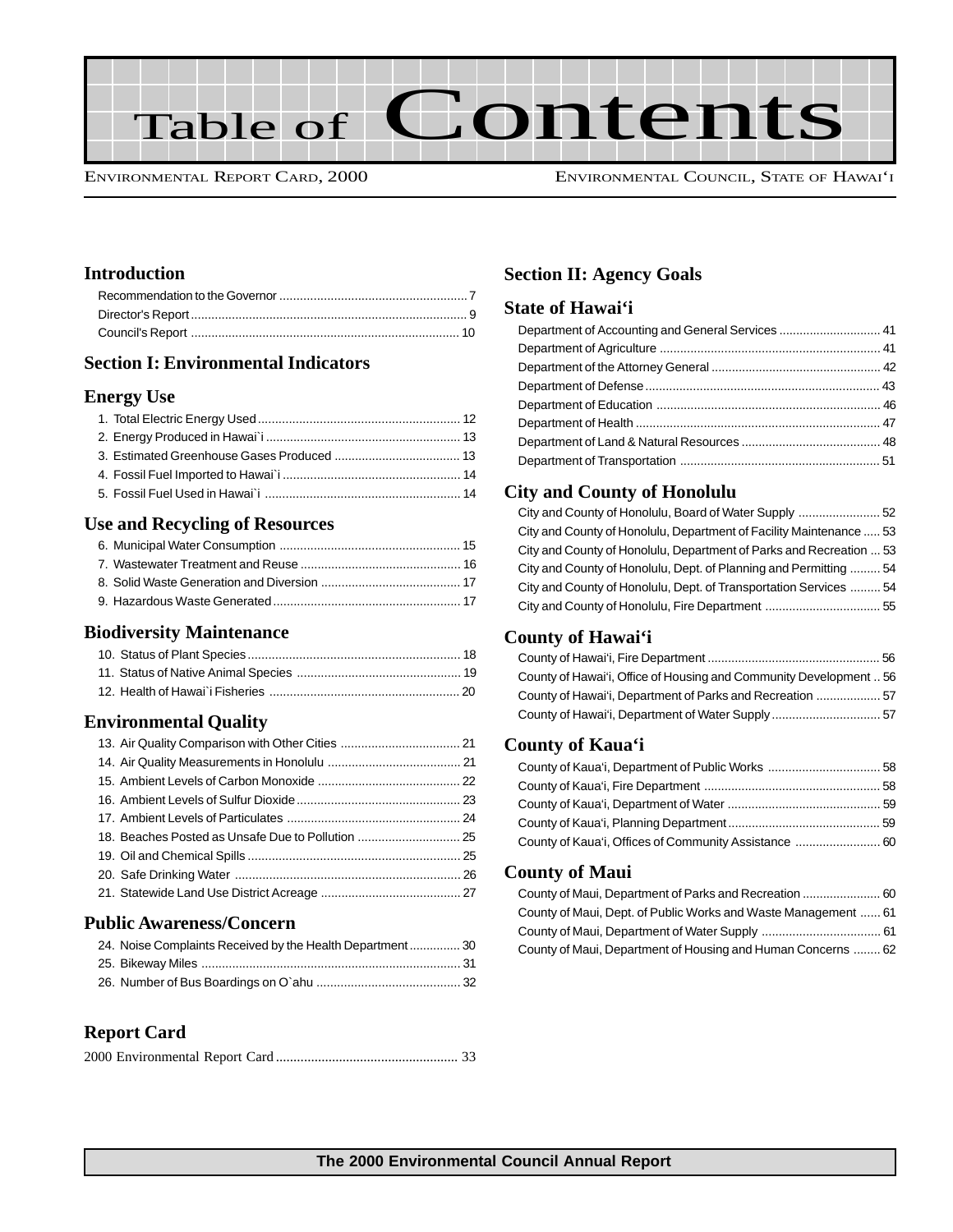# **Introduction**

### **This Annual Report**

In this report the Environmental Council expands and refines its comprehensive listing of Hawai`i Environmental Indicators. These data are presented in tables and graphs and track the environmental health of our islands on issues ranging from government funding to oil spilled into our waters. Students, policy makers and the public can use this document to gain an objective view of our state's progress in managing the natural and urban environment.

This report contains an updated Report Card. The Council, after considering the relevance of each indicator, grades our state's progress toward meeting its goals to protect the environment.

The 2000 Annual Report presents an overview of environmental action taken by government offices across the state. Agencies are asked each year to list their environmental goals and any progress toward meeting these goals. This review of environmental activity helps policy makers and the public keep tabs on government environmental initiatives.

# **The Environmental Council**

The Environmental Council is a fifteen-member citizen board appointed by the Governor to advise the State on environmental concerns. The Council is responsible for making the rules that govern the Environmental Impact Statement (EIS) process for the State. The Council is empowered to approve an agency's "exemption list" of minor activities that can be implemented without first preparing an Environmental Assessment (EA).

Created in 1970, the Council is empowered to monitor the progress of state, county, and federal agencies' environmental goals and policies. In a report each year, the Environmental Council must advise state policy makers on important issues affecting Hawai`i's environment.

### **The Office of Environmental Quality Control**

The Office of Environmental Quality Control (OEQC) was established in 1970 to help stimulate, expand and coordinate efforts to maintain the optimum quality of the State's environment. OEQC implements the Environmental Impact Statement law, HRS Chapter 343. Office planners review and comment on hundreds of environmental disclosure documents each year. Twice a month the OEQC publishes *The Environmental Notice*. This bulletin informs the public of all the projects being proposed in the State that are subject to public review and comment. At the request of the Governor, the Director of the OEQC is empowered to coordinate and direct State agencies in matters concerning environmental quality.

### **Acknowledgements**

OEQC and the Council would like to thank Steven Alber, Douglas Oshiro, Melissa O'Connor-Farinas, Barry Ching, Lisa Young, Susan Kihara, Kay Kaminaka, Nancy Heinrich, Leslie Segundo and Jeyan Thirugnanam for their asssistance in compiling this report.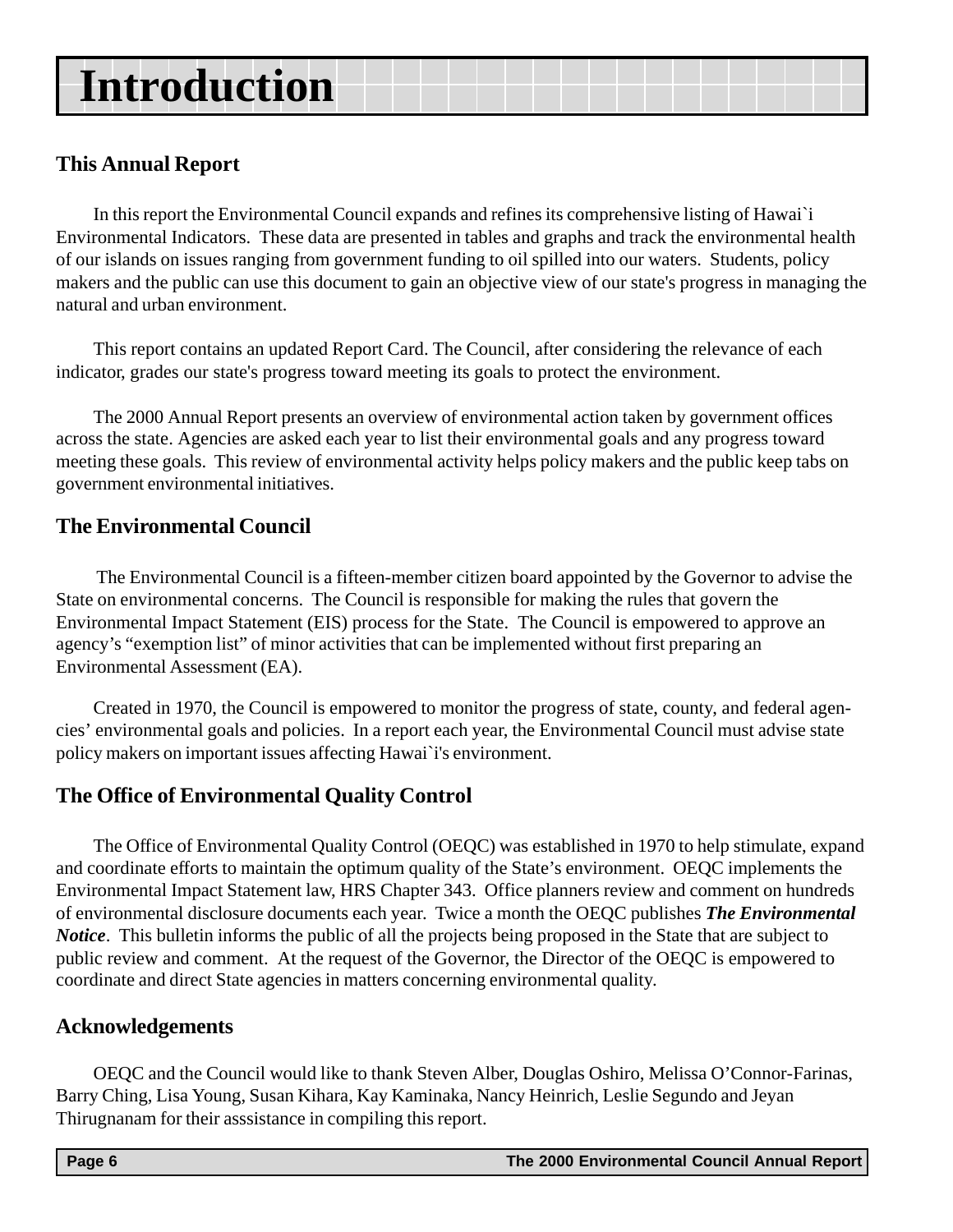# <span id="page-6-0"></span>**Recommendation to the Governor**

### **Global Warming: No More "Business as Usual"**

Concentrations of carbon dioxide and other greenhouse gases (methane, nitrous oxide, and chlorofluorocarbons) in the atmosphere have increased significantly primarily due to the combustion of fossil fuels (oil, coal and natural gas) since the beginning of the pre-industrial era around 1750.

Scientists predict that without action to limit greenhouse gas emissions global temperature will increase by about 3 to 11 degrees Fahrenheit in the next century. Associated with changes in temperature, sea level is projected to increase by about 6 inches to 37 inches by 2100. (Watson, 2000)

Such major climatic and physical changes are significant and would have serious adverse environmental and economic consequences worldwide, especially to island states such as Hawai'i.

#### **Climate Change and Hawai'i**

Climate Change and Human Health in Hawai'i. The health of Hawai'i's people may be negatively affected by climate change. Higher temperatures may lead to greater numbers of heat-related deaths and illnesses. Increased respiratory illnesses may result due to greater ground-level ozone. Increased use of air conditioning could increase power plant emissions and air pollution. Viral and bacterial contamination of fish and shellfish habitats could also cause human illness. Expansion of the habitat and infectivity of disease-carrying insects could increase the potential for malaria and dengue fever. (USEPA, 1998)

Climate Change, Sea Level Rise, and Hawai'i. At Honolulu, Nawiliwili, and Hilo, sea level has increased 6 to 14 inches in the past century and is likely to rise even higher. The expected rise in sea level could cause flooding of lowlying property, loss of coastal wetlands, beach erosion, saltwater contamination of drinking water, and damage to coastal roads and bridges. During storms, coastal areas would be increasingly vulnerable to flooding. (USEPA, 1998)

Climate Change and Hawai'i's Water Resources. Higher temperatures could result in increased evaporation and changes in rainfall. While increased rainfall could recharge aquifers, it could also cause flooding. As the variability of climate is expected to increase, there could also be frequent and long droughts. (USEPA, 1998)

Climate Change and Hawai'i's Agriculture and Forestry. Agriculture might be enhanced by climate change, unless droughts decrease water supplies. Forests may find adapting to climate change more difficult. For example, 'ohi'a trees are sensitive to drought and heavy rains. Changes could disproportionately stress native tree species because non-native species are more tolerant of temperature and rainfall changes. Climatic stress on trees also makes them vulnerable to fungal and insect pests. Droughts would also increase the danger of forest fires. (USEPA, 1998)

Climate Change and Hawai'i's Ecosystems. Hawai'i's diverse environments and geographic isolation have resulted in a great variety of native species found only in Hawai'i. However, 70% of U.S. extinctions of species have occurred in Hawai'i, and many species are endangered. Climate change would add another threat. Higher temperatures could also cause coral bleaching and the death of coral reefs. (USEPA, 1998)

Climate Change and Hawai'i's Economy. Hawaii's economy could also be hurt if the combination of higher temperatures, changes in weather, and the effects of sea level rise on beaches make Hawai'i less attractive to visitors. Adapting to sea level rise could be very expensive, as it may necessitate the protection or relocation of coastal structures to prevent their damage or destruction. (USEPA, 1998)

#### **Hawai'i's 1990 Baseline Greenhouse Gas Emissions**

A 1990 baseline was established as a benchmark for Hawai'i's efforts to reduce greenhouse gas emissions. Under the Kyoto Protocol to the United Nations Framework Convention on Climate Change, signed by the United States in November 1998, the U.S. is committed to reduce its emissions by 7% less than 1990 emissions by 2008–2010. The Protocol has not been ratified by Congress, but the target provides an interim standard. Hawai'i's human-caused greenhouse gas emissions for the 1990 baseline year were estimated at 16,961,453 tons of  $CO_2$ , 75,717 tons of  $CH_4$ , and 680 tons of N<sub>2</sub>O. (DBEDT, 2000)

Hawai'i's energy use produced the greatest global warming potential in the 1990 baseline year – an estimated 16,813,006 tons  $CO_2$ -equivalent, or 89.4% of total global warming potential (GWP). Municipal solid waste (MSW) management and wastewater management together produced 7.4% of Hawai'i's 1990 GWP; agricultural activities emitted 2.7%; and industrial processes emitted the remaining 0.6%. (DBEDT, 2000)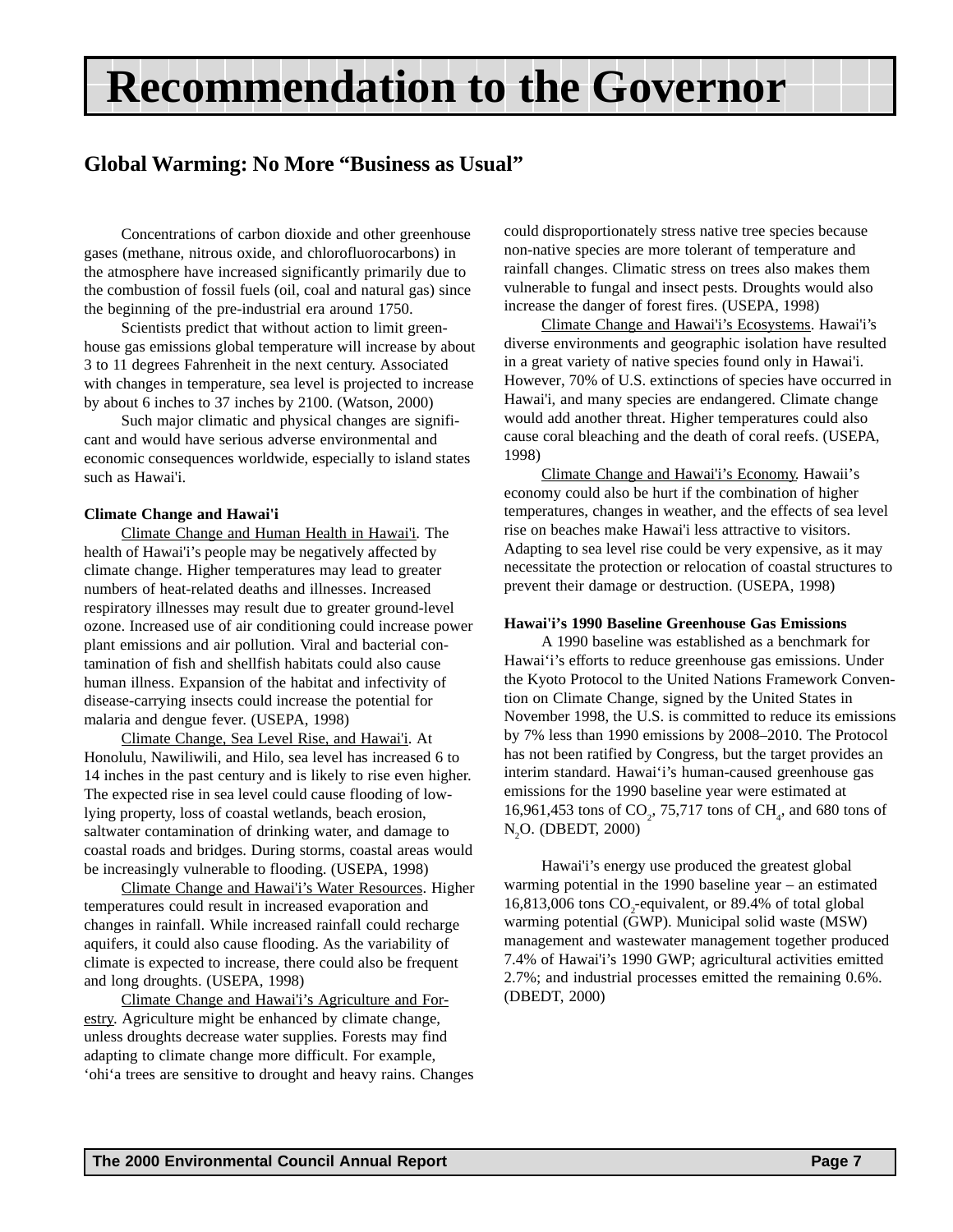# **Recommendation to the Governor**

#### **Hawai'i's Future Greenhouse Gas Emissions**

The figure below shows the GWP of Hawai'i's actual and forecast greenhouse gas emissions from 1990 to 2010 compared with the Kyoto Protocol target. Hawaii faces major challenges in reducing its future greenhouse gas emissions.

Continuing with "business as usual", Hawai'i's overall domestic GWP was forecast to be 22% over the Kyoto Protocol target by 2010 and 36% over the Kyoto Protocol target by 2020. The domestic GWP from energy use was forecast to be 23% above the energy emission Kyoto Protocol target by 2010 and 32% above the target in 2020. (DBEDT, 2000)

Other categories shown on the chart include MSW and wastewater management (WW), which will be 34% greater than 1990 in 2010 and 79% greater by 2020, unless actions to reduce greenhouse gas emissions are taken. (DBEDT, 2000)

"Ag & Other" includes domestic animals, manure management, fertilizer, sugarcane burning, the oil refineries, and the cement industry. Emissions are expected to decline to 30% below 1990 levels, primarily due to relatively little increase in these areas and this increase being offset by the closure of cement making operations in 1995. (DBEDT, 2000)

In 2010, energy sector emissions were forecast to make up 90% of Hawaii's domestic GWP, followed by municipal solid waste at 8%, and agriculture and other at 2%. (DBEDT, 2000)

#### **Recommendation**

The Environmental Council recommends that the Governor and Legislature support the Kyoto Protocol to the United Nations Framework Convention on Climate Change, signed by the United States in November 1998, and accordingly, commit to reduce Hawai'i's greenhouse gas emissions by 7% less than 1990 emissions by 2008–2010. The *Hawai'i Climate Change Action Plan* (DBEDT, 1998) offers many strategies for reducing greenhouse gas emissions.

#### **References**

Hawai'i Department of Business, Economic Development & Tourism (DBEDT), 1998. *Hawai'i Climate Change Action Plan*. Honolulu, Hawaii.

Hawai'i Department of Business, Economic Development & Tourism (DBEDT), 2000. *Hawai'i Energy Strategy 2000*. Honolulu, Hawaii.

U.S. Environmental Protection Agency (USEPA), 1998. Climate Change and Hawai'i (EPA 236-F-98-007e). Washington, D.C.

Watson, Robert T., 2000. Presentation of Chair, Intergovernmental Panel on Climate Change at the Sixth Conference of Parties to the United Nations Framework Convention on Climate Change, November 13, 2000, The Hague, Netherlands. http://www.ipcc.ch/press/sp-cop6.htm.

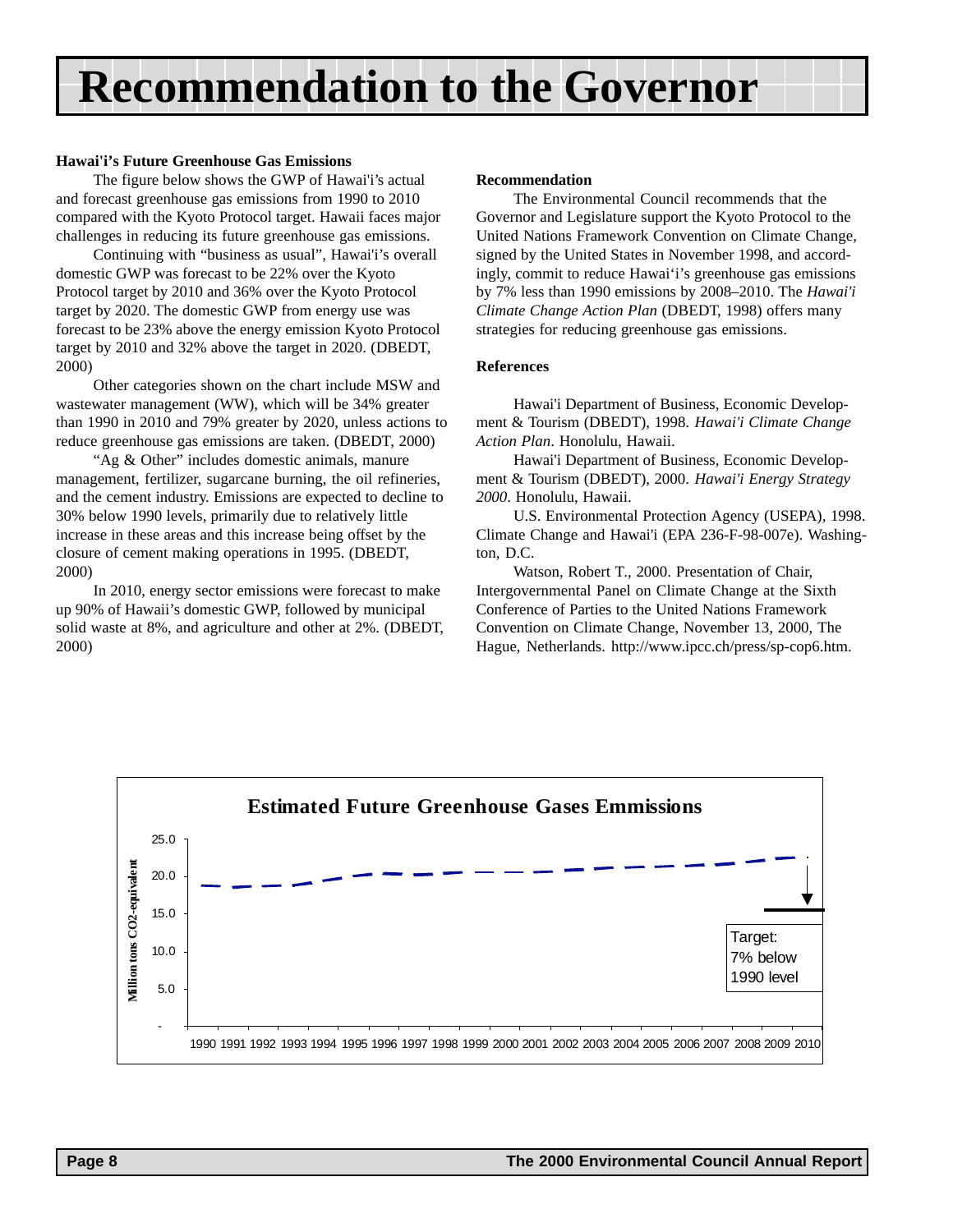# <span id="page-8-0"></span>**Director's Report**

#### **OEQC Director's Report**

As the "Year of the Dragon" comes to a close, so has my first full year as director of the Office of Environmental Quality Control. During this time, I have experienced the legislative and budget processes and witnessed the passage of Act 50, which deals with cultural impact assessments. I have also participated with the dedicated members of the Environmental Council; created partnerships with private non-profit organizations, counties and state agencies and, most of all, worked with a hardworking and sincere staff.

Public and private involvement in protecting our environment has increased during the past year. Our staff has been assisting in environmental assessment pre-consultation efforts as well as reviewing studies prior to final submission. The result has been better public disclosure documents. Thanks to the generosity of the private sector, we have secured funding for our second flash card project to educate

elementary school students on the perils of invasive species. Finally, and most importantly, we have augmented our partnerships with state, county, federal and non-government agencies to better educate the public about environmental issues that affect our state. I am proud to say that OEQC has increased its productivity while working within its existing budget.

It has been an honor and privilege this past year working and meeting with many wonderful and caring people who have helped to contribute to this successful year at OEQC. I thank all of you and I look forward to making a greater difference next year to improve and protect our environment.

> Aloha, *Genevieve Salmonson*

| <b>Type of Notice</b> | Jan            | Feb            | Mar            | Apr            | May            | Jun            | Jul            | Aug            | Sep            | Oct            | <b>Nov</b>     | <b>Dec</b>     | <b>Total</b> |
|-----------------------|----------------|----------------|----------------|----------------|----------------|----------------|----------------|----------------|----------------|----------------|----------------|----------------|--------------|
| <b>Draft EA</b>       | 14             | 8              | 9              | 14             | 10             | $\overline{4}$ | 17             | 15             | 15             | 9              | 10             | 7              | 132          |
| <b>FONSI</b>          | 9              | 9              | 16             | 8              | 9              | 11             | 7              | 9              | 13             | 16             | 9              | 8              | 124          |
| <b>EISPN</b>          | $\overline{0}$ | $\overline{0}$ | 1              | $\overline{0}$ | $\overline{0}$ | $\overline{2}$ | 1              | 1              | $\overline{0}$ | $\overline{0}$ | $\mathbf{1}$   | $\overline{0}$ | 6            |
| <b>Draft EIS</b>      | $\mathbf{1}$   | 1              | $\overline{0}$ | $\mathbf{1}$   | $\mathbf{1}$   | $\overline{2}$ | 1              | 3              | 1              | 1              | $\overline{0}$ | $\overline{0}$ | 12           |
| <b>Final EIS</b>      | $\overline{0}$ |                | $\overline{0}$ | $\overline{2}$ | $\overline{0}$ | $\overline{0}$ | $\overline{2}$ | $\overline{0}$ | $\overline{0}$ | 1<br>ı         | 3              | $\overline{0}$ | 9            |
| <b>Others</b>         | $\overline{2}$ | 3              | $\overline{0}$ | $\overline{2}$ | $\mathbf{1}$   | 3              | 1              | $\overline{2}$ | $\overline{0}$ | $\overline{0}$ | $\overline{0}$ | 1              | 15           |
| <b>Total</b>          | 26             | 22             | 26             | 27             | 21             | 22             | 29             | 30             | 29             | 27             | 23             | 16             | 298          |

### **Environmental Documents Processed by OEQC in 2000**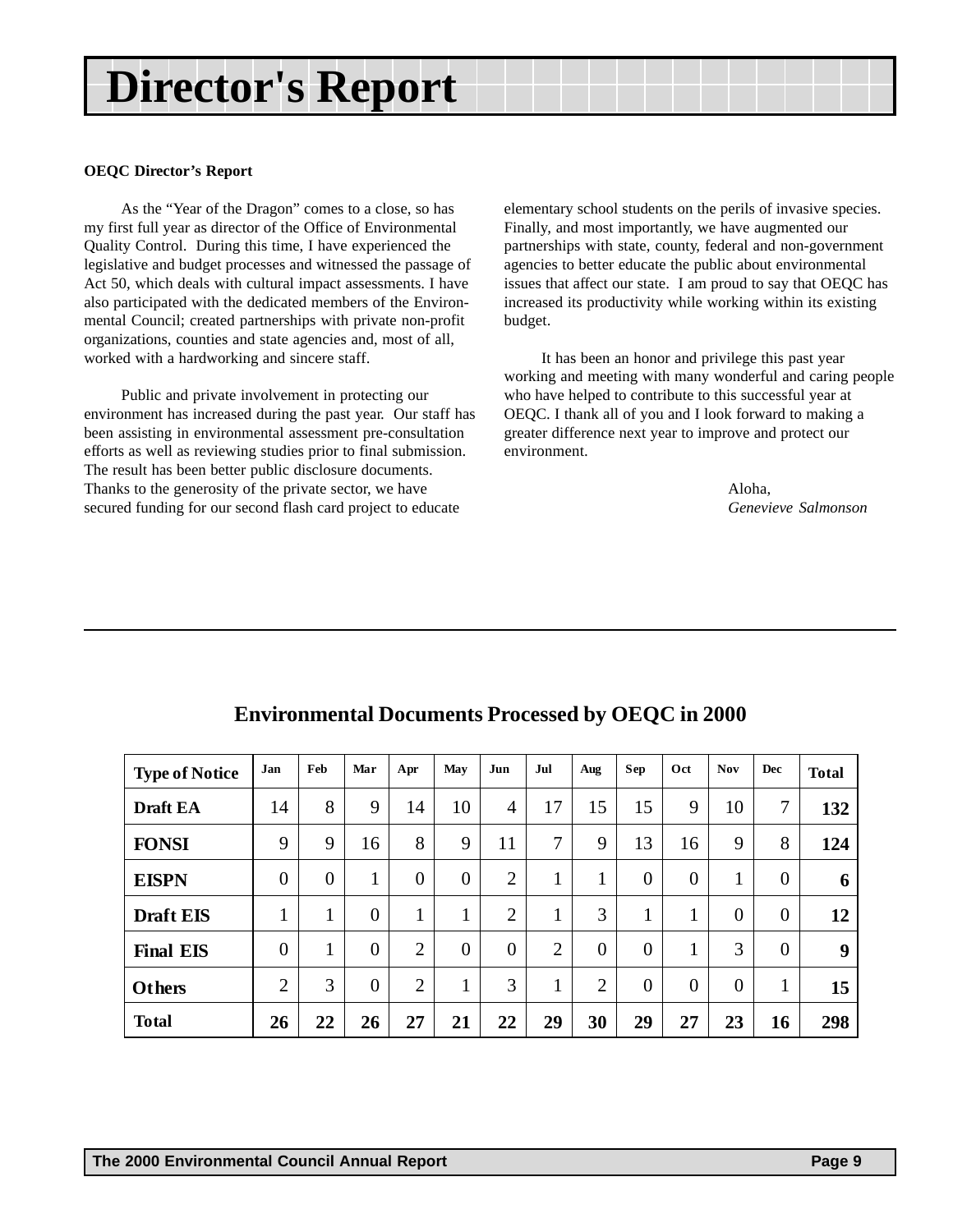# **Council's Report**

<span id="page-9-0"></span>

(Top, Left to Right): Michael Faye, Philip Ohta, Lance Gilliland, Steven Lim, Arnold Lum, Donn Fukuda. (Bottom, Left to Right): Steven Dye, William Petti, Vernon Inoshita, Pauline Sato, Genevieve Salmonson, Puanani Rogers.

#### **Council Chair's Report**

Several new faces have joined the ranks of the Council over the past year enhancing the tremendous talent and knowledge currently present within organization. We welcome new members Puanani Rogers, Vernon Inoshita, and Donn Fukuda who have already made their contributions felt through their active participation in Council and committee meetings.

Sadly, we regret the sudden resignation of Immediate Past Chair Barbara Robeson earlier this year. Barbara's expertise and involvement with several local environmental organizations exposed the Council to a wider range of issues that better represent the interests of a larger share of Hawaii's citizenry.

This year's Annual Report is reflective of the synergy that has developed through the interaction of several committed Council members. Rather than being a mere factual account of what transpired during the last fiscal year, the report has become an advocate of change to improve Hawaii's environment based on the concept of ecosystem sustainability. The grading of Hawaii's environment through key indicators, the recognition of state and local agencies that best contribute to the state's natural health, and the advocacy of legislation to curb environmental degradation are all designed to achieve positive change.

The success of the Council and its work would not be possible without the support of QECC Director Genevieve Salmonson and her dedicated staff. Their contributions were substantial to all Council projects and activities. Lastly, we thank those members of the public whose interest in Council objectives and goals have generated valuable support.

#### **Legislation Committee Report**

Chapter 343, Hawaii revised Statutes, was amended effective April 26, 2000, to require that environmental impact statements include an analysis and discussion of the effects on the cultural practices of the community and State of actions subject to Chapter 343. In addition, the definition of "significant effect" was amended to include adverse effects on

cultural practices. Including cultural practices within the definition means that preparers of environmental assessments must, in determining whether a proposed action may have a significant effect, take into consideration whether it could effect such practices.

In enacting the amendments, the legislature found that there was a need to clarify its statutory directive under Chapter 343 that environmental assessments and environmental impact statements identify and address the effects of proposed actions on cultural practices, as well as on traditional and customary rights. The legislature also found that preserving the cultural practices of Native Hawaiians and Hawaii's other ethnic groups is vital to our unique quality of life, and that the loss and destruction of cultural resources of importance to Native Hawaiians has a negative impact on Hawaiian culture.

The legislative amendments to Chapter 343 were cited with approval by the Hawaii Supreme Court in Ka Pa'akai O ka'aina v. Land Use Comm'n., 94 Hawai'i 31 (2000), in a unanimous opinion written by Justice Mario Ramil on September 11, 2000.

#### **Exemption Committee Report**

Highlight of 2000 for the Exemption Committee, chaired by Patricia Tummons, was the adoption by the council last May of guidelines for considering proposed agency changes to existing exemption lists. The guidelines are intended to encourage agencies to update their lists without fear of having to engage in their complete overhaul. The committee approved updates to lists maintained by the Department of Agriculture and Department of Land and Natural Resources' Division of Forestry and Wildlife. It gave conditional approval to revisions in the list maintained by the Department of Transportation. Pending at year's end were exemption list changes submitted by the DLNR's Land Division and the Department of Defense. In addition to Tummons, members include Michael Faye and Vernon Inoshita.

#### **Education Committee Report**

The primary project of the Education Committee was development of native plant and animal of Hawaii flash cards to be used as educational resources in schools. Through volunteer help 1,000 sets of 20 flashcards were produced. These informative cards with large color photos of the plants and animals were distributed by Moanalua Gardens Foundation to elementary school teachers across the state. We have received positive feedback from teachers about the usefulness of the flashcards in teaching the importance of protecting Hawaii's native plants and animals. The Education Committee has embarked on producing a new set of flashcards on alien species that we do not want to spread in Hawaii. We hope to report on their completion in next year's report.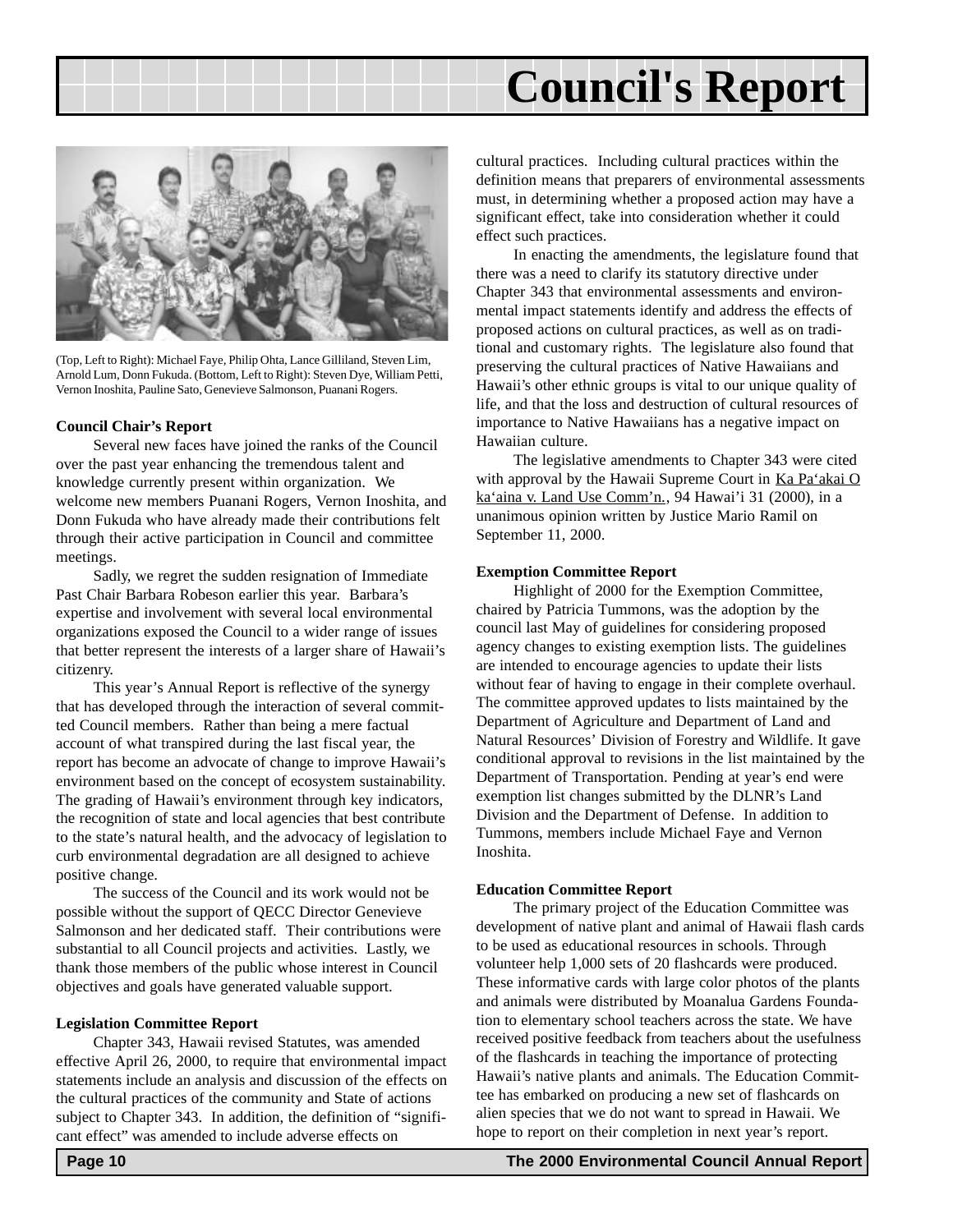# **Section I Environmental Indicators**

**Each year, the Environmental Council collects data on important indicators of the health of Hawai`i's environment. These data are presented in text, tables and graphs so that the public and policy makers can readily understand the status of Hawai`i's environment today. The indicators provide a comprehensive look -- from water quality to native species -- at the many faceted task of keeping Hawai`i clean and healthy.**

**The indicators presented in the Annual Report of the Environmental Council are organized this year in categories reflecting the principles of ecosystem sustainability. In order for an ecosystem to be sustainable, it must:**

- **1) Use sunlight or other renewable alternatives such as wind as the source of energy**
- **2) Dispose of wastes and replenish nutrients by recycling all elements**
- **3) Maintain biodiversity**
- **4) Maintain the size of human or animal populations so that "overgrazing" and overuse do not occur**

**It may be possible for an ecosystem to sustain itself for long periods without adhering strictly to these principles. However, sustainability in perpetuity can be achieved only if the above principles are met.**

**In this section the Environmental Council also grades the status of Hawai`i's environment. The Council hopes that this evaluation stimulates the public to learn about and take action to improve our environment.**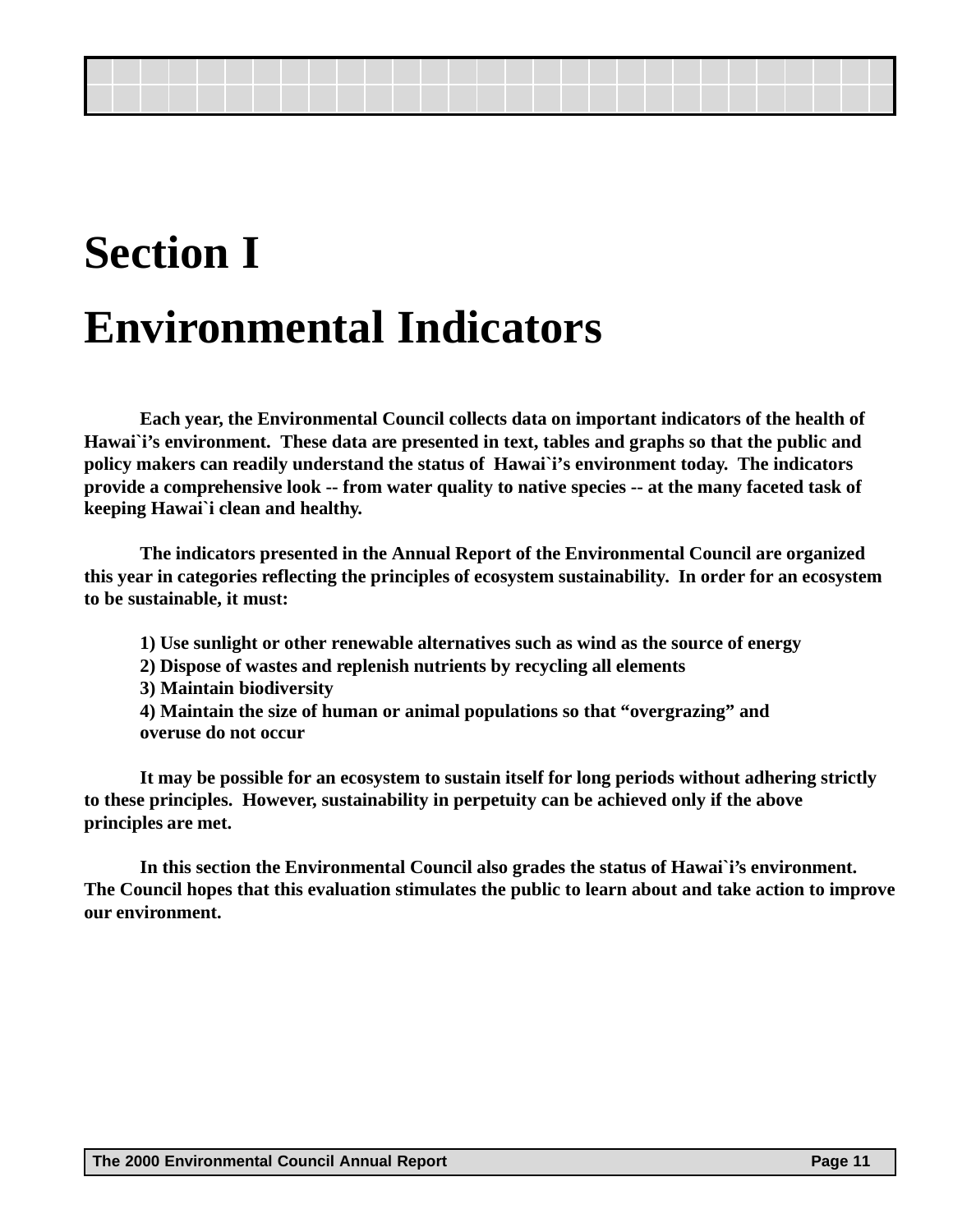# <span id="page-11-0"></span>**Energy Use**

# **1. Total Electric Energy Used**

Hawai`i depends on imported oil and coal for about 93% of its energy. Energy production from fossil fuels is a major source of air pollutants. Additionally, petroleum shipping and handling pose risks to our fragile environment. Displacing petroleum fuels with alternate or renewable forms of energy and improving energy efficiency will improve our environmental quality. We can help reduce per capita energy use by conserving energy and improving energy efficiency. A solar water heater can reduce water heating costs by 90%. The table below shows the total electric energy in million kilowatt hours (KWH) used in Hawai`i. A Larger population and greater electric usage per person has resulted in higher electric energy usage over the years.

**Table 1: Total Electric Energy Used in Hawai`i, 1990-99.**

| Year                                                                | 1990  | 1991  | 1992   | 1993   | 1994   | 1995   | 1996   | 1997   | 1998   | 1999   |
|---------------------------------------------------------------------|-------|-------|--------|--------|--------|--------|--------|--------|--------|--------|
| <b>Total Electric Energy Used (Million)</b><br>KWH)                 | 9.566 | 9.610 | 10.104 | 10.219 | 10.341 | 10.563 | 10.740 | 10.424 | 10.455 | 10,635 |
| <b>State de facto Population (million)</b>                          | 1.24  | 1.25  | 1.26   | 1.26   | 1.28   | 1.28   | 1.28   | 1.31   | 1.31   | 1.31   |
| Monthly per capita use (KWH)                                        | 643   | 641   | 668    | 676    | 673    | 688    | 699    | 663    | 665    | 677    |
| Total Electric Energy Used per<br>\$1,000 of Constant GSP (1987 \$) | 387   | 391   | 407    | 410    | 415    | 430    | 439    | 417    | 410    | 407    |



Source: State DBEDT, Energy Division, Energy Data Services. Note: The vertical axis does not begin with zero.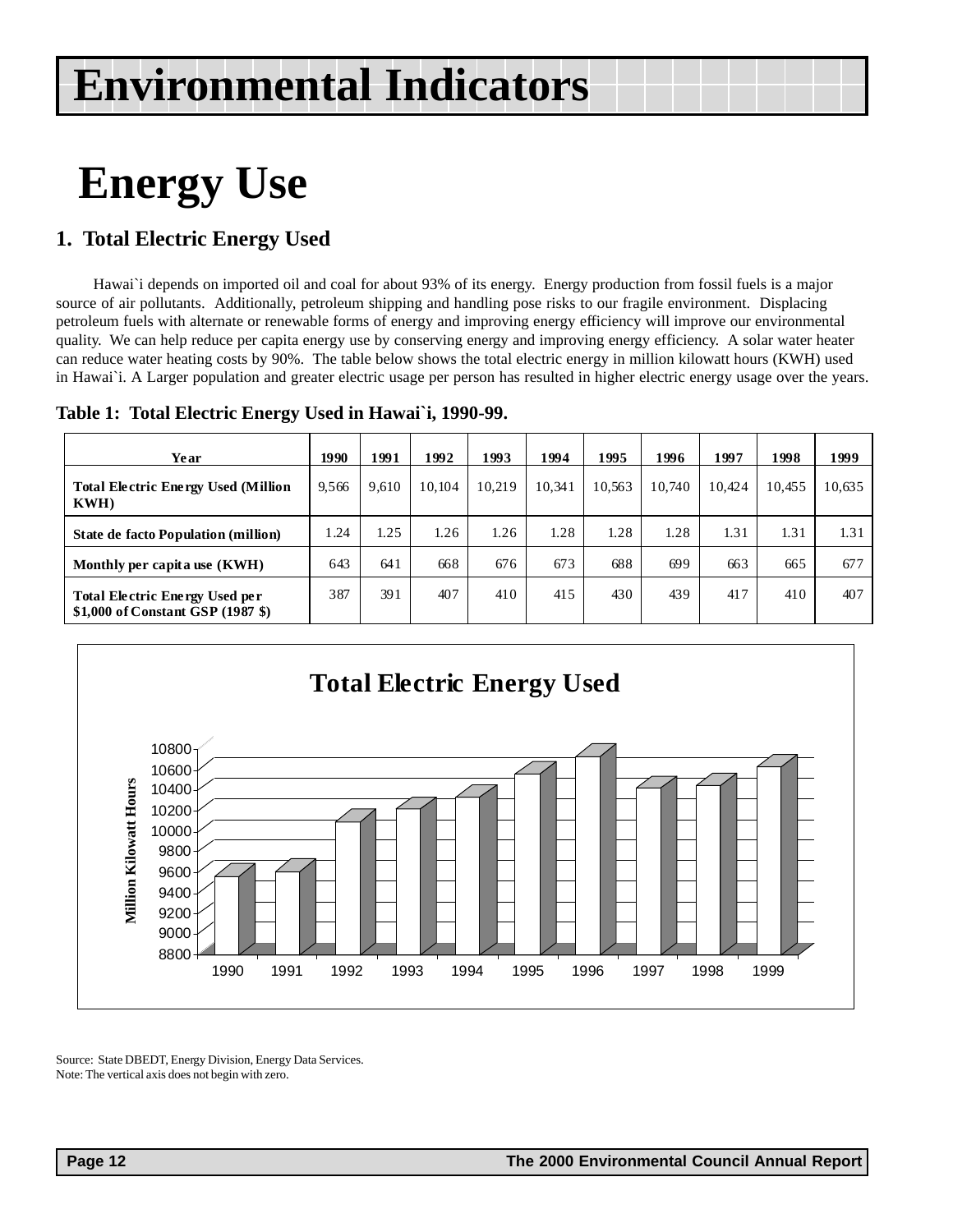# <span id="page-12-0"></span>**2. Energy Produced in Hawai`i**

One of Hawai`i's goals is to replace energy produced from fossils fuels with alternate and renewable sources such as solar power, biomass, hydro-electric, wind, geothermal and solid waste. The table below shows the amount of energy in trillion British thermal units (BTU) produced by source.

| <b>Resources</b>   | 1994  | 1995  | 1996  | 1997  | 1998  | 1999  |
|--------------------|-------|-------|-------|-------|-------|-------|
| Petroleum          | 285.5 | 274.0 | 277.1 | 278.3 | 269.1 | 272.5 |
| <b>Biomass</b>     | 16.4  | 11.8  | 10.4  | 9.0   | 7.5   | 9.2   |
| Solar hot<br>water | 2.3   | 2.8   | 3.1   | 3.1   | 3.1   | 3.5   |
| Hydro-electric     | 1.5   | 1.1   | 1.1   | 1.0   | 0.8   | 1.2   |
| Coal               | 13.6  | 16.5  | 16.9  | 16.8  | 14.8  | 14.5  |
| Wind               | 0.2   | 0.2   | 0.2   | 0.2   | 0.2   | 0.2   |
| Geothermal         | 1.8   | 2.3   | 2.4   | 2.4   | 2.3   | 2.0   |
| <b>Solid Waste</b> | 6.2   | 6.4   | 4.7   | 5.3   | 5.1   | 5.1   |
| <b>Total</b>       | 327.5 | 315.1 | 315.9 | 316.1 | 302.9 | 308.2 |

**Table 2: Total Energy Produced in Hawai`i by Source in Trillion BTU, 1994 to 1999.**

### **3. Estimated Greenhouse Gases Produced**

The earth's climate is predicted to change because human activities are altering the chemical composition of the atmosphere through the buildup of greenhouse gases, primarily carbon dioxide, methane, nitrous oxide, and chlorofluorocarbons. The energy sector produces 90 of the greenhouse gases.

The table below shows the estimated amount of greenhouse gases produced in Hawai'i.

|  |  | Table 3: Estimated Greenhouse Gases Produced in Million Tons CO2 Equivalent, 1990-2000. |  |  |  |  |  |  |  |
|--|--|-----------------------------------------------------------------------------------------|--|--|--|--|--|--|--|
|--|--|-----------------------------------------------------------------------------------------|--|--|--|--|--|--|--|

|                                                             | 1990 | 1991 | 1992 | 1993 | 1994 | 1995 l | 1996 | 1997 | 1998 | 1999 | 2000 |
|-------------------------------------------------------------|------|------|------|------|------|--------|------|------|------|------|------|
| <b>Greenhouse Gasses</b><br>(Million Tons of CO2<br>Equiv.) | 18.9 | 18.7 | 18.8 | 19.5 | 20.1 | 20.5   | 20.3 | 20.5 | 20.6 | 20.6 | 20.7 |

Source: State DBEDT, Hawaii Climate Change Action Plan, November 1998.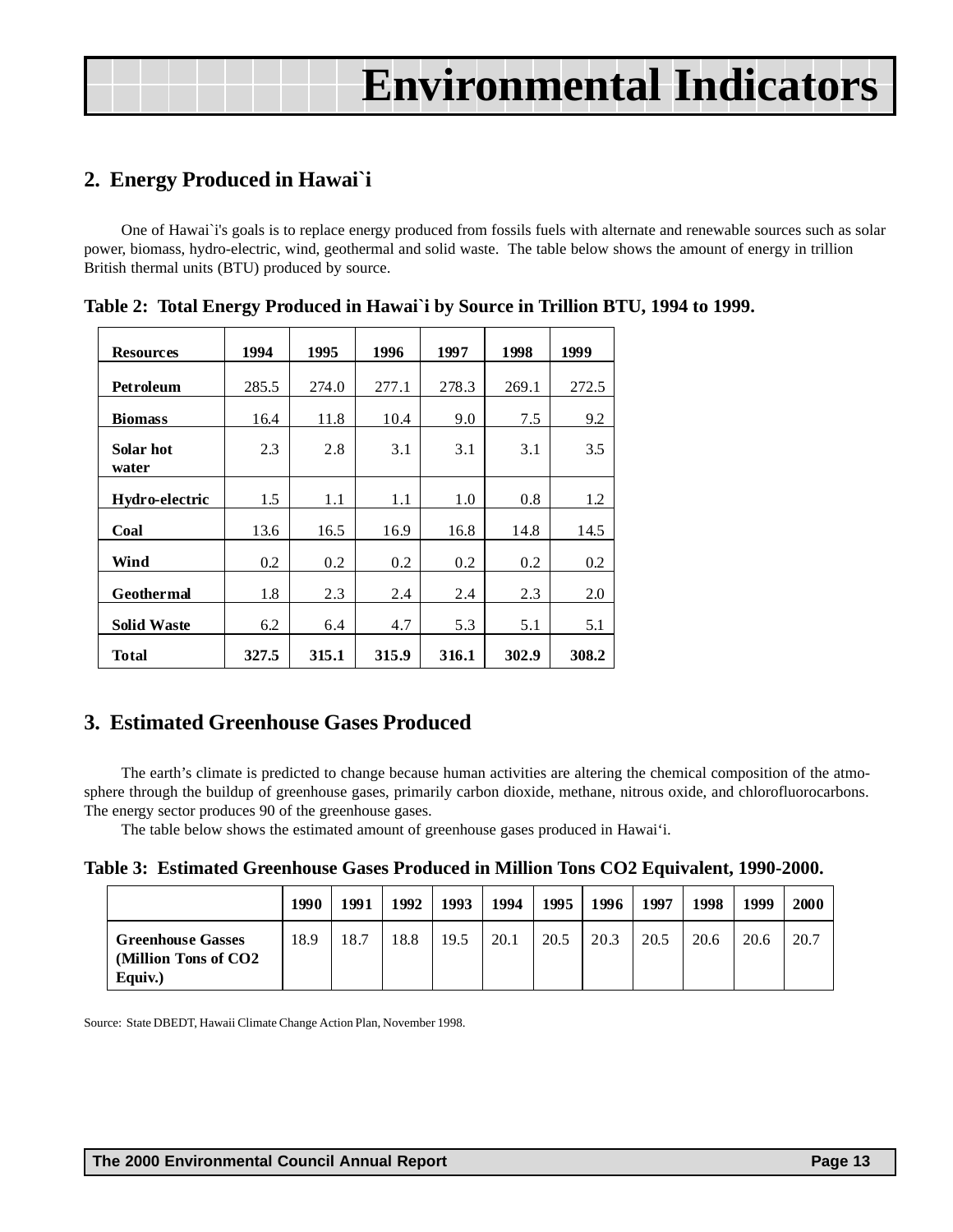# <span id="page-13-0"></span>**4. Fossil Fuel Imported to Hawai`i**

Fossil fuels are coal, oil and natural gas which formed inside the earth from the remains of plants and animals that lived many years ago. These fuels are burned to provide energy for making electricity, powering vehicles and cooking. The table below shows the amount of imported fossil fuel by type.

| <b>Type of Imported Fuel</b> | 1994  | 1995  | 1996  | 1997  | 1998  | 1999  |
|------------------------------|-------|-------|-------|-------|-------|-------|
| Crude Oil                    | 323.9 | 298.2 | 301.9 | 296.4 | 299.6 | 272.5 |
| Other                        | 10.6  | 13.7  | 31.3  | 37.3  | 39.3  | 49.6  |
| Coal                         | 14.2  | 16.5  | 16.1  | 16.8  | 14.8  | 14.5  |
| Total                        | 348.7 | 328.4 | 349.3 | 350.5 | 353.7 | 336.6 |

**Table 4: Total Imported Fossil Fuel into Hawai`i by Type in Trillion BTU, 1994 to 1999.**

Source: State DBEDT, Energy Division, Energy Data Services. Note: Figures in trillion British thermal units (TBtu).

### **5. Fossil Fuel Used in Hawai`i**

Hawai`i's over dependence upon imported oil is a major concern. In the event of a disruption in the world oil market, Hawai`i's economy and way of life would be adversely affected. Environmentally destructive oil spills are always a possibility during the transport of petroleum products. The table below shows the amount of fossil fuel used by category.

**Table 5: Amount of Fossil Fuel Used in Hawai`i by Category in Trillion BTU, 1994 to 1999.**

| <b>Sector</b>                            | 1994  | 1995  | 1996  | 1997  | 1998  | 1999  |
|------------------------------------------|-------|-------|-------|-------|-------|-------|
| <b>Electricity Production</b><br>(Oil)   | 82.2  | 78.6  | 84.2  | 83.2  | 85.6  | 87.2  |
| <b>Electricity Production</b><br>(Coal)  | 13.6  | 16.5  | 16.9  | 16.8  | 14.8  | 14.5  |
| Transportation -<br>Ground & Water (Oil) | 81.5  | 82.1  | 75.9  | 74.0  | 78.8  | 75.9  |
| <b>Transportation - Air</b><br>(Oil)     | 90.0  | 96.5  | 102.4 | 102.7 | 93.3  | 92.3  |
| Other Sectors (Oil)                      | 17.7  | 9.3   | 15.1  | 18.4  | 11.5  | 17.1  |
| <b>Total</b>                             | 285.0 | 283.0 | 294.5 | 295.1 | 284.0 | 287.0 |

Source: DBEDT, Energy Division, Energy Data Services.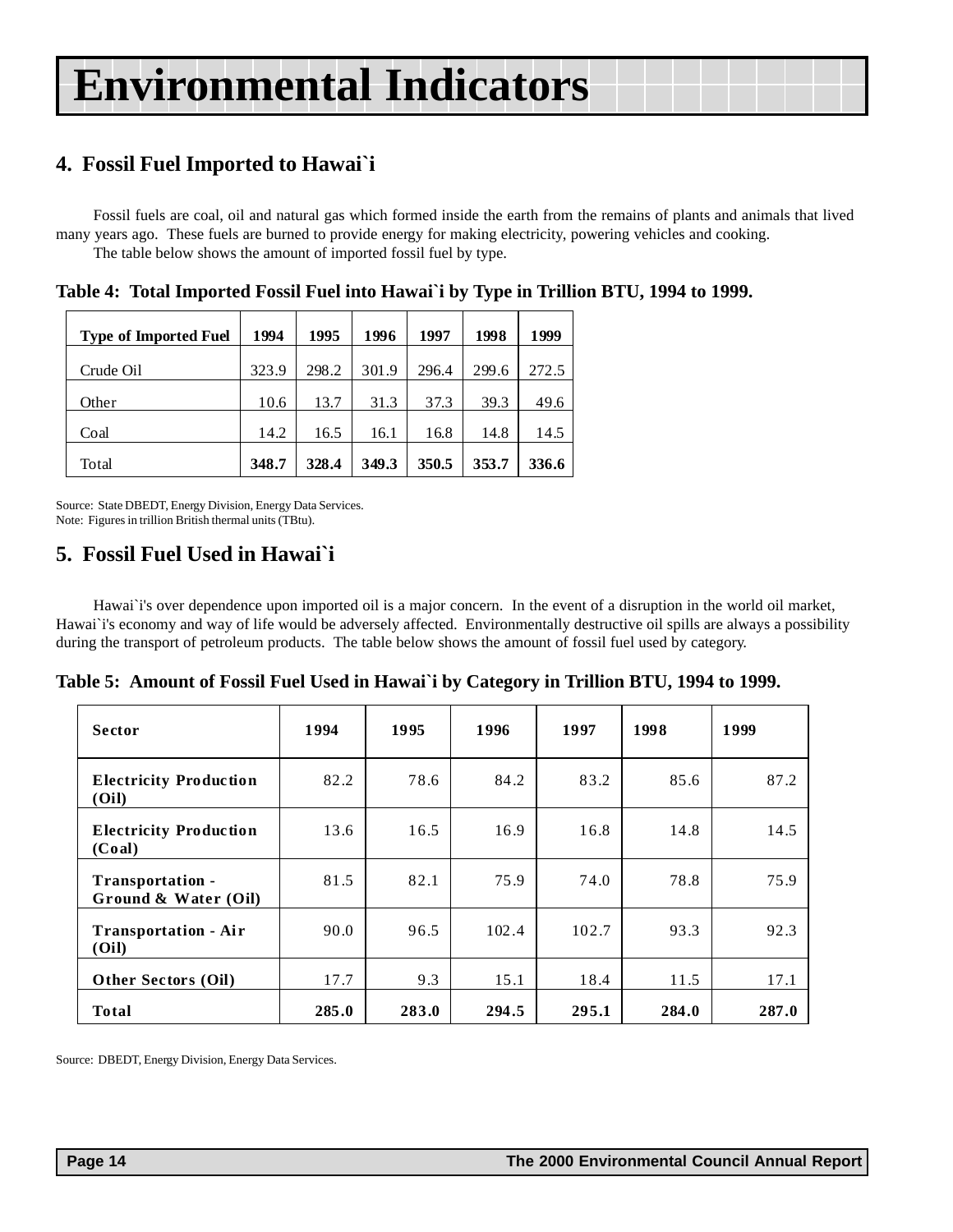# <span id="page-14-0"></span>**Use and Recycling of Resources**

### **6. Municipal Water Consumption**

Good drinking water is one of Hawai`i's greatest natural assets. The combination of a growing population and limited potable water resources is reducing the availability and quality of our drinking water.

The table below shows water consumption through the respective municipal (county) water distribution systems. The Environmental Council's year 2002 goal for water consumption is 70,000 million gallons (MG).

| <b>Fiscal Year</b> | 1992   | 1993   | 1994   | 1995   | 1996   | 1997   | 1998   | 1999   |
|--------------------|--------|--------|--------|--------|--------|--------|--------|--------|
| Honolulu (MG)      | 51,241 | 51,033 | 50,407 | 51,006 | 50,682 | 48,624 | 49,265 | 51,614 |
| Kauai (MG)         | 4.453  | 4.056  | 4.149  | 4,114  | 4.206  | 3.944  | 4.148  | 4,373  |
| Hawaii (MG)        | 8.024  | 7.937  | 7.999  | 8.378  | 8,363  | 7.804  | 8,159  | 8,076  |
| Maui $(MG)$        | 10.399 | 10,312 | 11,177 | 11.494 | 11,477 | 11,438 | 11,729 | 12,547 |
| Total (MG)         | 74,117 | 73,338 | 73,732 | 74,992 | 74,728 | 71,810 | 73,301 | 76,610 |

**Table 6: Municipal Water Consumption by County, Fiscal Years 1992 to 1999.**

Source: The State of Hawai`i Data Book 1999 prepared by the Department of Business, Economic Development and Tourism; Honolulu Board of Water Supply; Hawai`i County Department of Water Supply; Kaua`i Department of Water; and Maui Department of Water Supply.

Note: i) These figures include only municipal water supply. Military, private and plantation water systems are not included.

Note: The vertical axis does not begin with zero.

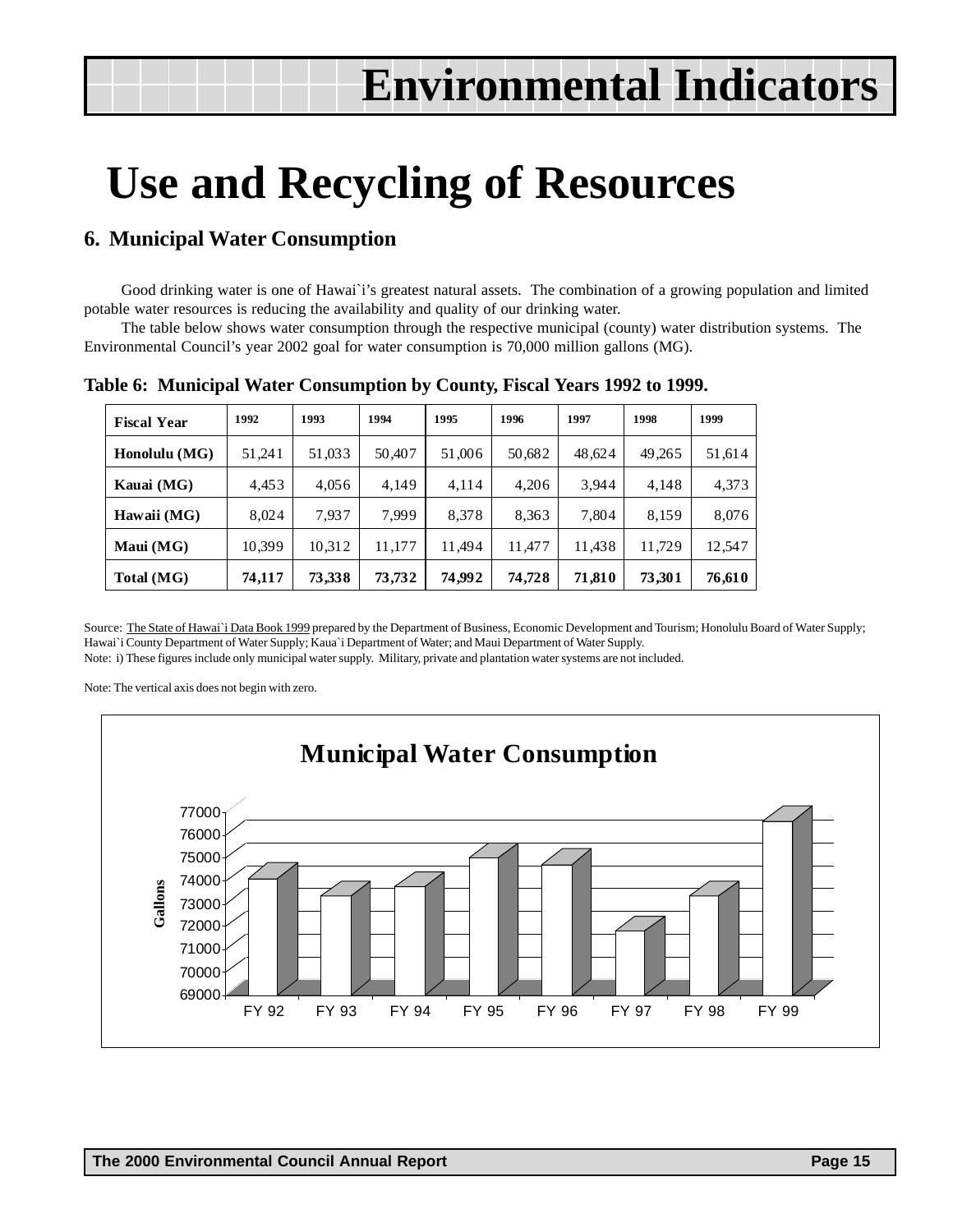### <span id="page-15-0"></span>**7. Wastewater Treatment and Reuse**

Promotion of wastewater management practices that protect, conserve and fully utilize water resources is vital for Hawai`i. One way to achieve this objective is to use water reclaimed from wastewater treatment plants for irrigation.

The table below shows the rate at which wastewater was treated and reused in millions of gallons per day (MGD). The Council's year 2002 goal for the percentage of treated wastewater reused is 25%.

**Table 7: Total Statewide Wastewater Treatment and Reuse 1994 to 1999.**

| Federal<br>Fiscal<br>Year | Total<br>Wastewaterl<br><b>Treated (MGD)</b> | Wastewater<br><b>Reused</b> (MGD) | <b>Percentage</b><br><b>Reused</b> |
|---------------------------|----------------------------------------------|-----------------------------------|------------------------------------|
| 1994                      | 151.6                                        | 10.5                              | 6.9%                               |
| 1995                      | 150.1                                        | 11.1                              | 7.4%                               |
| 1996                      | 150.1                                        | 12.3                              | 8.2%                               |
| 1997                      | 150.0                                        | 15.6                              | 10.4%                              |
| 1998                      | 150.0                                        | 17.0                              | 11.3%                              |
| 1999                      | 150.0                                        | 19.5                              | 13.0%                              |

Source: Hawaii Department of Health, Indicators of Environmental Quality, September 1999.

Note: Previous annual reports show lower treatment and reuse figures because only municipal wastewater treatment systems were included.

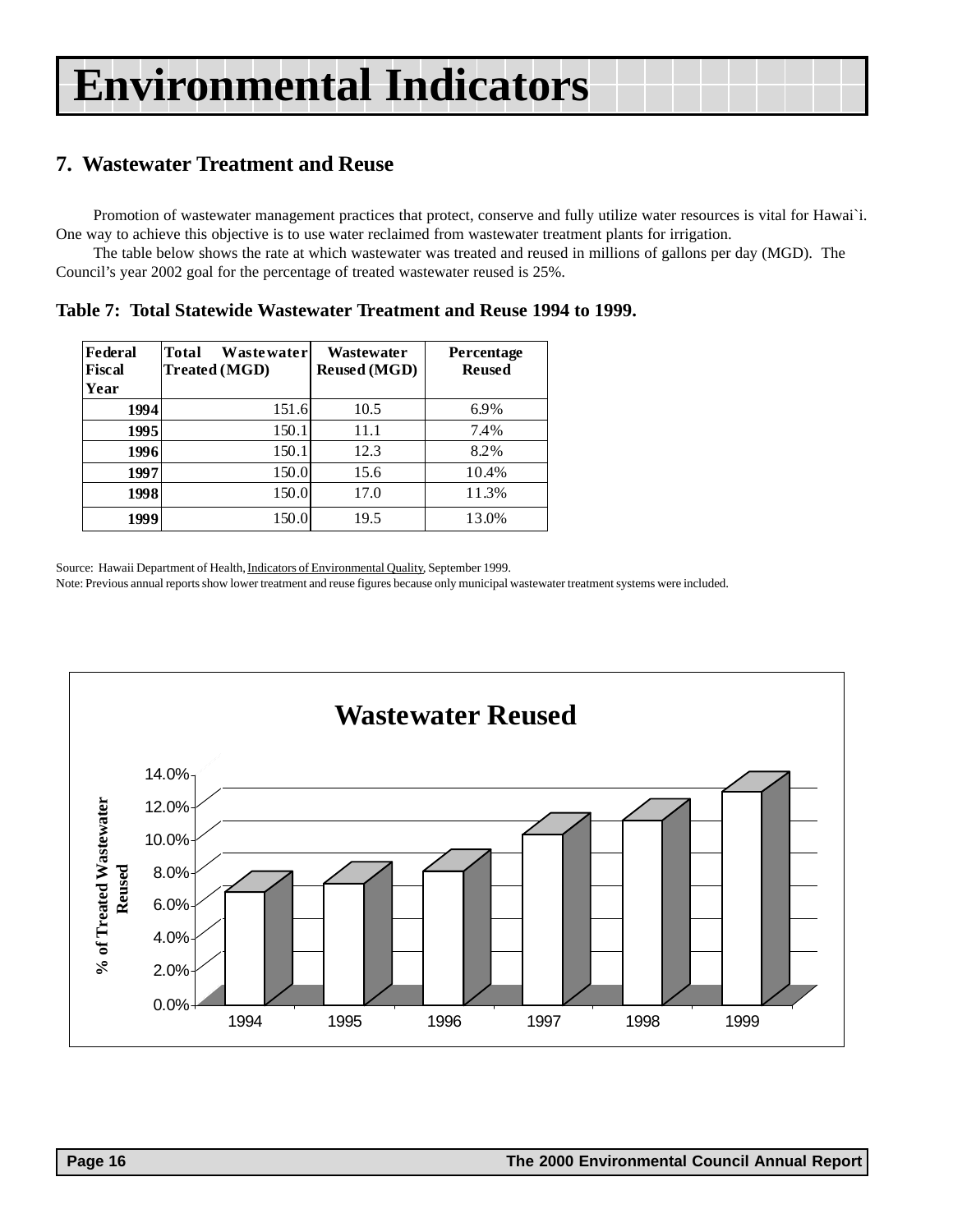### <span id="page-16-0"></span>**8. Solid Waste Generation and Diversion**

Wise management of solid waste through programs of waste prevention, energy resource recovery, and recycling reduces human impact on the environment. Waste minimization, recycling and composting also reduce the amount of solid waste that we send to our landfills. It was the goal of the state to reduce the solid waste stream prior to disposal by 50% by January 1, 2000. Recent data show that we are only halfway to meeting our goal.

The following table shows the total amount of municipal solid waste generated and the amount recycled and composted. The amounts diverted do not include waste sent to H-Power for incineration and power generation. The Environmental Council's year 2002 goal for municipal solid waste generated per capita is the present nationwide average of 4.3 pounds per day.

| Federal<br><b>Fiscal</b><br>Year | Produced<br><b>State wide</b><br>$(1,000 \text{ tons})$ | De facto<br>Population | Daily per<br>Capita<br>(lbs) | Dispose d<br><b>State wide</b><br>$(1,000 \text{ tons})$ | <b>Diverted</b><br><b>Statewide</b><br>$(1,000 \text{ tons})$ | Percentage<br>Diverted |
|----------------------------------|---------------------------------------------------------|------------------------|------------------------------|----------------------------------------------------------|---------------------------------------------------------------|------------------------|
| 1994                             | 1.953                                                   | 1,276,171              | 8.4                          | 1,616                                                    | 337                                                           | 17%                    |
| 1995                             | 2.023                                                   | 1,281,732              | 8.6                          | 1,620                                                    | 403                                                           | 20%                    |
| 1996                             | 2,122                                                   | 1,284,594              | 9.1                          | 1,619                                                    | 503                                                           | 24%                    |
| 1997                             | 2,132                                                   | 1,305,611              | 8.9                          | 1,599                                                    | 533                                                           | 25%                    |
| 1998                             | 2,004                                                   | 1,309,366              | 8.4                          | 1,524                                                    | 481                                                           | 24%                    |
| 1999                             | 1,884                                                   | 1,307,639              | 7.9                          | 1.424                                                    | 460                                                           | 24%                    |

**Table 8: Solid Waste Generation and Diversion in Hawai`i, 1994 to 1999.**

Source: Hawaii Department of Health, Indicators of Environmental Quality, September 1999 and Department of Business, Economic Development and Tourism, Data Book 1998 (De facto Population).

### **9. Hazardous Waste Generated**

Hazardous wastes are classified as either ignitable, corrosive, reactive or toxic. These wastes have components that have been shown to be harmful to health and the environment. To protect worker safety, public health, and the environment, users of hazardous chemicals must minimize the amount of waste they generate.

State law requires large generators of hazardous waste to report biennially to the Director of Health the amount of hazardous waste generated. The following table shows the data. The Environmental Council's year 2002 goal for total hazardous waste generated is 900 tons.

| Table 9: Total Hazardous Waste Generated by Large Quantity Generators in Hawai'i, 1989 to 1997. |  |  |  |  |  |  |  |
|-------------------------------------------------------------------------------------------------|--|--|--|--|--|--|--|
|-------------------------------------------------------------------------------------------------|--|--|--|--|--|--|--|

| <b>Federal Fiscal Year</b>                    | 1989  | 1991  | 1993  | 1995 | 1997  |
|-----------------------------------------------|-------|-------|-------|------|-------|
| <b>Hazardous Waste</b><br>Generated (in tons) | 1.499 | 1.343 | 1.702 | NA   | 1,669 |

Source: Hawaii Department of Health, Indicators of Environmental Quality, September 1999.

Note: i) Figures do not match previous years' annual report data as the numbers have been adjusted by the DOH.

ii) Data for 1995 are not included because the data collected by the Department of Health includes both **large and small** quantity generators.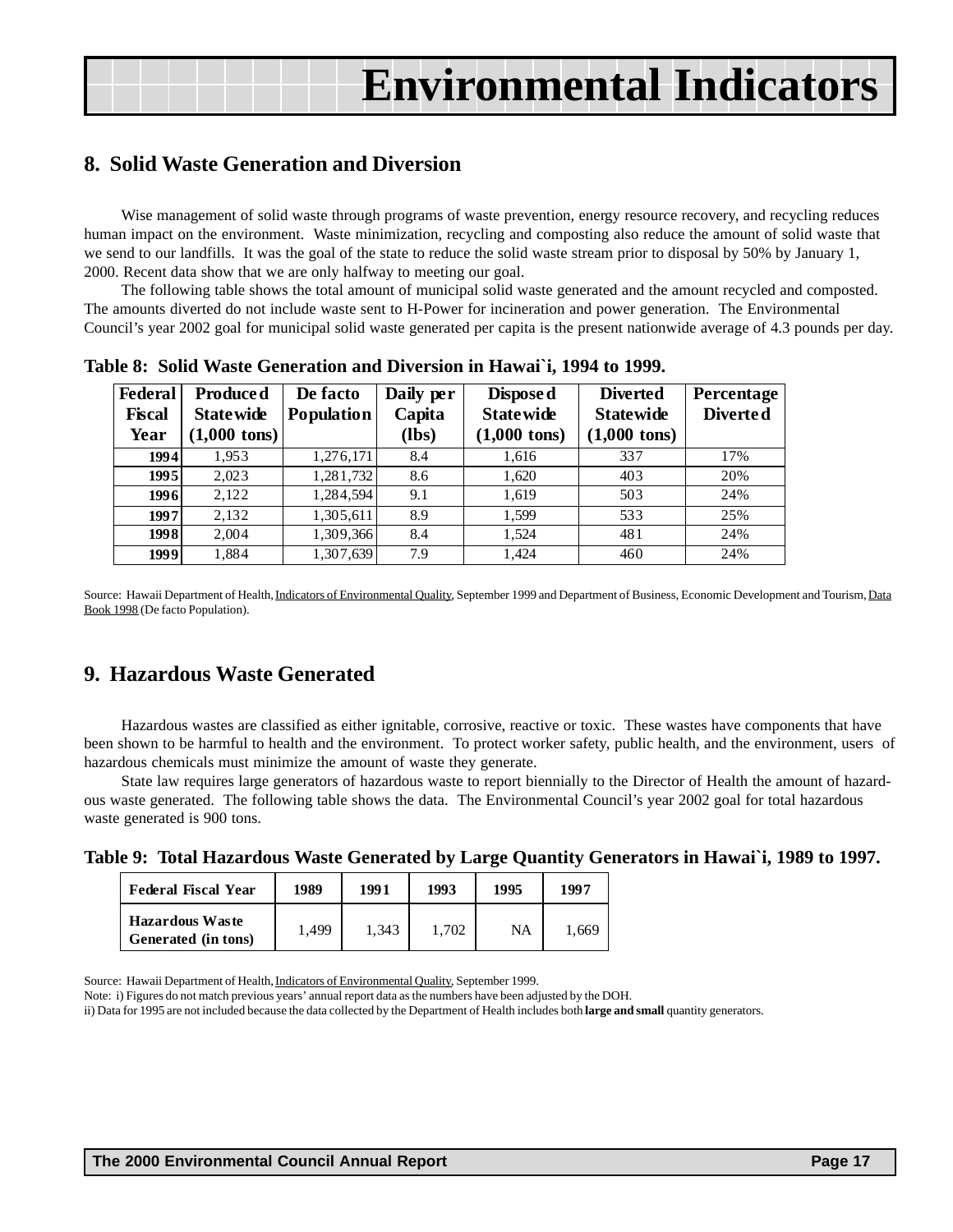# <span id="page-17-0"></span>**Biodiversity Maintenance**

### **10. Status of Plant Species**

Hawai'i is the most isolated high land mass on Earth and most of our native plants are found nowhere else in the world. Species that reached the islands before the arrival of humans evolved with minimum competition. As a result, most native plants are easily damaged by feral animals and do not compete well with introduced, aggressive plants. Land use changes and exotic plants and animals cause major problems to our native species.

The table below shows the number of extinct, native and nonnative plant species in Hawai`i.

#### **Table 10: Number of Plant Species in Hawai`i by Status, 1995 to 1999.**

| Year | <b>Extinct</b> |                                                                      | <b>Number of Plant Species</b>                                         |                       |               |              |        |                           |  |  |
|------|----------------|----------------------------------------------------------------------|------------------------------------------------------------------------|-----------------------|---------------|--------------|--------|---------------------------|--|--|
|      |                |                                                                      |                                                                        | <b>Native (1,093)</b> |               |              |        | Non-                      |  |  |
|      |                |                                                                      | Rare                                                                   |                       |               | <b>Total</b> | Abund- | <b>Native</b><br>(Exotic) |  |  |
|      |                | <b>Listed</b><br><b>Endangered</b><br><b>or</b><br><b>Threatened</b> | <b>Proposed</b><br><b>Endangered</b><br><b>or</b><br><b>Threatened</b> | <b>Candi-</b><br>date | Of<br>Concern | Rare         | ant    |                           |  |  |
| 1995 | 103            | 198                                                                  | 85                                                                     | 13                    | 308           | 604          | 489    | > 9,000                   |  |  |
| 1996 | 103            | 280                                                                  | $\mathbf{0}$                                                           | 10                    | 317           | 607          | 486    | > 9,000                   |  |  |
| 1997 | 103            | 284                                                                  | 11                                                                     | 41                    | 250           | 586          | 507    | > 9,000                   |  |  |
| 1998 | 95             | 272                                                                  | 21                                                                     | 45                    | 262           | 600          | 493    | > 9,000                   |  |  |
| 1999 | 95             | 302                                                                  | $\mathbf{0}$                                                           | 93                    | 259           | 654          | 439    | >9,000                    |  |  |

Source: Center for Plant Conservation - Hawai`i Office

Note: i) Native plant species are those that were established in Hawai`i before the arrival of humans.

ii) Extinct means that there are no known populations or individuals remaining in the wild or in cultivation, that the species has not been sighted in many years, and there is insufficient high quality habitat left to survey within its natural range. This designation is difficult to verify, and must be based on the projections, probabilities and estimates of our best botanical experts.

iii) Listed Endangered/Threatened status is conferred upon its final approval by the U.S. Fish and Wildlife Service (USFWS) Director, and its publication as a Final Rule in the Federal Register. A species is thus afforded special protection under the Endangered Species Act.

iv) Candidate status is authorized for a species by the Director of the USFWS after sufficient information has been gathered by botanical experts to demonstrate that a species is sufficiently rare and imperiled to qualify for federal listing. Official candidate status follows the Notice of Review, which is published in the Federal Register. The USFWS then has one year to propose an official candidate species for federal listing.

v) Proposed Endangered/Threatened status is conferred upon a species after approval by the USFWS Director and its publication in a Notice of Review in the Federal Register. The notice describes the status of a species and the nature and immediacy of the threats to its survival. The USFWS then has one year to advance the species through the final listing process, including a 30-day public comment period.

vi) Species of Concern is not an official USFWS category, but is used by professionals inside and outside of government to designate rare species that are potential candidates for listing.

vii) Rare means the species is uncommon in the natural environment. Usually, fewer than 5,000 individuals of a rare species exist although the number varies widely between species.

viii) Abundant means high numbers of individuals of the species are common in the natural environment.

ix) Nonnative or exotic means species that have been brought to the islands by humans.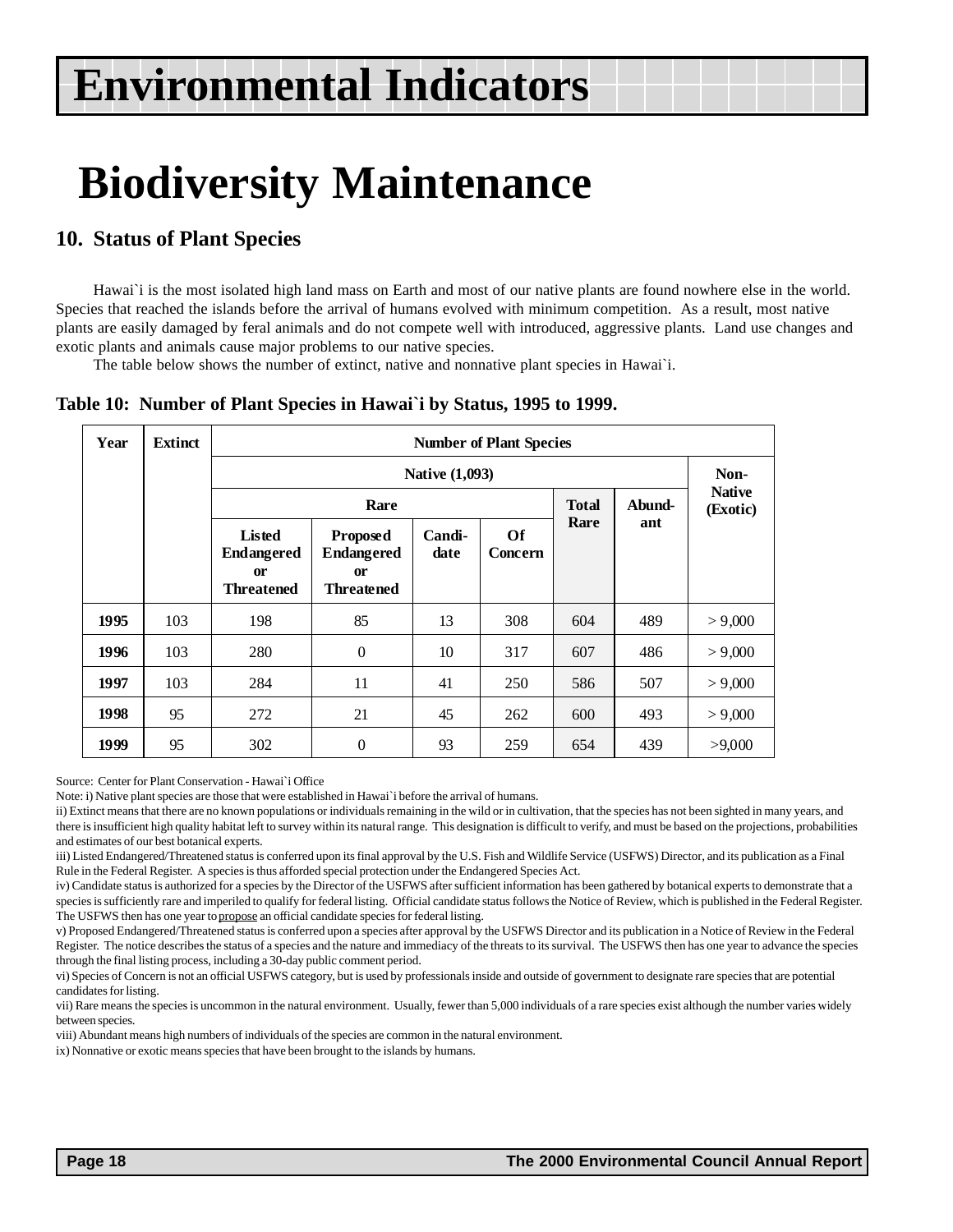### <span id="page-18-0"></span>**11. Status of Native Animal Species**

The loss of native species in Hawai`i has been tremendous. Flora and fauna that evolved over millions of years have been devastated in less than 2,000 years. Twenty five percent of the U.S. endangered taxa occur in Hawai`i. The table below shows the status of native animal species (except invertebrates) in Hawai`i.

| Number of                             | <b>Mammals</b> |                |                |                  | <b>Birds</b>   |                |                | <b>Turtles</b>   |                  |                  | <b>Fishes</b>    |              |
|---------------------------------------|----------------|----------------|----------------|------------------|----------------|----------------|----------------|------------------|------------------|------------------|------------------|--------------|
| Species                               | 1997           | 1998           | 1999           | 1997             | 1998           | 1999           | 1997           | 1998             | 1999             | 1997             | 1998             | 1999         |
| <b>Total Native</b><br><b>Species</b> | $\overline{4}$ | $\overline{4}$ | 4              | 93               | 93             | 93             | 5              | 5                | 5                | 22               | 22               | 22           |
| <b>Extinct</b><br><b>Species</b>      | $\mathbf{0}$   | $\mathbf{0}$   | $\theta$       | 26               | 26             | 26             | $\mathbf{0}$   | $\mathbf{0}$     | $\mathbf{0}$     | $\mathbf{0}$     | $\mathbf{0}$     | $\mathbf{0}$ |
| <b>Listed</b><br><b>Endangered</b>    | $\overline{4}$ | $\overline{4}$ | $\overline{4}$ | 30               | 30             | 31             | $\overline{2}$ | $\overline{2}$   | $\overline{2}$   | $\theta$         | $\boldsymbol{0}$ | $\Omega$     |
| <b>Listed</b><br><b>Threatened</b>    | $\mathbf{0}$   | $\mathbf{0}$   | $\theta$       | $\mathbf{1}$     | $\mathbf{1}$   | 1              | 3              | 3                | 3                | $\boldsymbol{0}$ | $\mathbf{0}$     | $\mathbf{0}$ |
| <b>Proposed</b><br>for Listing        | $\theta$       | $\theta$       | $\overline{0}$ | $\boldsymbol{0}$ | $\theta$       | $\mathbf{1}$   | $\Omega$       | $\theta$         | $\overline{0}$   | $\theta$         | $\boldsymbol{0}$ | $\Omega$     |
| Candidate<br><b>Species</b>           | $\mathbf{0}$   | $\mathbf{0}$   | $\theta$       | $\overline{c}$   | $\overline{2}$ | $\overline{2}$ | $\overline{0}$ | $\boldsymbol{0}$ | $\boldsymbol{0}$ | $\boldsymbol{0}$ | $\mathbf{0}$     | $\mathbf{0}$ |
| <b>Species of</b><br>Concern          | $\theta$       | $\theta$       | $\theta$       | 6                | 5              | 4              | $\Omega$       | $\theta$         | $\theta$         | $\Omega$         | 1                | 1            |

**Table 11: Status of Animal Species, 1997-99.**

Source: U.S. Fish and Wildlife Service

Note: i) The status of Hawai`ian invertebrates is hard to assess due to lack of information on abundance and distribution for described (5,500+ species) and undescribed (3,000 - 5,000 species) taxa. ii) Four native mamals include the Monk Seal, Hoary Bat, Humpback Whale and Sperm Whale.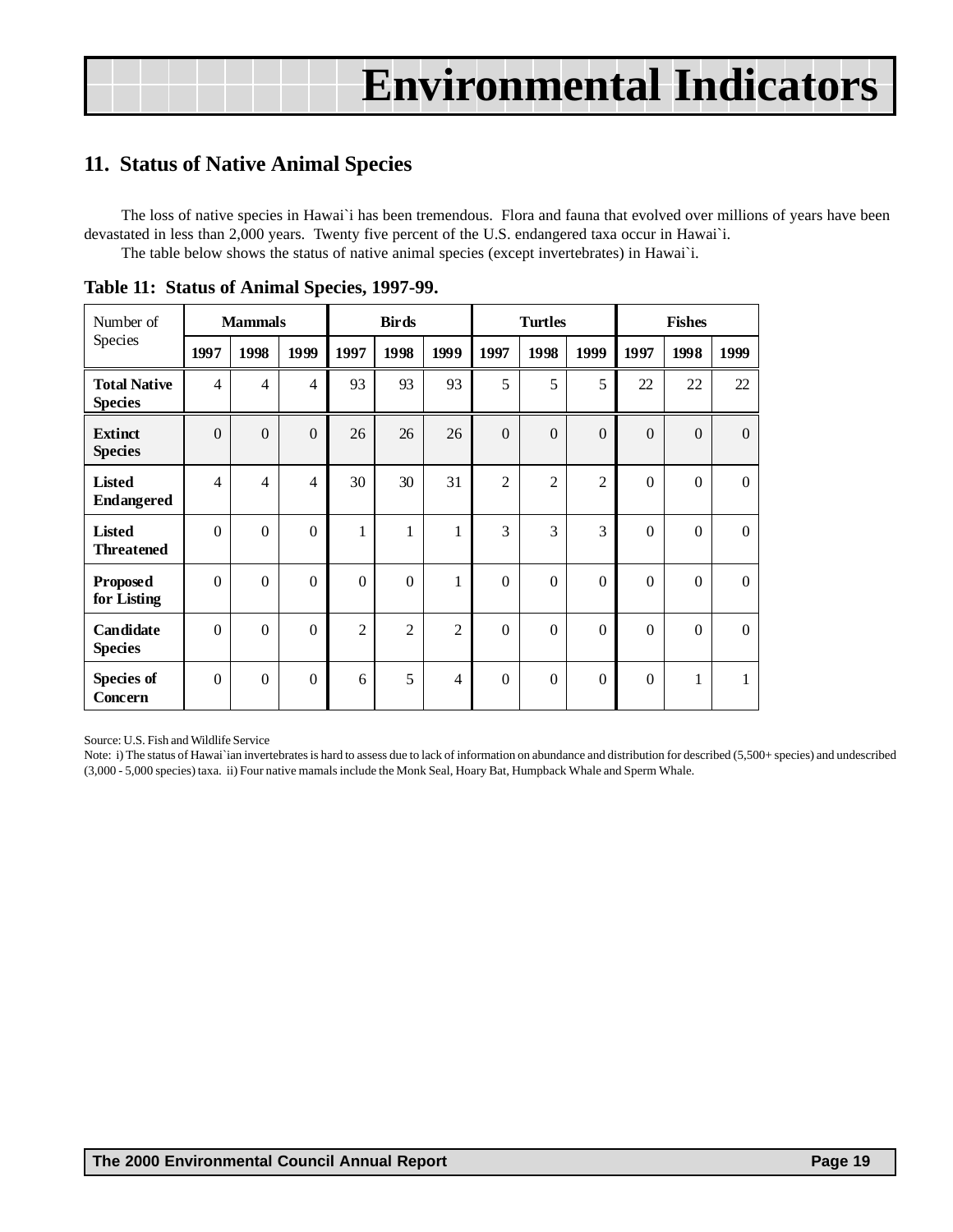### <span id="page-19-0"></span>**12. Health of Hawai`i Fisheries**

Ocean resources are an integral part of Hawai`i's heritage. Aquatic resources are extremely valuable for ecological, social and economic reasons. Sustaining and enhancing Hawai`i's living aquatic resources and their habitats make environmental and economic sense.

The tables below shows the figures for the bottomfish *spawning potential ratio (SPR)* compiled by the Honolulu Laboratory of the National Marine Fisheries Service. Archipelagic values of less than 20% indicate recruitment overfishing for the stock. Similar values for more localized areas, such as the Main Hawaiian Islands, indicate locally depleted resources. Localized depletion is still a serious problem, but not as serious as overfished stocks. The Environmental Council's year 2002 SPR goal for onaga within the Main Hawaiian Islands is 15%.

|  |  |  | Table 12a. Main Hawaiian Islands Bottomfish Spawning Potential Ratio 1986 to 1999. |
|--|--|--|------------------------------------------------------------------------------------|
|--|--|--|------------------------------------------------------------------------------------|

| <b>Bottomfish</b> |      | <b>Spawning Potential Ratio (in percent)</b> |      |      |      |      |      |      |      |              |      |      |      |               |
|-------------------|------|----------------------------------------------|------|------|------|------|------|------|------|--------------|------|------|------|---------------|
|                   | 1986 | 1987                                         | 1988 | 1989 | 1990 | 1991 | 1992 | 1993 | 1994 | 1995         | 1996 | 1997 | 1998 | 1999          |
| Ehu               | 9    | 13                                           | 9    | 17   | 12   | ⇁    | 4    | 5    | 6    | $\mathbf{r}$ | 8    | 9    | 9    | 6             |
| Hapuupuu          | 42   | 37                                           | 52   | 58   | 37   | 34   | 37   | 26   | 33   | 21           | 20   | 23   | 25   | 30            |
| Onaga             | 30   | 21                                           | 21   | 15   | 14   | 9    | 10   | 13   | 9    | 6            | 5    | 4    | 5    | $\mathcal{L}$ |
| <b>Opakapaka</b>  | 33   | 31                                           | 37   | 58   | 42   | 39   | 44   | 32   | 37   | 35           | 27   | 32   | 28   | 31            |
| Uku               | 49   | 21                                           | 64   | 55   | 30   | 26   | 28   | 46   | 37   | 40           | 41   | 34   | 34   | 56            |

Source: National Marine Fisheries Service.

Note: SPR is calculated from catch size composition and commercial catch rate. SPR values of less than 20% are thought to be indicative of recruitment overfishing, the point at which there may be too few spawning fish remaining to maintain the population. Target SPR values for ehu and onaga recovery are 20%.

**Table 12b. Archipelago-Wide Bottomfish Spawning Potential Ratio 1986 to 1999.**

| <b>Bottomfish</b> |      | <b>Spawning Potential Ratio (in percent)</b> |      |      |      |      |      |      |      |      |      |      |      |      |
|-------------------|------|----------------------------------------------|------|------|------|------|------|------|------|------|------|------|------|------|
|                   | 1986 | 1987                                         | 1988 | 1989 | 1990 | 1991 | 1992 | 1993 | 1994 | 1995 | 1996 | 1997 | 1998 | 1999 |
| Ehu               | 41   | 61                                           | 37   | 51   | 44   | 44   | 51   | 54   | 38   | 41   | 45   | 42   | 41   | 36   |
| Hapuupuu          | 55   | 71                                           | 56   | 70   | 57   | 58   | 67   | 65   | 51   | 48   | 51   | 49   | 48   | 49   |
| Onaga             | 53   | 61                                           | 42   | 38   | 36   | 42   | 41   | 53   | 39   | 33   | 40   | 25   | 23   | 34   |
| Opakapaka         | 51   | 69                                           | 49   | 69   | 57   | 57   | 68   | 67   | 53   | 54   | 53   | 53   | 49   | 47   |
| Uku               | 58   | 65                                           | 62   | 68   | 52   | 53   | 61   | 73   | 52   | 56   | 61   | 54   | 52   | 59   |

Source: National Marine Fisheries Service.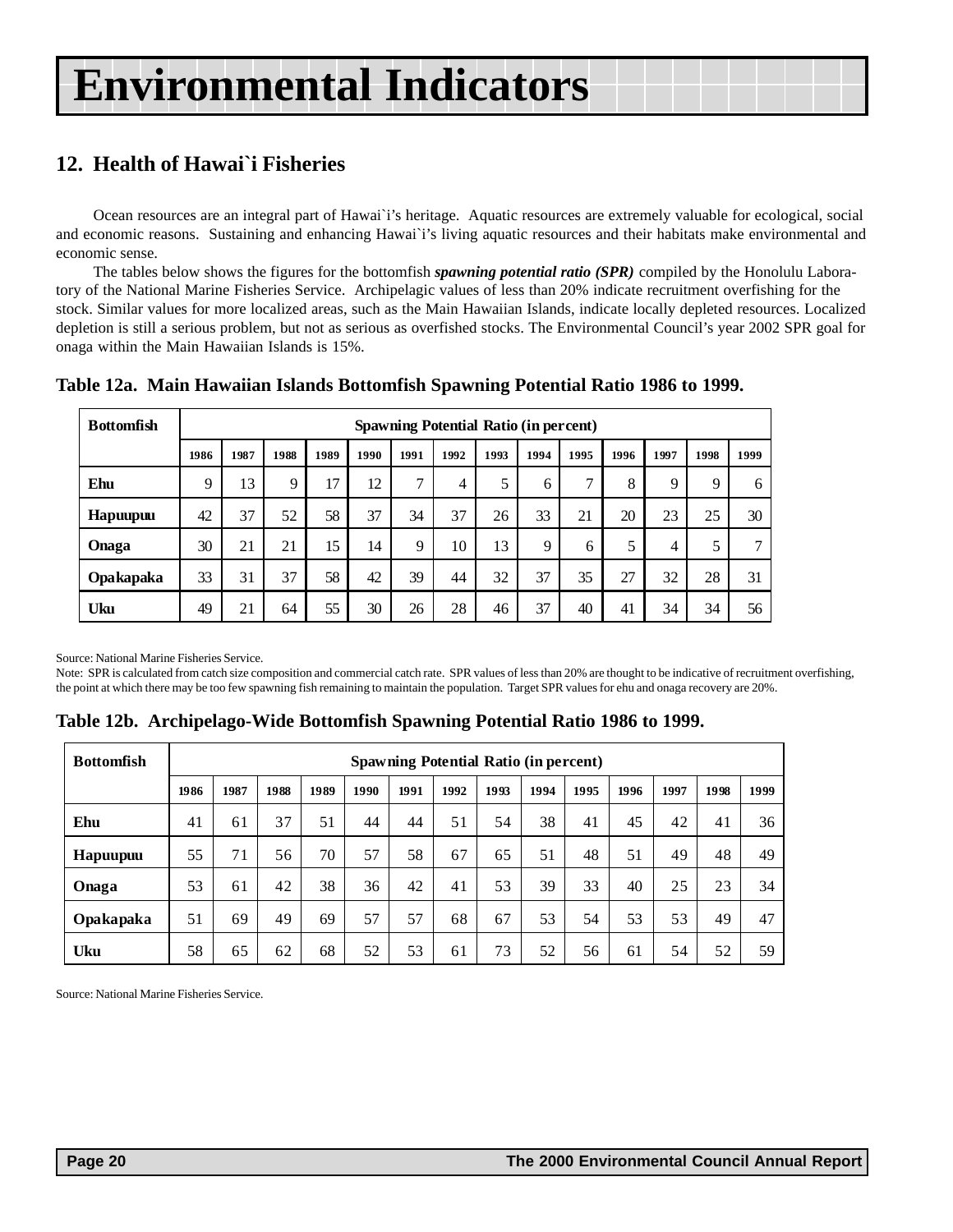# <span id="page-20-0"></span>**Environmental Quality**

### **13. Air Quality Comparison with Other Cities**

Breathing polluted air can cause health problems ranging from difficulties in breathing to aggravation of asthma, to cancer and even death. Air pollution can also damage buildings and vegetation.

All metropolitan areas in the Unites States with populations greater than 200,000 are required to report their air quality to the EPA. The table below lists the number of days the air quality at certain cities exceeded EPA standards.

**Table 13: Number of Days Air Quality Declared Unhealthy by EPA Standards, 1989 to 1998.**

|                      | $#$ of<br>Monitoring<br><b>Sites</b> | 1989     | 1990           | 1991         | 1992           | 1993           | 1994         | 1995           | 1996     | 1997           | 1998             |
|----------------------|--------------------------------------|----------|----------------|--------------|----------------|----------------|--------------|----------------|----------|----------------|------------------|
| Honolulu             | 6                                    | $\Omega$ | $\mathbf{0}$   | $\mathbf{0}$ | $\mathbf{0}$   | $\Omega$       | $\mathbf{0}$ | $\overline{0}$ | $\theta$ | $\Omega$       | $\boldsymbol{0}$ |
| <b>Dallas</b>        | 8                                    | 18       | 24             | 2            | 11             | 12             | 15           | 36             | 12       | 15             | 18               |
| <b>Las Vegas</b>     | 6                                    | 36       | 21             | 8            | $\overline{4}$ | 6              | 8            |                | 5        | $\Omega$       | $\overline{0}$   |
| <b>Los Angeles</b>   | 38                                   | 215      | 173            | 169          | 175            | 134            | 139          | 113            | 94       | 60             | 56               |
| <b>Orlando</b>       | 9                                    | 9        | $\overline{4}$ |              | $\overline{4}$ | $\overline{4}$ | 3            |                | л.       | $\overline{4}$ | 11               |
| <b>San Francisco</b> | 9                                    | $\theta$ | $\Omega$       | $\theta$     | $\theta$       | $\Omega$       | $\Omega$     | 2              | $\theta$ | $\Omega$       | $\overline{0}$   |

Source: Source: EPA Office of Air Quality Planning and Standards, Table A-15 of the National Air Quality & Emissions Trends Report, 1998.

### **14. Air Quality Measurements in Honolulu**

 The measured air pollution levels for all criteria pollutants are significantly below the national standards. The following are concentrations for three pollutants from the Honolulu (Kinau Hale) air monitoring station.

**Table 14: Air Quality Measurements in Honolulu, 1994 to 1999.**

|                       | 1994 | 1995         | 1996         | 1997     | 1998 | 1999 | <b>Federal Standard</b> |
|-----------------------|------|--------------|--------------|----------|------|------|-------------------------|
| $PM_{10} (\mu g/m^3)$ | 14   | 14           | 14           | 8        | Q    | 14   | 50                      |
| $CO \ (\mu g/m^3)$    | 1425 | 1554         | 1374         | 1487     | 1448 | 1169 | 40,000                  |
| $SO_2(\mu g/m^3)$     | ◠    | $\mathbf{R}$ | $\mathbf{z}$ | $\gamma$ | 2    | ◠    | 80                      |

Source: Source: DOH Clean Air Branch

Notes:  $PM_{10}$ ,  $SO_2$  are annual means; CO is the annual average of the maximum 1-hour values recorded in the year.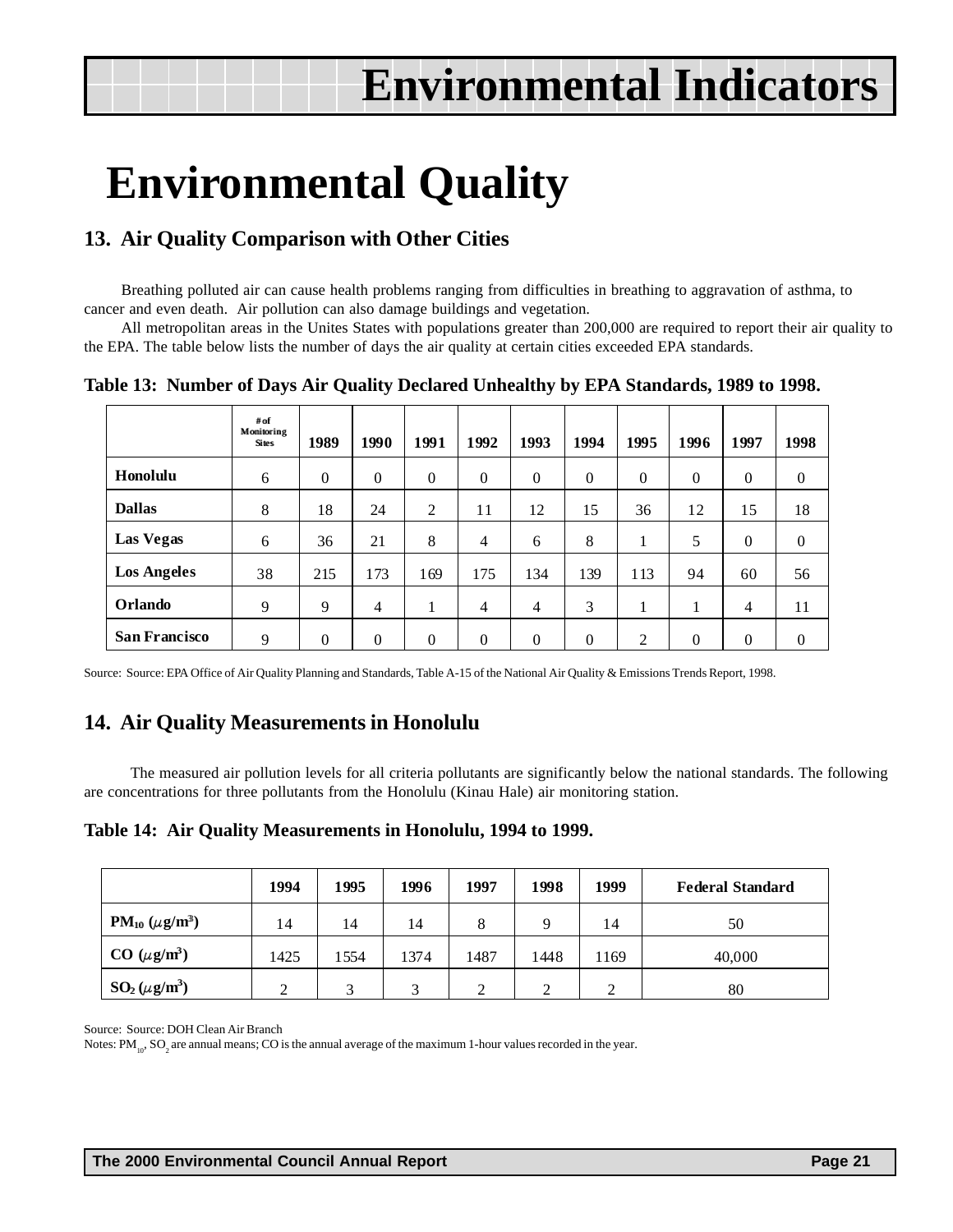# <span id="page-21-0"></span>**15. Ambient Levels of Carbon Monoxide**

|      | Honolulu | Waikiki | <b>West Beach</b> | <b>Kapolei</b> | <b>Federal Standard</b> |
|------|----------|---------|-------------------|----------------|-------------------------|
| 1995 | 1554     | 2251    | 605               | 482            | 40000                   |
| 1996 | 1374     | 2159    | 594               | 477            | 40000                   |
| 1997 | 1487     | 1939    | 598               | 541            | 40000                   |
| 1998 | 1448     | 1672    | 470               | 419            | 40000                   |
| 1999 | 1169     | 1634    | 299               | 387            | 40000                   |

**Table 15: Annual Average of Daily Maximum 1-Hour Carbon Monoxide (in ug/m3 ), 1995-1999.**

Source: Hawaii Department of Health, Clean Air Branch.



#### **Annual Average of Daily Maximum 1-Hour Carbon Monoxide 1995 - 1999**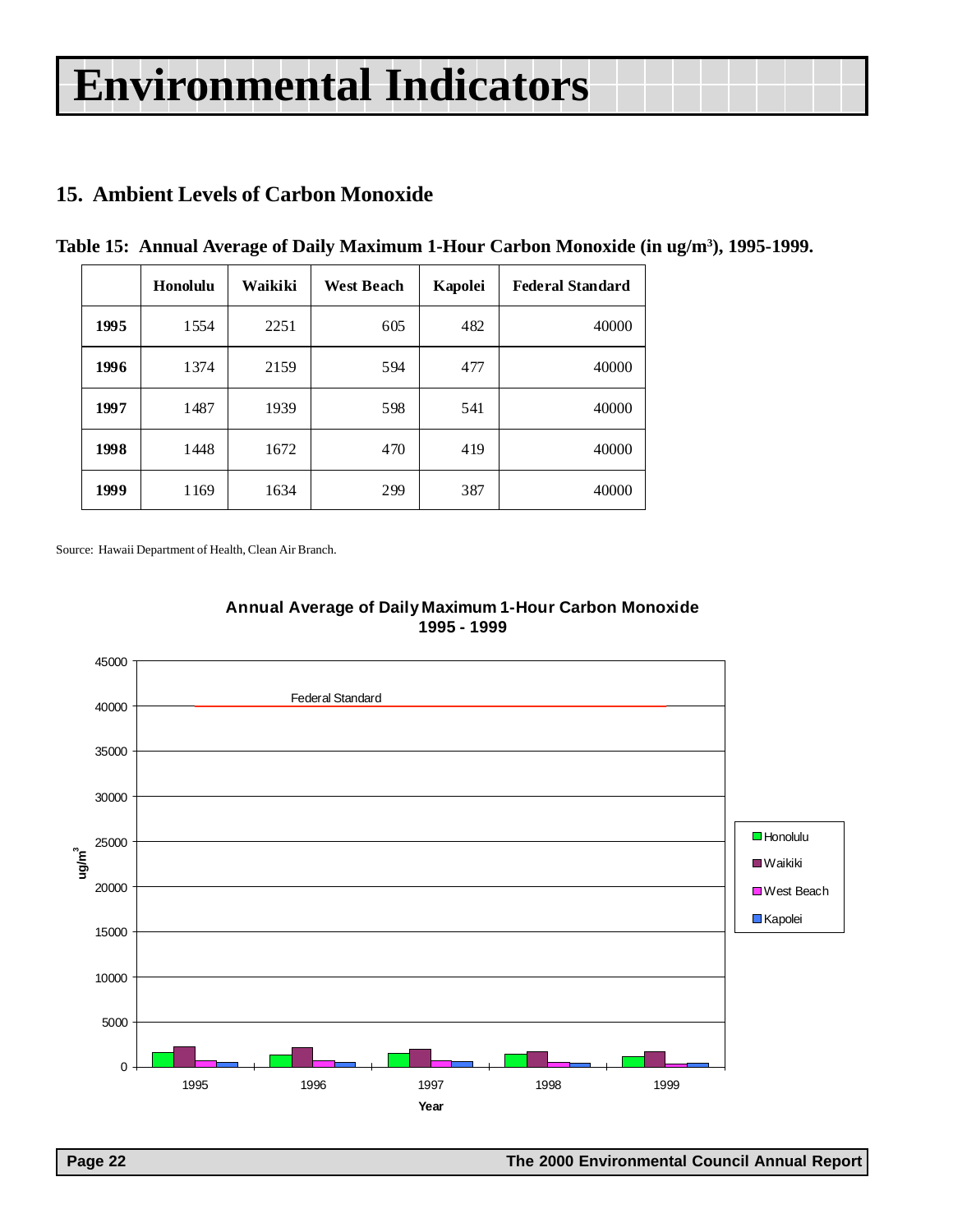# <span id="page-22-0"></span>**16. Ambient Levels of Sulfur Dioxide**

|      | Honolulu | <b>West Beach</b> | Kapolei        | <b>Makaiwa</b> | <b>Federal Standard</b> |
|------|----------|-------------------|----------------|----------------|-------------------------|
| 1995 | 3        | ı                 | $\overline{2}$ | 3              | 80                      |
| 1996 | 3        | 3                 | 2              | ı              | 80                      |
| 1997 | 2        | 6                 | 2              |                | 80                      |
| 1998 | 2        | 4                 | $\overline{c}$ | 3              | 80                      |
| 1999 | 2        |                   | $\mathbf{2}$   | $\overline{2}$ | 80                      |

**Table 16: Annual Average Sulfur Dioxide (in ug/m3 ), 1995-1999.**

Source: Hawaii Department of Health, Clean Air Branch.



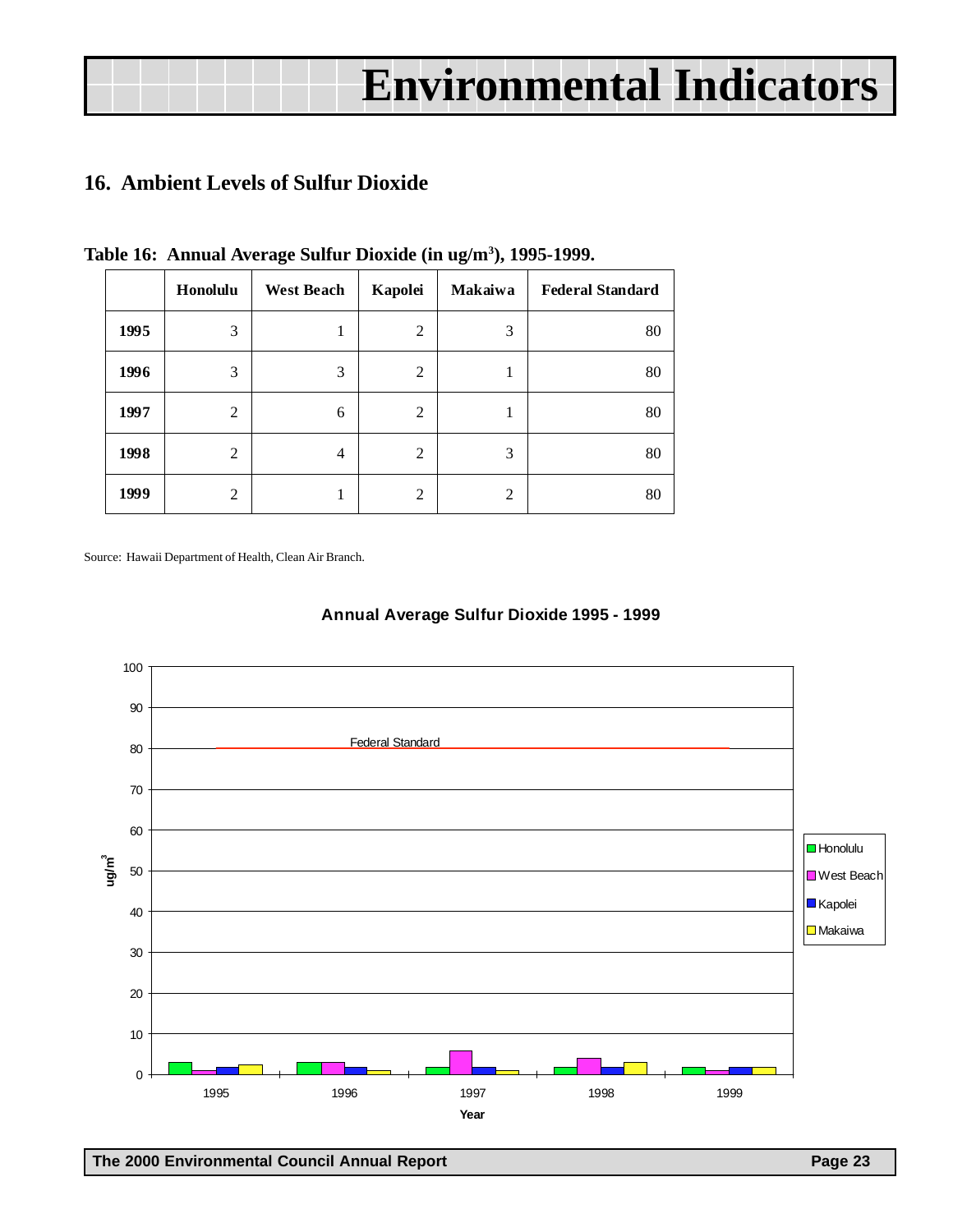# <span id="page-23-0"></span>**17. Ambient Levels of Particulates**

|  | Table 17: Annual Average PM-10 on Oahu (in ug/m <sup>3</sup> ), 1995-1999. |  |  |  |
|--|----------------------------------------------------------------------------|--|--|--|
|  |                                                                            |  |  |  |

|      | Honolulu | Liliha | <b>Pearl City</b> | Waimanalo | <b>West Beach</b> | Kapolei | Federal<br><b>Standard</b> |
|------|----------|--------|-------------------|-----------|-------------------|---------|----------------------------|
| 1995 | 14       | 15     | 17                | 16        | 16                | 24      | 50                         |
| 1996 | 14       | 16     | 14                | 16        | 18                | 19      | 50                         |
| 1997 | 8        | 15     | 14                | 18        | 17                | 13      | 50                         |
| 1998 | 9        | 15     | 16                | 20        | 16                | 15      | 50                         |
| 1999 | 14       | 15     | 14                | 18        | 13                | 15      | 50                         |

Source: Hawaii Department of Health, Clean Air Branch.



### **Island of Oahu: PM<sub>10</sub> Annual Average 1995 - 1999**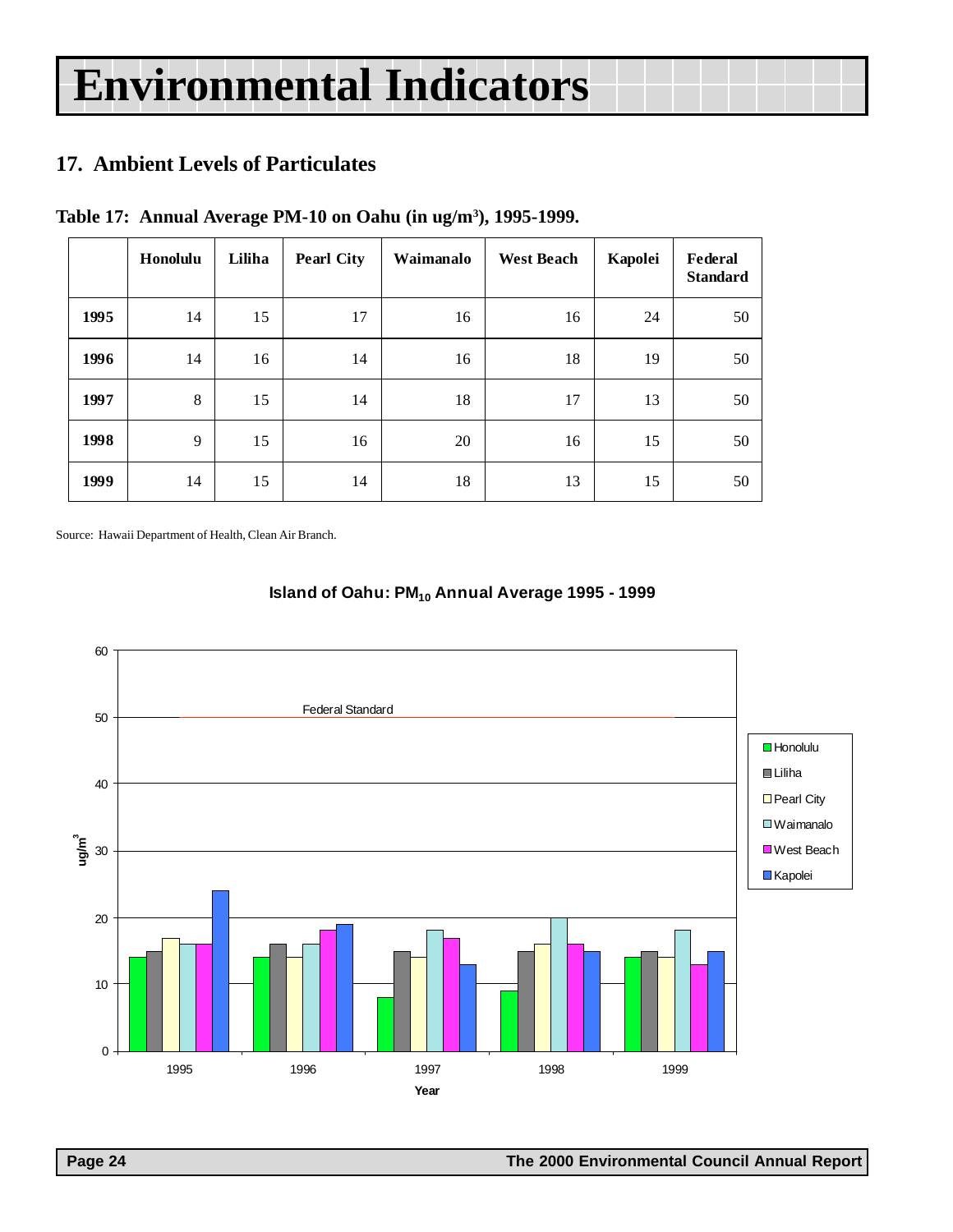### <span id="page-24-0"></span>**18. Beaches Posted as Unsafe Due to Pollution**

Residents and visitors use our public beaches and the ocean for recreation and fishing. Sewage and chemical spills can restrict our enjoyment and use of the shoreline as well as potentially poison aquatic life.

The following table shows the number of times beaches were posted with warning or closure signs (unsafe due to water pollution) by the Department of Health. Beach closures increased 50% in 1999 largely due to the DOH requiring more precautionary closures. The Environmental Council's year 2002 goal for beach closure days is 5.

**Table 18: Days Beaches Posted as Unsafe Due to Pollution by DOH, 1994 to 1999.**

| Year | Days beaches |
|------|--------------|
|      | closed       |
| 1994 | 20           |
| 1995 | 16           |
| 1996 | 45           |
| 1997 | 28           |
| 1998 | 13           |
| 1999 | 26           |

Source: Hawaii Department of Health, Indicators of Environmental Quality, September 1999.

Note: i) There were additional postings of warning signs on streams, lakes, and harbors.

ii) Other agencies may also post warning signs on beaches. For example, the City and County of Honolulu also posts warning signs on beaches after opening stream mouths to drain water.

iii) Figures do not match previous years' annual report data as the number have been adjusted by the DOH.

### **19. Oil and Chemical Spills**

Oil and chemical spills pollute our ocean, streams, groundwater. In addition to the environmental and ecological damage, cleanup costs run into the millions of dollars. Even with the best response plan, it is impossible to restore the environment to its original condition. Spill prevention must be our primary strategy.

The following table shows the number of oil and chemical spills in Hawai`i. The Environmental Council's year 2002 goal for the number spills is 365.

| Federal<br><b>Fiscal Year</b> | <b>Oil Releases</b> | <b>Chemical Releases</b> | <b>Total Spills</b> |
|-------------------------------|---------------------|--------------------------|---------------------|
| 1995                          | 126                 | 222                      | 348                 |
| 1996                          | 237                 | 230                      | 467                 |
| 1997                          | 295                 | 205                      | 500                 |
| 1998                          | 225                 | 305                      | 530                 |
| 1999                          | 240                 | 286                      | 526                 |

**Table 19: Oil and Chemical Spills in Hawai`i, 1995 to 1999.**

Source: Hawaii Department of Health, Indicators of Environmental Quality, September 1999.

Note: i) Figures do not match previous years' annual report data as the numbers have been adjusted by the DOH.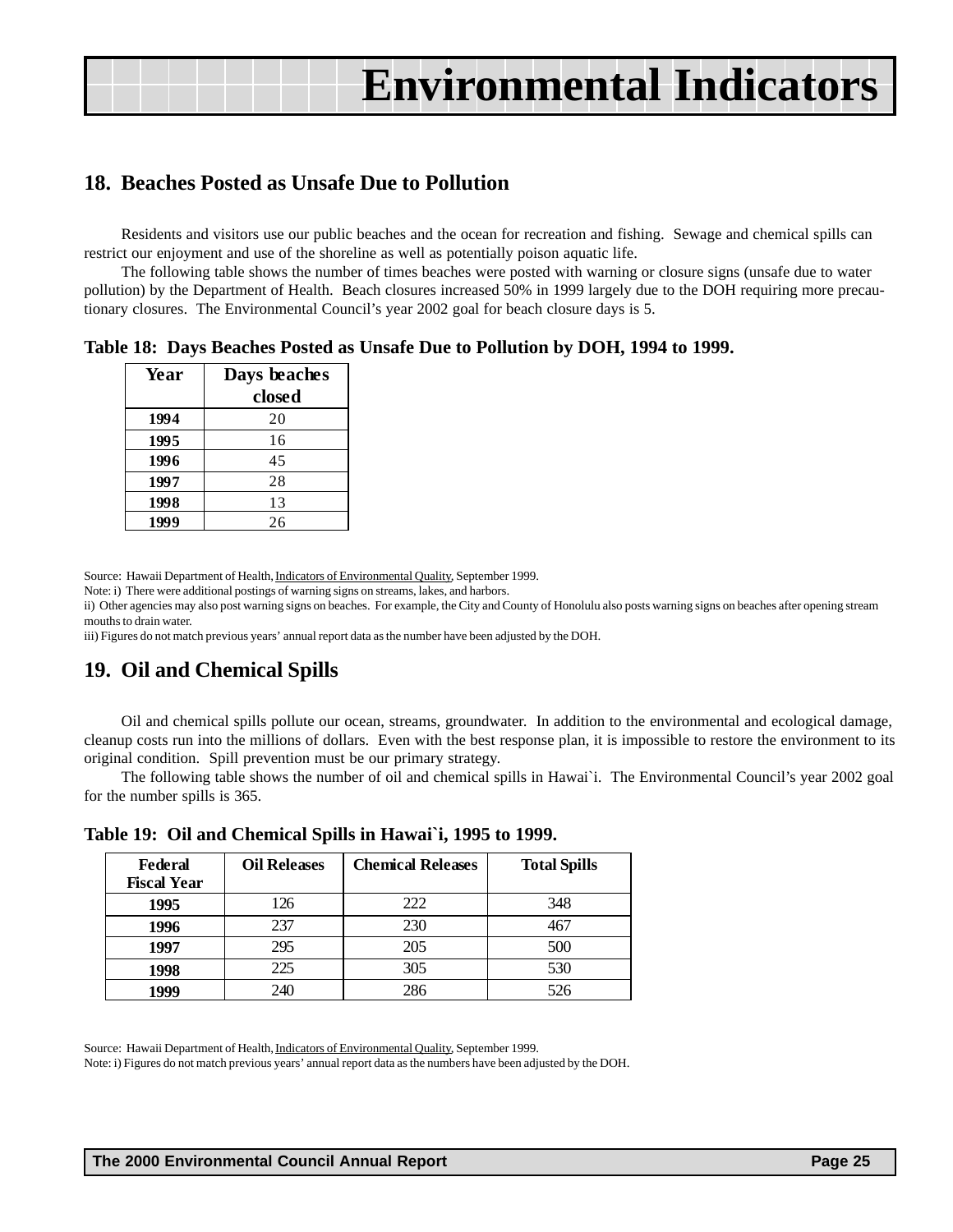# <span id="page-25-0"></span>**20. Safe Drinking Water**

Fresh water is a precious resource. Pesticides, fertilizers, oils and chemicals that we apply to the ground eventually seep into our drinking water aquifers. We must protect our drinking water supplies from contamination, or spend millions of dollars for treatment.

 Public water systems provide piped water for human consumption such as drinking and washing. They include both municipal and private facilities for the collection, treatment, storage and distribution of water. The next table shows the percentage of Hawai`i's population served drinking water in compliance with 1994 maximum microbiological and chemical contaminant levels. Water which exceeds maximum contaminant levels (MCLs) is believed to be harmful to human health.

| <b>Federal</b><br><b>Fiscal Year</b> | <b>Total Population</b><br><b>Served Drinking</b><br>Water | <b>Population</b><br><b>Served Water</b><br><b>Below MCLs</b> | Percentage<br><b>Population Served</b><br><b>Water Below MCLs</b> |
|--------------------------------------|------------------------------------------------------------|---------------------------------------------------------------|-------------------------------------------------------------------|
| 1994                                 | 1,343,548                                                  | 1,276,400                                                     | 95.0%                                                             |
| 1995                                 | 1,343,538                                                  | 1,317,301                                                     | 98.0%                                                             |
| 1996                                 | 1,347,266                                                  | 1,341,126                                                     | 99.5%                                                             |
| 1997                                 | 1,334,397                                                  | 1,310,573                                                     | 98.2%                                                             |
| 1998                                 | 1,333,717                                                  | 1,331,353                                                     | 99.8%                                                             |
| 1999                                 | 1,294,772                                                  | 1,291,099                                                     | 99.7%                                                             |

**Table 20: Population Served Safe Drinking Water, 1994 to 1999.**

Source: Hawaii Department of Health, Indicators of Environmental Quality, September 1999.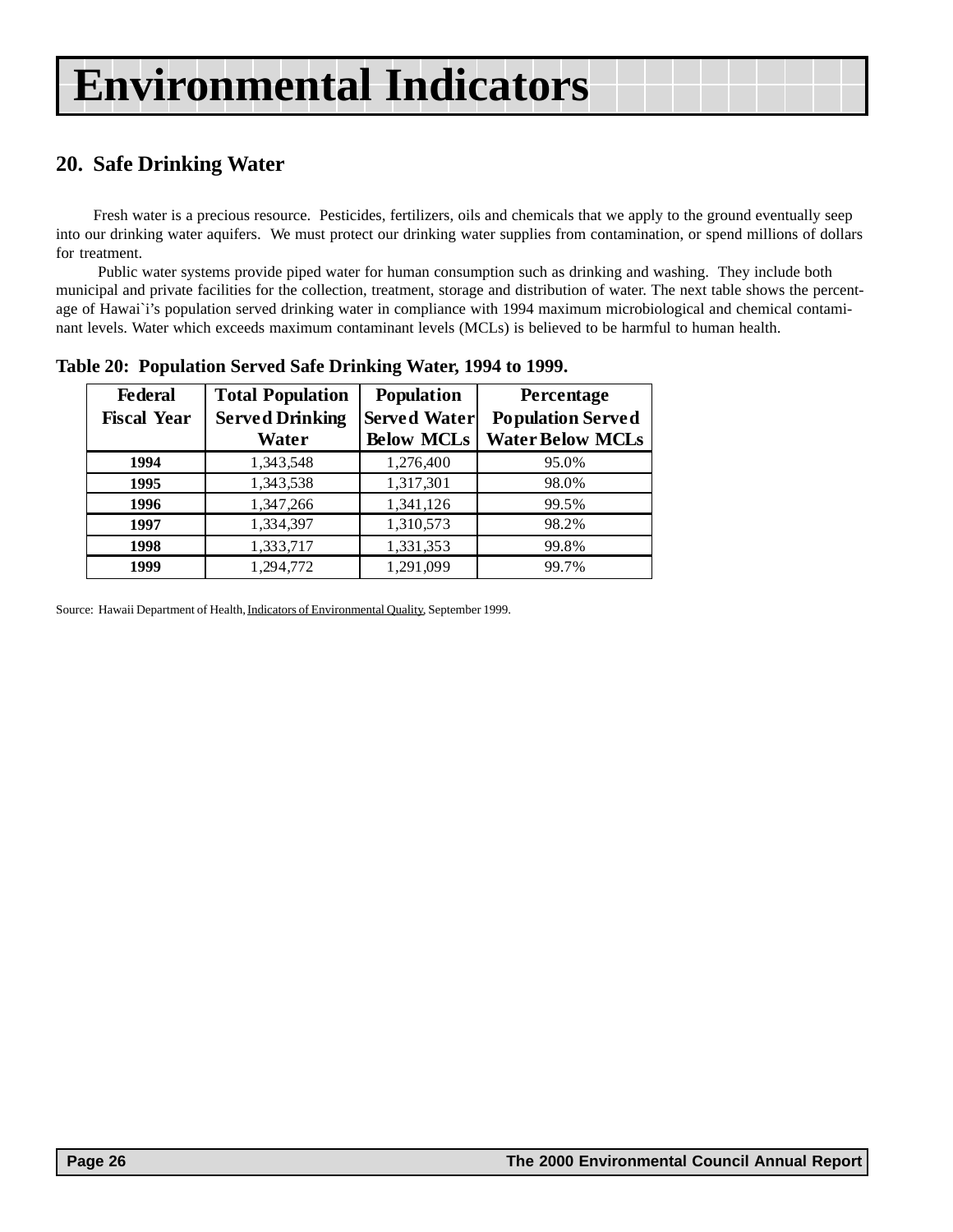### <span id="page-26-0"></span>**21. Statewide Land Use District Acreage**

There are four land use districts designations for all lands in the state: urban, rural, agricultural, and conservation. With the decline of sugar cane and pineapple, there may be less productive agricultural land in Hawai`i than previously. The following table shows that since 1990, about 30,000 acres of agricultural land have been converted to Urban and Conservation designations. The Council's year 2002 goal for conservation land area is 2,110,000 acres.

|      | <b>Land Area in Thousand Acres</b>                            |                     |                     |       |  |  |  |  |  |  |
|------|---------------------------------------------------------------|---------------------|---------------------|-------|--|--|--|--|--|--|
| Year | Urban<br>175<br>178<br>181<br>181<br>188<br>190<br>191<br>192 | <b>Conservation</b> | <b>Agricultural</b> | Rural |  |  |  |  |  |  |
| 1990 |                                                               | 1,961               | 1,966               | 10    |  |  |  |  |  |  |
| 1991 |                                                               | 1,961               | 1,963               | 10    |  |  |  |  |  |  |
| 1992 |                                                               | 1,960               | 1,961               | 10    |  |  |  |  |  |  |
| 1993 |                                                               | 1,961               | 1,961               | 10    |  |  |  |  |  |  |
| 1994 |                                                               | 1,959               | 1,956               | 10    |  |  |  |  |  |  |
| 1995 |                                                               | 1,976               | 1,936               | 10    |  |  |  |  |  |  |
| 1996 |                                                               | 1,975               | 1,936               | 10    |  |  |  |  |  |  |
| 1997 |                                                               | 1,975               | 1,935               | 10    |  |  |  |  |  |  |
| 1998 | 193                                                           | 1,975               | 1,934               | 10    |  |  |  |  |  |  |
| 1999 | 195                                                           | 1,975               | 1,933               | 10    |  |  |  |  |  |  |

#### **Table 21: State Land Use District Acreage 1990 to 1999.**

Source: State Land Use Commission, Department of Business, Economic Development and Tourism.

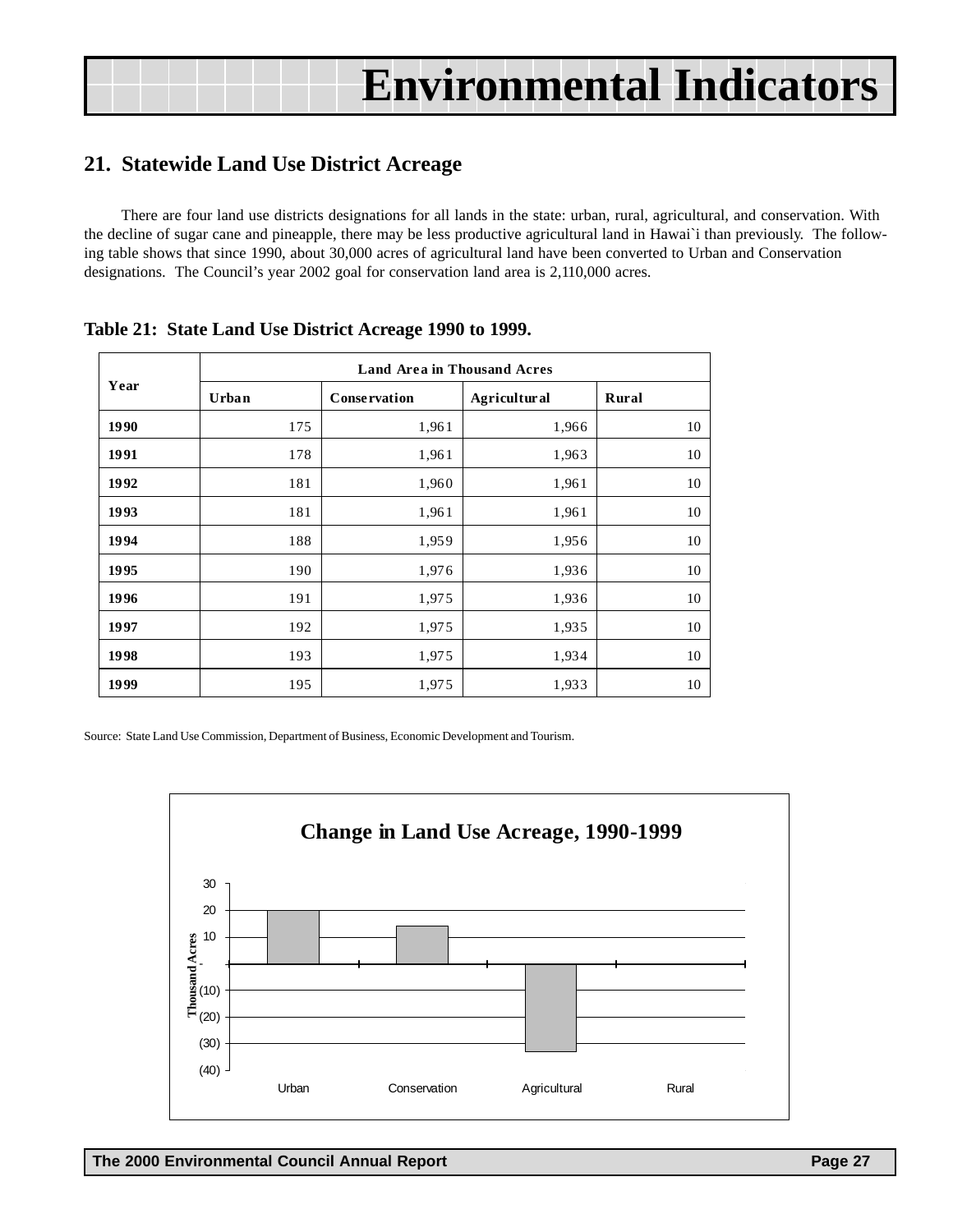# **Public Awareness/Concern**

#### **22. State Environmental Expenditures**

Environmental protection is one of the 11 primary objectives of the state government. Programs within the environmental protection structure include: Department of Health (Environmental Management, Environmental Health Administration, and Office of Environmental Quality Control); Department of Land and Natural Resources (Forestry & Wildlife, Commission on Water Resources Management, Conservation and Resources Enforcement, Natural Area Reserves, Aquatic Resources, Mineral Resources, and Conservation District); and Department of Agriculture (Pesticides).

More funding to promote the goals of Hawai`i's environmental programs will result in better overall state environmental quality. The portion of expenditures for environmental protection reflects the priority given towards environmental programs relative to other functions.

The table below shows the sum of money and the percentage of total state expenditures spent on environmental protection programs. The Environmental Council's year 2002 goal for the percentage of total state expenditures spent on environmental protection programs is 1.9% which is the average of states in the nation.

| <b>Fiscal Year</b>                                                      | 1991  | 1992  | 1993  | 1994     | 1995  | 1996    | 1997  | 1998  | 1999  | 2000  |
|-------------------------------------------------------------------------|-------|-------|-------|----------|-------|---------|-------|-------|-------|-------|
| <b>Environmental</b><br><b>Expenditures</b> in<br>1991 \$<br>(millions) | 25.3  | 28.1  | 24.4  | 24.5     | 26.4  | 53.2    | 39.0  | 51.3  | 59.3  | 59.1  |
| % of State<br><b>Expenditures</b>                                       | 0.74% | 0.75% | 0.61% | $0.55\%$ | 0.59% | $.25\%$ | 0.85% | 1.10% | 1.30% | 1.24% |

**Table 22: State Expenditures on Environmental Protection Programs, FY 1991 to 2000.**

Source: The Variance Report, State of Hawai'i, compiled by the Department of Budget and Finance. This report is prepared annually and submitted to the state Legislature.

Note: Beginning with fiscal year 1996, environmental spending figures include the Water Pollution Control Revolving Fund that was not shown in previous years. Revolving fund expenditures fluctuate greatly from year to year.

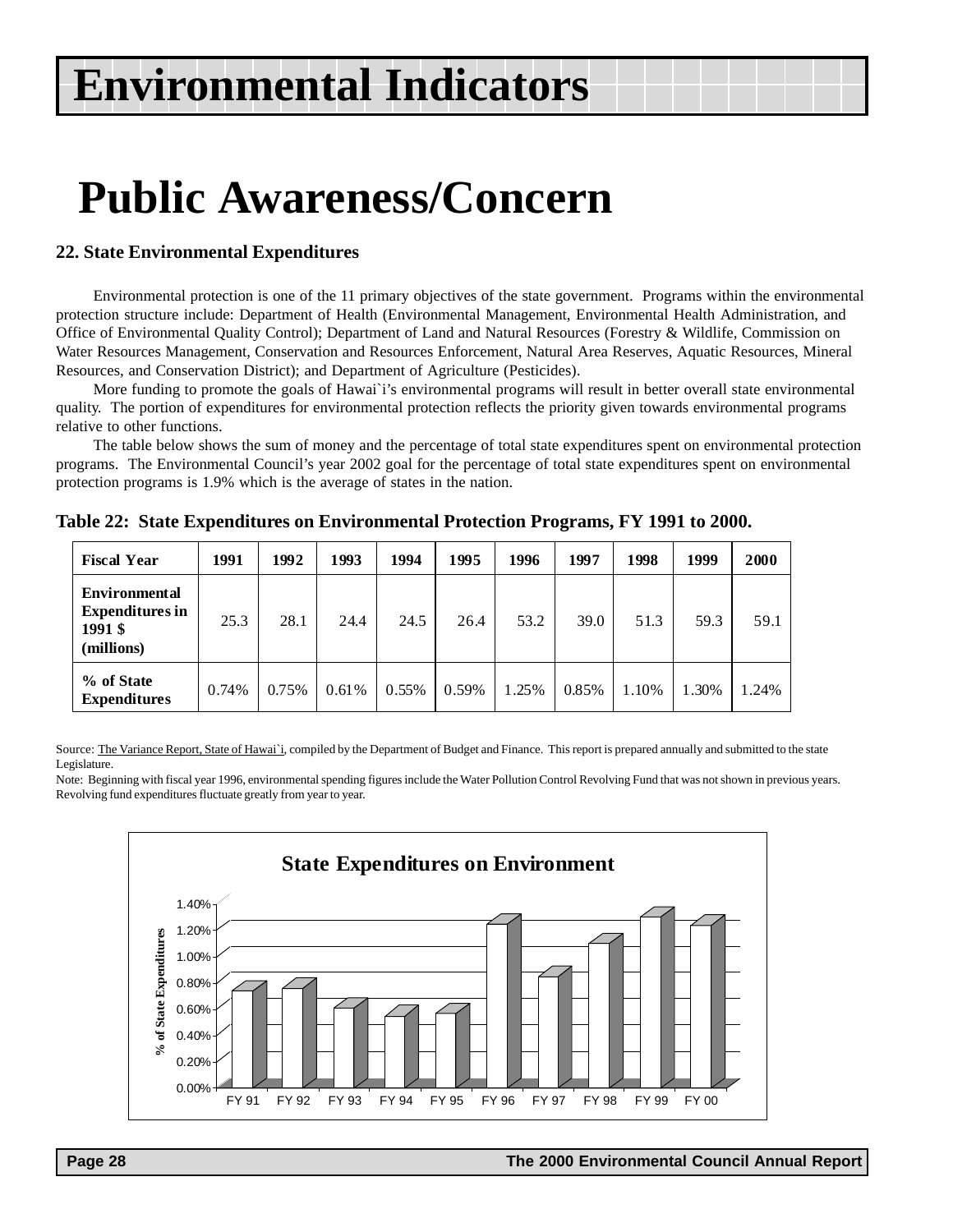#### **23. Registered Motor Vehicles in Hawai`i**

Exhaust from motor vehicles contains many air pollutants, including carbon monoxide, ozone and particulates. We breathe these toxic pollutants. Reducing the number of motor vehicles on our roads and improving emission control technology will improve air quality. We can help reduce air pollution by walking, biking or taking the bus instead of riding gas-powered cars.

The table below shows the total number of registered motor vehicles in Hawai`i. The Council's year 2002 goal for the number of motor vehicles per capita is 0.61.

| Year                                         | 1991    | 1992    | 1993     | 1994    | 1995    | 1996    | 1997    | 1998    | 1999    |
|----------------------------------------------|---------|---------|----------|---------|---------|---------|---------|---------|---------|
| Number of<br><b>Motor</b><br><b>Vehicles</b> | 897,193 | 885,761 | 880, 152 | 875,144 | 877,756 | 884,617 | 884,267 | 893,427 | 906,935 |
| State de<br>facto<br>Population<br>(million) | 1.24    | 1.25    | 1.26     | 1.26    | 1.28    | 1.28    | 1.28    | 1.31    | 1.31    |
| <b>Vehicles</b><br>per Person                | 0.72    | 0.71    | 0.70     | 0.69    | 0.69    | 0.69    | 0.69    | 0.68    | 0.69    |

**Table 23: Number of Registered Motor Vehicles In Hawai`i, 1991 to 1999.**

Source: Statewide data provided by the City and County of Honolulu, Department of Finance, Motor Vehicles and Licensing Division. Note: i) Carbon monoxide is a colorless, odorless and tasteless gas.

ii) Ozone is a poisonous form of pure oxygen. It is pungent smelling and faintly bluish.

iii) De facto population obtained from State Data Book.



Note: The vertical axis does not begin with zero.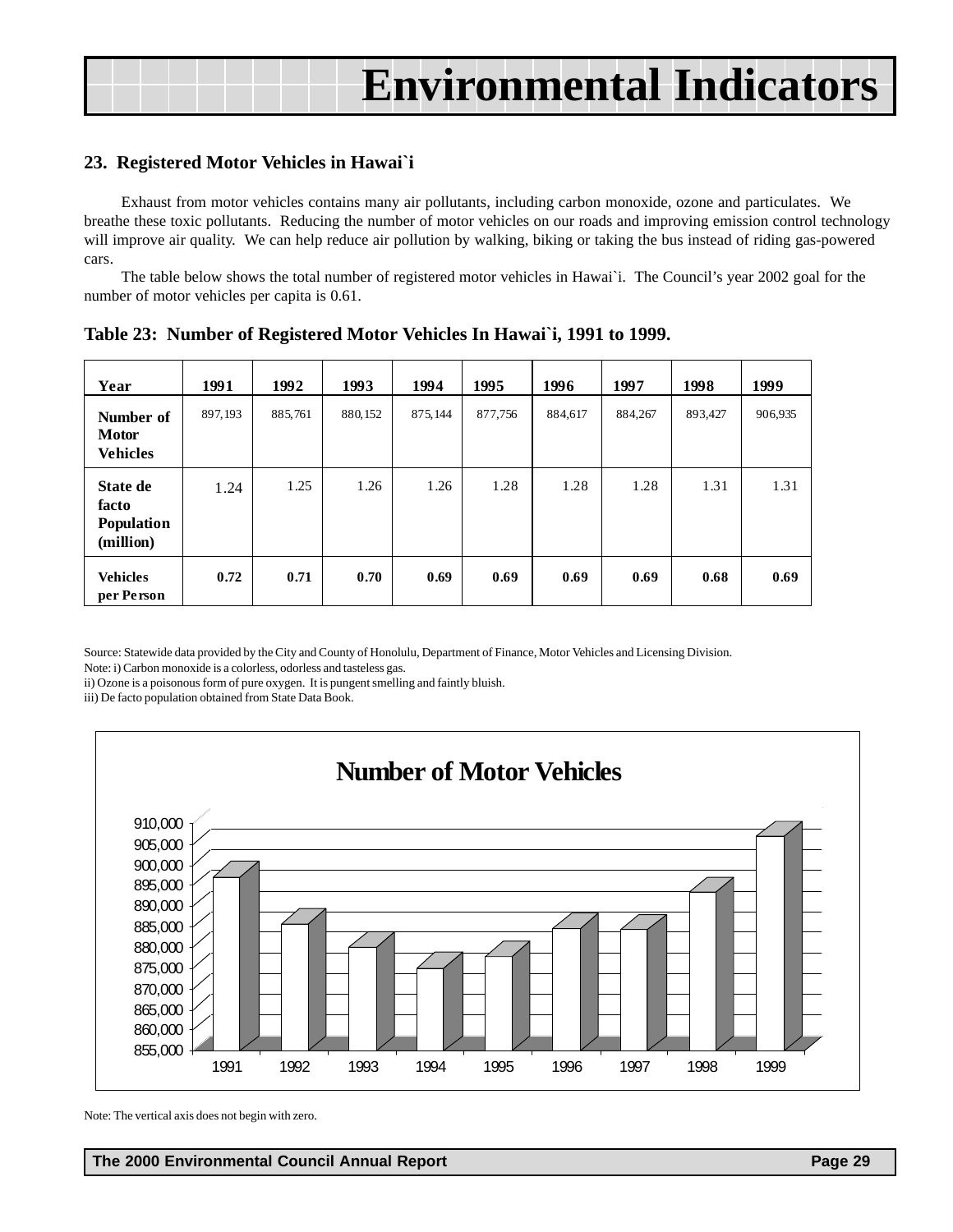# <span id="page-29-0"></span>**24. Noise Complaints Received by the Health Department**

Loud noises can lead to health problems such as stress and hypertension. Noise also causes distress to wildlife and disrupts people's enjoyment of nature and wilderness. Usually, increase in urbanization results in more noise.

The following table shows the number of noise complaints (by category) received by the Department of Health. The Council's year 2002 goal for the number of noise complaints per hundred thousand people is 25.

| <b>Type of Complaint</b>                                                | 1992             | 1993             | 1994           | 1995           | 1996           | 1997             | 1998           | 1999             |
|-------------------------------------------------------------------------|------------------|------------------|----------------|----------------|----------------|------------------|----------------|------------------|
| <b>Agriculture</b>                                                      | 5                | $\overline{2}$   | $\mathbf{1}$   | $\overline{3}$ | $\mathbf{1}$   | $\boldsymbol{0}$ | $\overline{0}$ | $\boldsymbol{0}$ |
| <b>Aircraft</b>                                                         | 8                | 9                | 12             | 11             | 5              | 6                | $\theta$       | $\mathbf{1}$     |
| <b>Commercial</b>                                                       | $\boldsymbol{0}$ | $\boldsymbol{0}$ | 21             | 6              | 3              | 13               | $\overline{4}$ | 13               |
| Construction                                                            | 166              | 164              | 157            | 142            | 140            | 112              | 146            | 106              |
| <b>Industrial</b>                                                       | 6                | 19               | 6              | $\overline{2}$ | $\overline{3}$ | $\overline{7}$   | 9              | $\overline{2}$   |
| <b>Miscellaneous</b>                                                    | 31               | 22               | 17             | 12             | 12             | 14               | 18             | 12               |
| <b>Refuse Collection</b>                                                | 72               | 36               | 41             | 35             | 41             | 68               | 43             | 33               |
| <b>Stationary</b>                                                       | 100              | 85               | 93             | 112            | 109            | 104              | 75             | 93               |
| <b>Unknown</b>                                                          | 6                | 10               | $\overline{4}$ | 13             | 8              | 8                | 13             | 11               |
| <b>Nuisance Complaints:</b><br><b>Animal</b>                            | 42               | 34               | 22             | 24             | 16             | 14               | 12             | 8                |
| <b>Hobby</b>                                                            | 11               | 3                | $\,8\,$        | 9              | 9              | 12               | $\overline{4}$ | 6                |
| <b>Maintenance</b>                                                      | 38               | 37               | 29             | 37             | 27             | 21               | 25             | 20               |
| People                                                                  | 21               | 23               | 16             | 12             | 13             | 13               | 5              | 8                |
| <b>Sound Production</b><br><b>Devices</b>                               | 100              | 93               | 62             | 48             | 40             | 45               | 51             | 47               |
| <b>Vehicular</b>                                                        | 39               | 26               | 20             | 21             | 30             | 24               | 22             | 12               |
| <b>Total</b>                                                            | 645              | 563              | 509            | 487            | 457            | 461              | 427            | 372              |
| <b>State de facto</b><br><b>Population (Million)</b>                    | 1.26             | 1.26             | 1.28           | 1.28           | 1.28           | 1.31             | 1.31           | 1.31             |
| <b>Noise Complaints per</b><br><b>Hundred Thousand</b><br><b>People</b> | 51               | 45               | 40             | 38             | 36             | 35               | 33             | 28               |

**Table 24: Number of Noise Complaints Received by the Department of Health, 1992 to 1999.**

Source: Department of Health - Noise, Radiation and Indoor Air Quality Branch.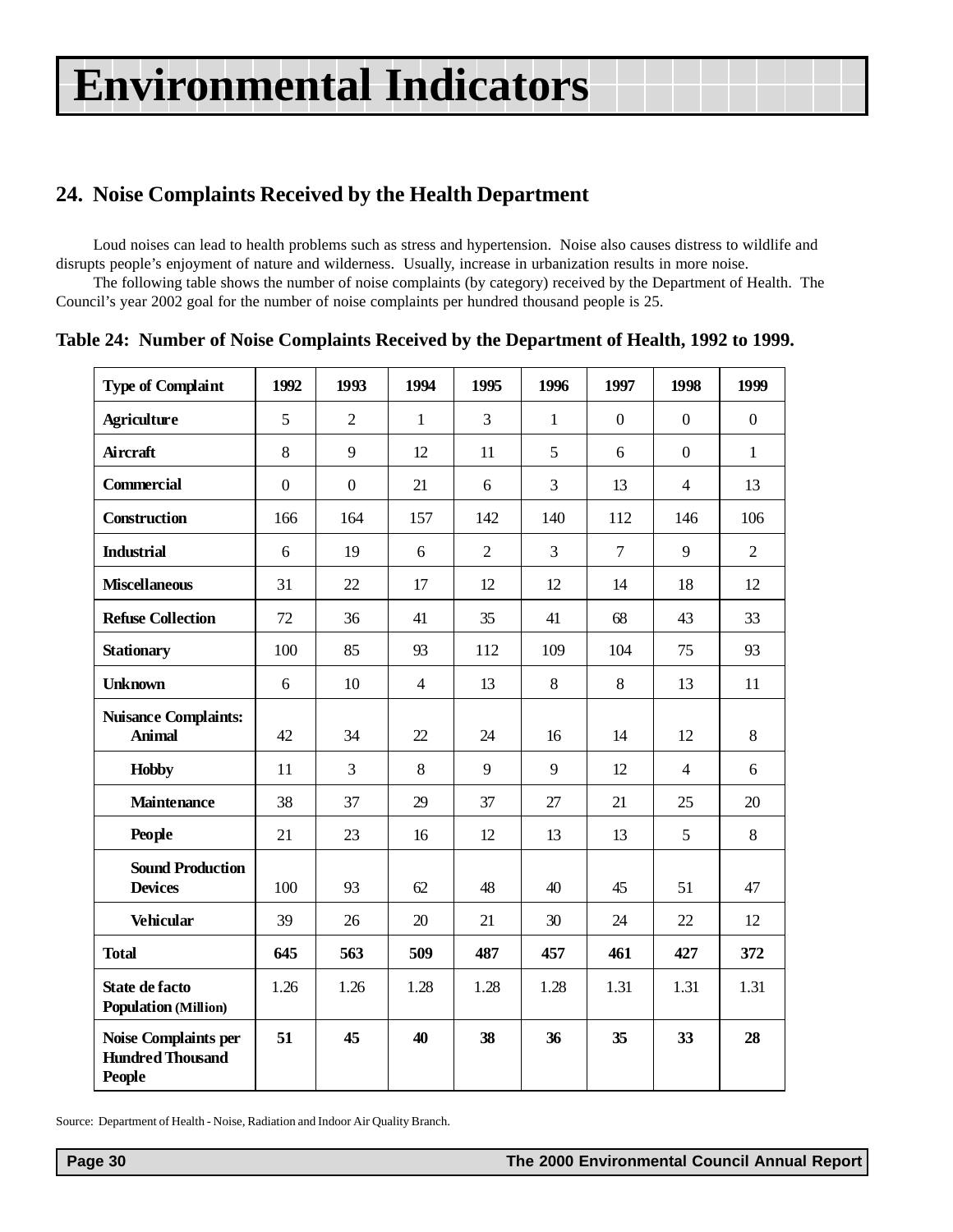### <span id="page-30-0"></span>**25. Bikeway Miles**

Alternate transportation modes such as bicycling and mass transit systems conserve energy, alleviate traffic congestion, reduce air pollution, support physical fitness and recreation, and provide green corridors. Overall, they improve environmental quality and the urban landscape.

The next table shows the total miles of bikeways in Hawai`i by island. The Environmental Council's year 2002 goal for total miles of bikeways is 327.

|                  | <b>Bikeway Miles</b> |       |       |       |       |  |  |  |  |
|------------------|----------------------|-------|-------|-------|-------|--|--|--|--|
| <b>Island</b>    | 1995                 | 1996  | 1997  | 1998  | 1999  |  |  |  |  |
| Kauai            | 3.8                  | 3.8   | 6.8   | 6.5   | 6.2   |  |  |  |  |
| Oahu             | 55.4                 | 66.1  | 56.6  | 60.3  | 73.7  |  |  |  |  |
| Maui             | 19.6                 | 40.0  | 40.8  | 43.3  | 67.1  |  |  |  |  |
| Hawaii           | 8.2                  | 8.2   | 27.8  | 30.8  | 32.7  |  |  |  |  |
| <b>Statewide</b> | 87.0                 | 118.1 | 132.0 | 140.9 | 179.7 |  |  |  |  |

**Table 25: Miles of Bikeways in Hawai`i, 1995 to 1999.**

Source: State Department of Transportation, Highways Division

Note: i) Bikeway miles are provided only for bikeways that are designated as such through signing. The State and counties have installed many miles of improved paved shoulders, 4 feet or wider, on roadways which can accommodate bicycles but are not designated routes.

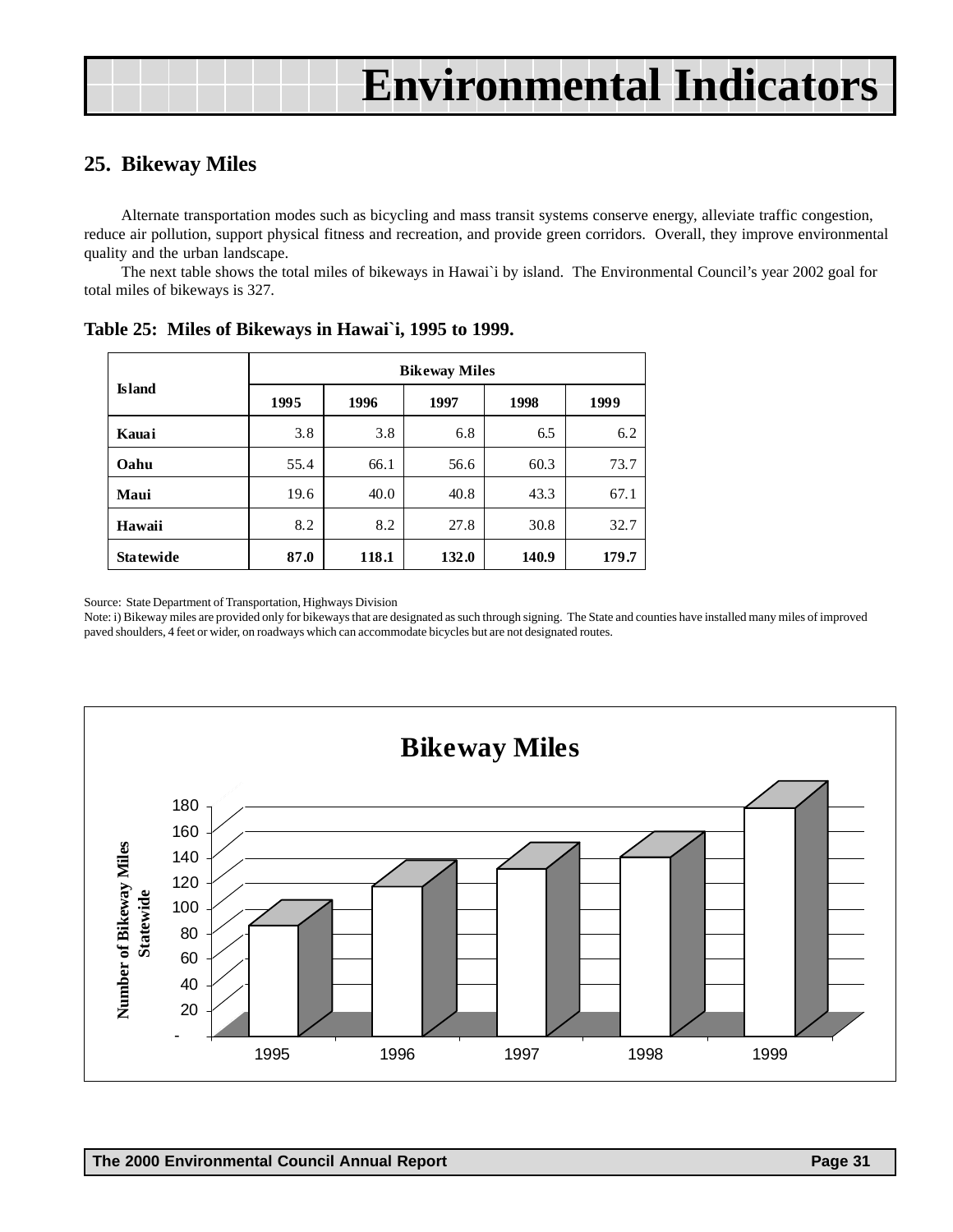### <span id="page-31-0"></span>**26. Number of Bus Boardings on O`ahu**

The data below are estimates of the number of boardings on O`ahu for TheBus. An effective mass transit system can reduce traffic congestion and improve the quality of life in a city. These estimates are calculated based on the amount of money in the fare box, number of monthly passes sold, and random samples. The Environmental Council's year 2002 goal for bus boardings on O`ahu is 89 million.

**Table 26: Number of Bus Boardings on O`ahu, 1992 to 1999.**

| Year                                                         | 1992 | 1993 |        | 1994   1995   1996   1997 |      | 1998 | 1999 |
|--------------------------------------------------------------|------|------|--------|---------------------------|------|------|------|
| <b>Total Number of Bus</b><br><b>Boardings (in millions)</b> | 79.1 | 79.5 | 79.6 l | 81.2 76.3                 | 73.9 | 71.2 | 69.4 |

Source: Public Transit Division of the Department of Transportation Services.

Note: i) Figures include residents and visitors.

ii) The figures are calendar year estimates of total passengers for TheBus calculated from reports to the American Public Transit Association.



Note: The vertical axis does not begin with zero.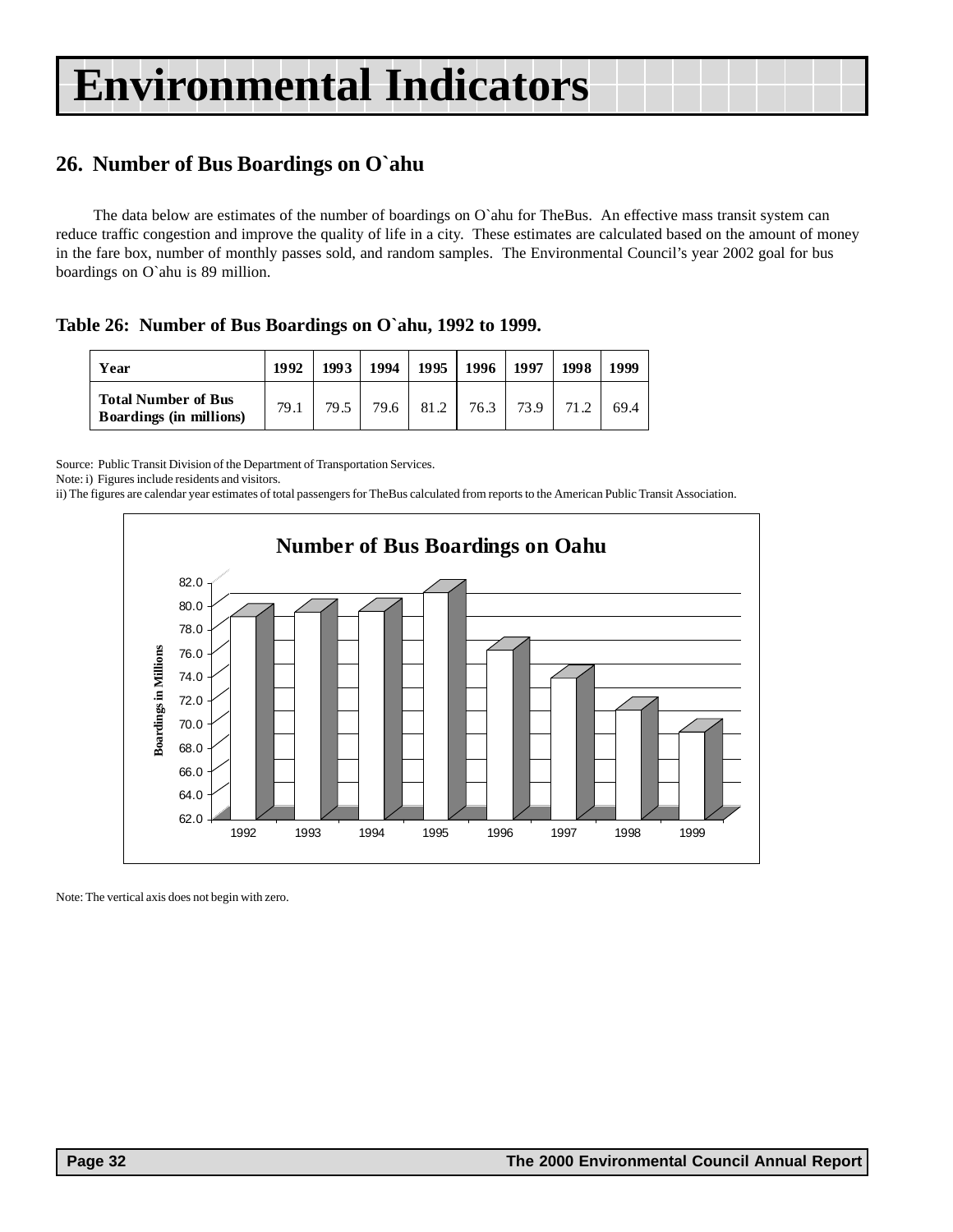# <span id="page-32-0"></span>**2000 Environmental Progress Report Card**

In this section, the Environmental Council grades the status of Hawai`i's environment. This year the Council continues to measure progress towards annual goals. This report card provides citizens and policy makers with a quick assessment of how well we are caring for our environment. The Council hopes this evaluation stimulates the public to learn about and take action to improve our environment. Your thoughts and suggestions on the content and methodology of this report card are welcomed.

| <b>2000 Environmental Progress</b><br><b>Report Card Grade</b><br><b>State of Hawai'i</b> |              | <b>Status</b><br><b>Grade</b> |
|-------------------------------------------------------------------------------------------|--------------|-------------------------------|
| <b>Energy Use</b>                                                                         | C            | $\mathsf{D}$                  |
| Use $&$ Recycling of<br>Resources                                                         | $C+$         | $D+$                          |
| <b>Biodiversity Maintenance</b>                                                           | $B-$         | D                             |
| Air Quality                                                                               | $A+$         | $A+$                          |
| Water Quality*                                                                            | $A -$        | A                             |
| <b>Terrestrial Quality</b>                                                                | $\mathsf{C}$ | B                             |
| Public Awareness &<br>Concern                                                             | B            | $\subset$                     |
| <b>Overall Grade</b>                                                                      |              |                               |

\* Includes coastal and drinking water. Does not include streams.

#### **What the grades mean:**

| Grade | <b>Progress Grade</b> | <b>Status Grade</b> |
|-------|-----------------------|---------------------|
| А     | Excellent             | Optimum             |
| B     | Improvement           | Good                |
|       | No Significant Change | Average             |
|       | Worse                 | Poor                |
| F     | Disaster              | Unacceptable        |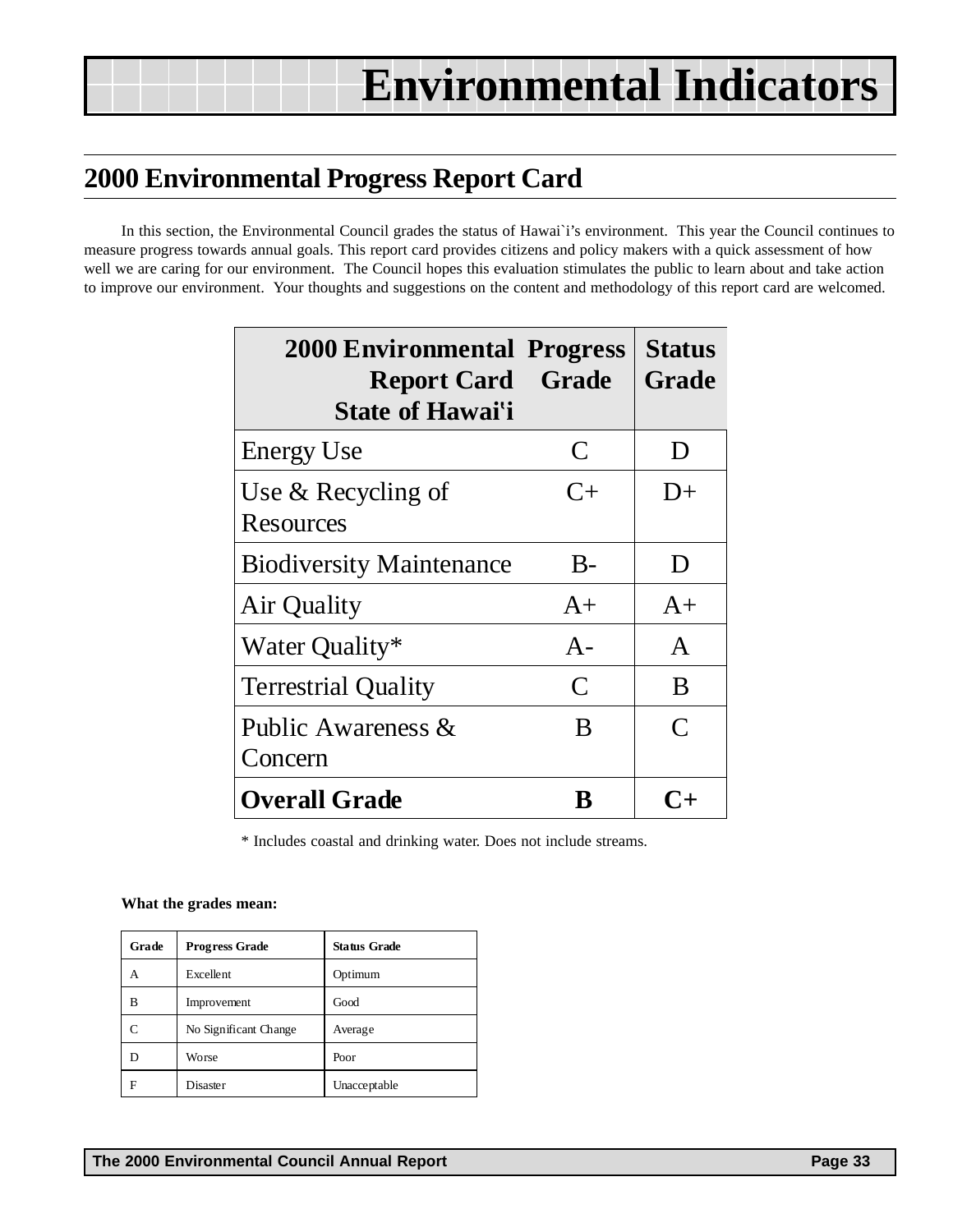# Method for Calculating Environmental Progress and Status Grades:

#### **Step 1.**

#### Environmental Progress Scores and Grade

The method used to calculate the grades was selected to reward progress toward environmental indicator goals established for the year 2002. Progress is evaluated on a yearly basis and is measured relative to incremental progress toward the year 2002 goal. The grading system rewards Hawai`i's people for movement towards sustainability and reduction of pollution levels.

Establishing goals for each environmental indicator is a necessary starting point for the grading method. In some instances the agency responsible for monitoring the data has an established target for the indicator. The Council considered agency goals in establishing our year 2002 goals for the indicators used in this report card.

With the previous years' data and year 2002 goal available it is possible to determine annual increments approaching the goal. A linear scale is used to calculate annual increments. Indicator ratings are assessed relative to annual goals and an unacceptable condition.

| Individual indicator scores are assigned as follows:   |         |
|--------------------------------------------------------|---------|
| Present condition equal to or better than annual goal  | $= 100$ |
| Present condition equal to average of previous 3 years | $= 50$  |
| Present condition equal to unacceptable condition      | $=$ 0   |

A linear scale is employed to assign scores for conditions falling between the limits listed above. Letter grades corresponding to the assigned scores are given in the same manner as last year.

#### Environmental Status Scores and Grades

The method used is based on the National Wildlife Federation's 1971 Environmental Quality Index (Kimball, 1972). Individual indicator scores are assigned as follows:

| Present condition equal to or better than optimum condition | $= 100$ |  |
|-------------------------------------------------------------|---------|--|
| Present condition equal to unacceptable condition           | $=$     |  |

A linear scale is employed to assign scores for conditions falling between the limits listed above. Letter grades corresponding to the assigned scores are given in the same manner as last year.

#### **Step 2.**

The environmental indicators are then organized into seven categories. The categories are: Energy Use, Use and Recycling of Resources, Biodiversity Maintenance, Air Quality, Water Quality, Terrestrial Quality, Public Awareness & Concern.

A weight is assigned to each of the indicators in a given category. This weight is used to obtain the score for each category. The weights are assigned to each indicator in relation to the empirical importance of the indicator itself as well as the reliability of its related data. For simplicity in interpreting the "0" to "100" scores, letter grades are used.

#### **Step 3.**

Finally, a weighted average of the seven components is used to obtain a total progress and status score for Hawai`i's environment.

#### Limitations:

The comprehensiveness and accuracy of the grades are limited by the following factors:

a) The assessment is based on a sample of 20 environmental indicators. This small sample is not a full representation of Hawai`i's environment.

b) The benchmarks for unacceptable and 2002 goals are based on assumptions and judgments made by the Council (see below). Others may have very different opinions about the figures.

c) The relative importance value to compute the weighted averages for the categories and total index is also subjective based on the Council's beliefs.

This is the fifth attempt to assess the status of Hawai`i's environment. The Council hopes to continually refine and improve this assessment process.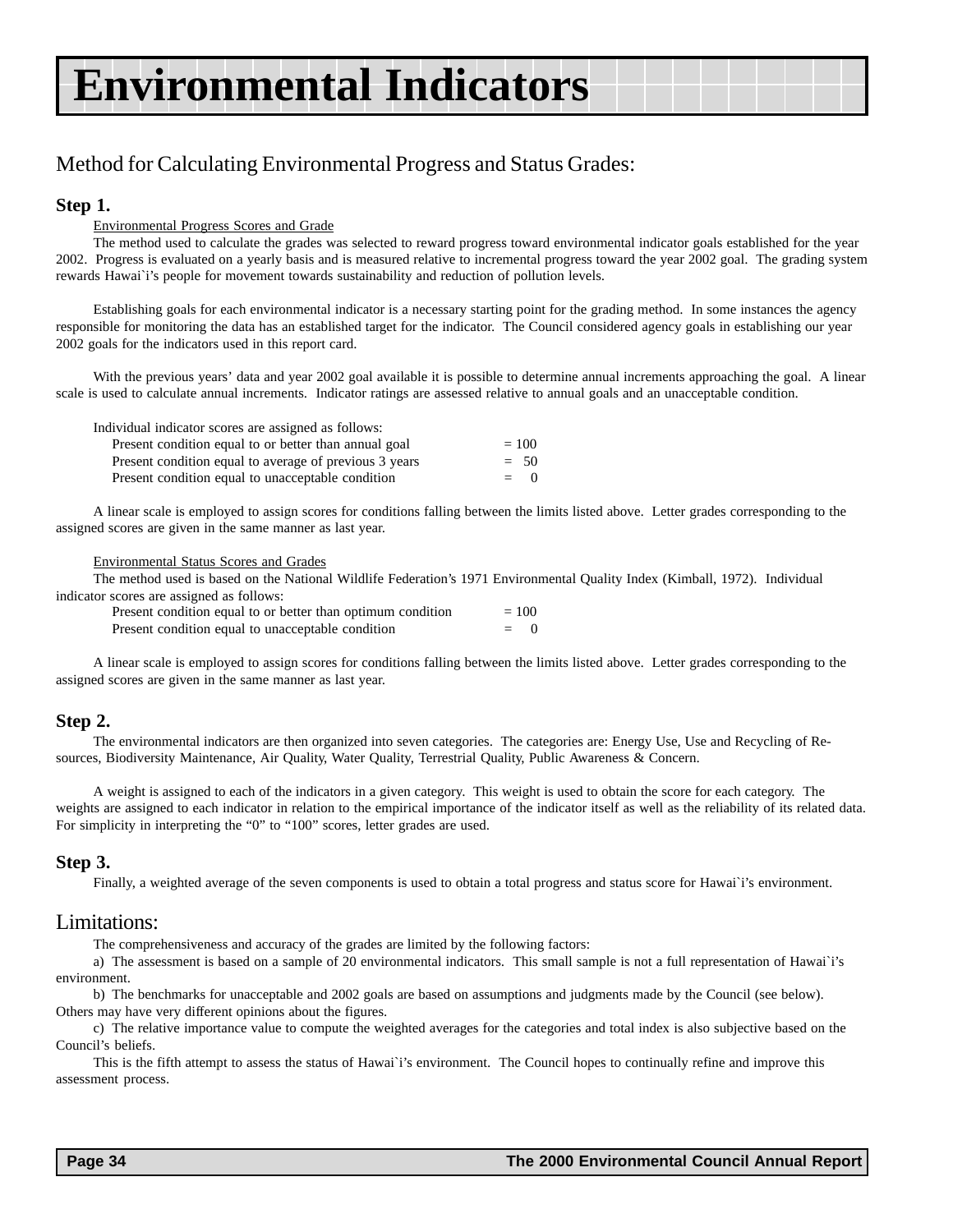#### **Table A: Benchmarks, Environmental Progress Points and Status Scores.**

| <b>Indicator</b>                                  | Unacceptable     | Average of                 | Latest               | Latest       | Year           | Opti-        |      | <b>Progress</b> | <b>Status</b> |              |
|---------------------------------------------------|------------------|----------------------------|----------------------|--------------|----------------|--------------|------|-----------------|---------------|--------------|
|                                                   | <b>Condition</b> | <b>Previous</b><br>3 Years | Year<br><b>Level</b> | Year<br>Goal | 2002<br>Goal   | mum<br>Cond. | Pts. | Grade           | Pts.          | Grade        |
| % of Energy from<br>Renewable Sources             | 0.0              | 6.6                        | 6.9                  | 8.0          | 10.0           | 25.0         | 61   | $B-$            | 28            | D            |
| Greenhouse gas<br>emissions in million tons       | 23.0             | 20.6                       | 21.0                 | 20.0         | 19.0           | 15.7         | 42   | $C-$            | 27            | ${\rm D}$    |
| Water Consumption in<br>Million Gallons           | 100,000          | 73,280                     | 76,610               | 71,970       | 70,000         | 50,000       | 44   | $C -$           | 47            | ${\bf C}$    |
| % of Treated Wastewater<br>Reused                 | $\mathbf{0}$     | 10.0                       | 13.0                 | 16.0         | 25             | 50           | 75   | $B+$            | 26            | D            |
| Daily per capita Waste<br>Generated in pounds     | 10.8             | 8.8                        | 7.9                  | 7.0          | 4.3            | 3.6          | 75   | $B+$            | 40            | $C-$         |
| % of Waste Diverted                               | $\mathbf{0}$     | 24                         | 24                   | 34           | 50             | 75           | 50   | $\mathsf{C}$    | 32            | D            |
| Hazardous Waste<br>Generated in Tons              | 2,700            | 1,515                      | 1,669                | 1,208        | 900            | 500          | 44   | $C-$            | 47            | ${\bf C}$    |
| Number of Abundant<br>Native Plant Species        | $\mathbf{0}$     | 495                        | 439                  | 600          | 757            | 1093         | 44   | $C-$            | 40            | $C-$         |
| Onaga Spawning<br><b>Potential Rate</b>           | $\mathbf{0}$     | 5                          | $\overline{7}$       | 9            | 15             | 50           | 75   | $B+$            | 14            | $\rm F$      |
| Particulate Levels as a %<br>of Federal standards | 100              | 36                         | 36                   | 75           | 75             | 75           | 100  | $A+$            | 100           | $A+$         |
| Number of Unhealthy Air<br>Days                   | $\mathbf{1}$     | $\overline{0}$             | $\overline{0}$       | $\mathbf{0}$ | $\overline{0}$ | $\Omega$     | 100  | $A+$            | 100           | A+           |
| Days Beaches Posted<br>Unsafe                     | 100              | 29                         | 26                   | 19           | 5              | $\mathbf{1}$ | 65   | B               | 75            | $B+$         |
| Number of Oil and<br><b>Chemical Spills</b>       | 1000             | 499                        | 526                  | 445          | 365            | 100          | 47   | $\mathbf C$     | 53            | $\mathsf{C}$ |
| Conservation Land Area<br>in million acres        | 1.03             | 1.98                       | 1.98                 | 2.03         | 2.11           | 2.25         | 50   | $\mathcal{C}$   | 78            | $B+$         |
| % of Population Served<br>Water Below MCLs        | 90               | 99.2                       | 99.7                 | 99.5         | 100            | 100          | 100  | $A+$            | 97            | A            |
| % of State Funding for<br>Environment             | $\mathbf{0}$     | 1.08                       | 1.24                 | 1.49         | 1.90           | 2.50         | 70   | B               | 50            | ${\bf C}$    |
| Number of Motor<br>Vehicles per capita            | $\mathbf{1}$     | 0.69                       | 0.69                 | 0.66         | 0.61           | 0.33         | 50   | $\mathbf C$     | 46            | ${\bf C}$    |
| Noise Complaints per<br>100,000 People            | 100              | 35                         | 28                   | 31           | 25             | 10           | 100  | $A+$            | 80            | A-           |
| <b>Bikeway Miles</b>                              | $\mathbf{0}$     | 130                        | 180                  | 209          | 327            | 1309         | 82   | A-              | 14            | $_{\rm F}$   |
| Annual TheBus<br>Boardings in millions            | $\boldsymbol{0}$ | 74                         | 69                   | 80           | 89             | 124          | 47   | $\mathbf C$     | 56            | $C+$         |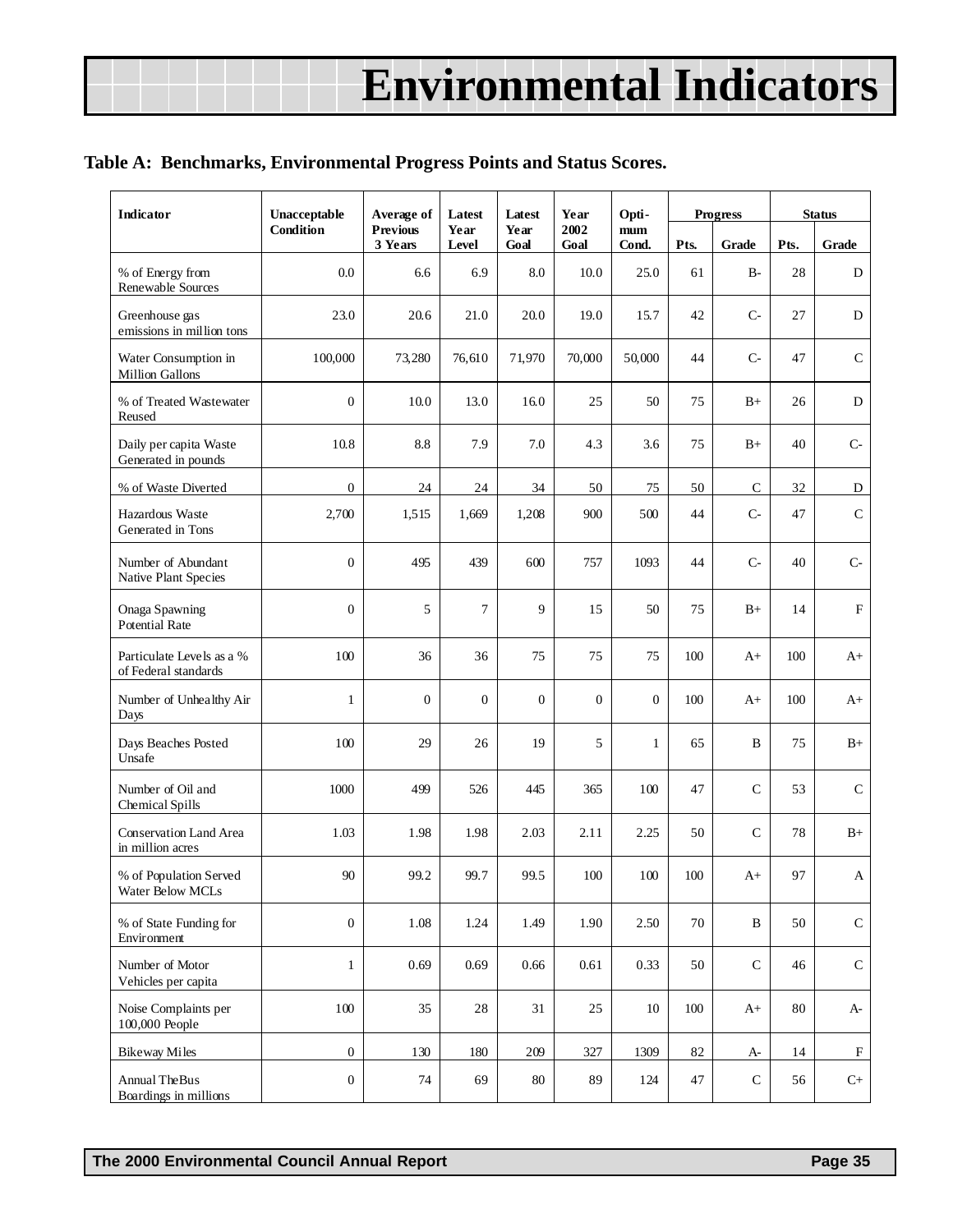### **Table B: Scores and Grades for Environmental Progress**

| Category                    | Indicator                                       | <b>Progress</b><br>Points | Indicator<br>Weights | Category<br><b>Scores</b> | Category<br>Grade | Category<br>Weights | <b>Total</b><br><b>Score</b> | <b>Total</b><br>Grade |
|-----------------------------|-------------------------------------------------|---------------------------|----------------------|---------------------------|-------------------|---------------------|------------------------------|-----------------------|
| Energy Use                  | % of Energy from<br>Renewable Sources           | 61                        | 50%                  | 52                        | $\mathsf{C}$      | 15%                 | 67                           | B                     |
|                             | Greenhouse Gas<br>Emissions                     | 42                        | 50%                  |                           |                   |                     |                              |                       |
| Use $\&$<br>Recycling of    | Water Consumption in<br>Million Gallons         | 44                        | 20%                  | 58                        | $C+$              | 15%                 |                              |                       |
| Resources                   | % of Treated<br>Wastewater Reused               | 75                        | 20%                  |                           |                   |                     |                              |                       |
|                             | Daily per capita Waste<br>Generated in pounds   | 75                        | 20%                  |                           |                   |                     |                              |                       |
|                             | % of Waste Diverted                             | 50                        | 20%                  |                           |                   |                     |                              |                       |
|                             | Hazardous Waste<br>Generated in Tons            | 44                        | 20%                  |                           |                   |                     |                              |                       |
| Biodiversity<br>Maintenance | Number of Abundant<br>Native Plant Species      | 44                        | 50%                  | 60                        | $B -$             | 10%                 |                              |                       |
|                             | Onaga Spawning<br>Potential Rate                | 75                        | 50%                  |                           |                   |                     |                              |                       |
| Air Quality                 | Particulate Levels as %<br>of National Standard | 100                       | 50%                  | 100                       | $A+$              | 15%                 |                              |                       |
|                             | Number of Unhealthy<br>Air days                 | 100                       | 50%                  |                           |                   |                     |                              |                       |
| Water Quality               | Days Beaches Posted<br>Unsafe                   | 65                        | 50%                  | 83                        | $A -$             | 15%                 |                              |                       |
|                             | % of Pop. Served<br>Water Below MCLs            | 100                       | 50%                  |                           |                   |                     |                              |                       |
| Terrestrial<br>Quality      | Conservation Land<br>Area in million acres      | 50                        | 50%                  | 49                        | $\mathbf C$       | 15%                 |                              |                       |
|                             | Number of Oil &<br><b>Chemical Spills</b>       | 47                        | 50%                  |                           |                   |                     |                              |                       |
| Public<br>Awareness &       | % of State Funding for<br>Environment           | 70                        | 20%                  | 70                        | $\, {\bf B}$      | 15%                 |                              |                       |
| Concern                     | Number of Motor<br>Vehicles per capita          | 50                        | 20%                  |                           |                   |                     |                              |                       |
|                             | Noise Complaints per<br>100,000 People          | 100                       | 20%                  |                           |                   |                     |                              |                       |
|                             | <b>Bikeway Miles</b>                            | 82                        | 20%                  |                           |                   |                     |                              |                       |
|                             | Annual TheBus<br>Boardings in millions          | 47                        | 20%                  |                           |                   |                     |                              |                       |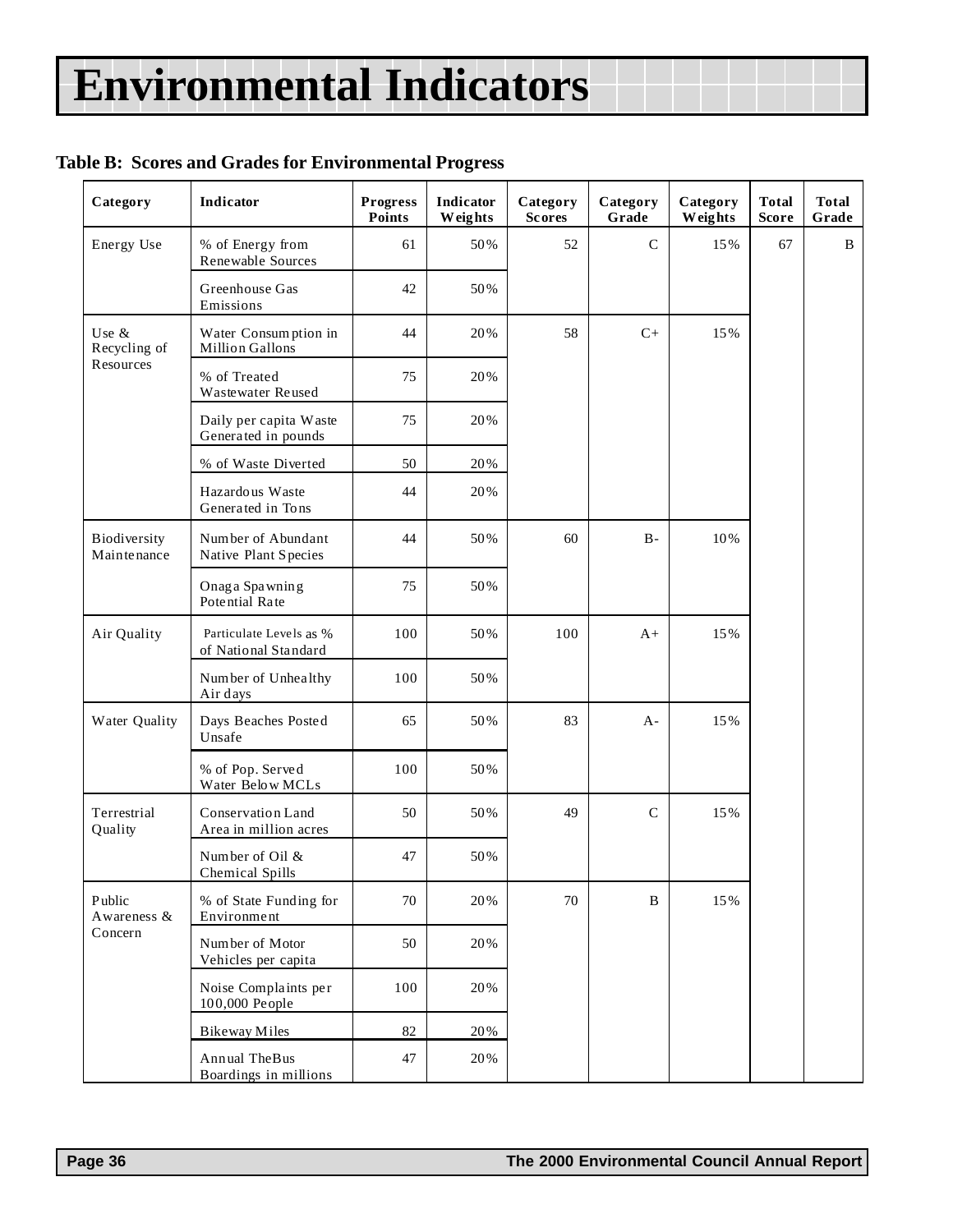#### **Table C: Scores and Grades for Environmental Status**

| Category                    | Indicator                                       | <b>Status</b><br>Points | <b>Indicator</b><br>Weights | Category<br><b>Scores</b> | Category<br>Grade | Category<br>Weights | <b>Total</b><br><b>Score</b> | <b>Total</b><br>Grade |
|-----------------------------|-------------------------------------------------|-------------------------|-----------------------------|---------------------------|-------------------|---------------------|------------------------------|-----------------------|
| Energy Use                  | % of Energy from<br>Renewable Sources           | 28                      | 50%                         | 28                        | D                 | 15%                 | 58                           | $C+$                  |
|                             | Greenhouse Gas<br>Emissions                     | 27                      | 50%                         |                           |                   |                     |                              |                       |
| Use &<br>Recycling of       | Water Consumption in<br>Million Gallons         | 47                      | 20%                         | 38                        | $D+$              | 15%                 |                              |                       |
| Resources                   | % of Treated<br>Wastewater Reused               | 26                      | 20%                         |                           |                   |                     |                              |                       |
|                             | Daily per capita Waste<br>Generated in pounds   | 40                      | 20%                         |                           |                   |                     |                              |                       |
|                             | % of Waste Diverted                             | 32                      | 20%                         |                           |                   |                     |                              |                       |
|                             | Hazardous Waste<br>Generated in Tons            | 47                      | 20%                         |                           |                   |                     |                              |                       |
| Biodiversity<br>Maintenance | Number of Abundant<br>Native Plant Species      | 40                      | 50%                         | 27                        | D                 | 10%                 |                              |                       |
|                             | Onaga Spawning<br><b>Potential Rate</b>         | 14                      | 50%                         |                           |                   |                     |                              |                       |
| Air Quality                 | Particulate Levels as<br>% of National Standard | 100                     | 50%                         | 100                       | $A+$              | 15%                 |                              |                       |
|                             | Number of Unhealthy<br>Air days                 | 100                     | 50%                         |                           |                   |                     |                              |                       |
| Water Quality               | Days Beaches Posted<br>Unsafe                   | 75                      | 50%                         | 86                        | A                 | 15%                 |                              |                       |
|                             | % of Pop. Served<br>Water Below MCLs            | 97                      | 50%                         |                           |                   |                     |                              |                       |
| Terrestrial<br>Quality      | Conservation Land<br>Area in million acres      | 78                      | 50%                         | 66                        | $\, {\bf B}$      | 15%                 |                              |                       |
|                             | Number of Oil &<br>Chemical Spills              | 53                      | 50%                         |                           |                   |                     |                              |                       |
| Public<br>Awareness &       | % of State Funding for<br>Environment           | 50                      | 20%                         | 49                        | ${\bf C}$         | 15%                 |                              |                       |
| Concern                     | Number of Motor<br>Vehicles per capita          | 46                      | 20%                         |                           |                   |                     |                              |                       |
|                             | Noise Complaints per<br>100,000 People          | 80                      | 20%                         |                           |                   |                     |                              |                       |
|                             | <b>Bikeway Miles</b>                            | 14                      | 20%                         |                           |                   |                     |                              |                       |
|                             | Annual TheBus<br>Boardings in millions          | 56                      | 20%                         |                           |                   |                     |                              |                       |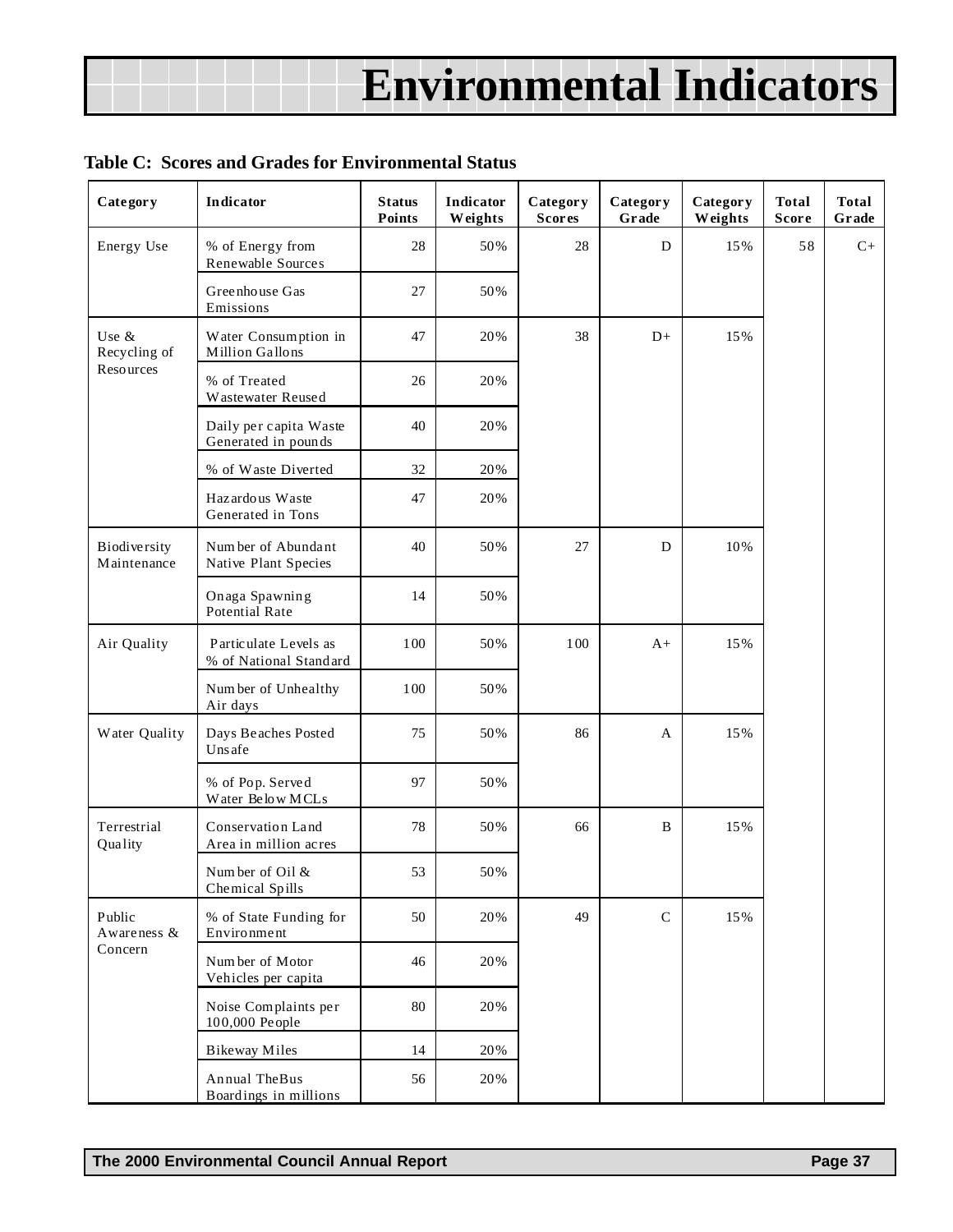### Assumptions:

The Environmental Council's assumptions for unacceptable conditions, year 2002 goals, and optimum levels for Hawai`i's environmental indicators are listed below.

a) Renewable Energy: The Department of Business, Economic Development and Tourism has proposed a year 2002 goal of 7% for the amount of energy from renewable sources. The Council prefers a more aggressive goal of 10% for the year 2002 and 25% for optimum conditions.

b) Greenhouse Gasses: The Council supports the Kyoto Protocol which calls for emissions of 7% below 1990 levels by 2010. This works out to 19 million tons by 2002 and 15.7 million tons by 2010 for optimum. The unacceptable level is 23 million tons.

c) Water Consumption: The Council has set 70,000 million gallons per year as the goal for the year 2002. 100,000 is unacceptable. The optimum level is 50,000.

d) Treated Wastewater Reused: The Department of Health has set a reuse target of 25% for the year 2002. The optimum level is 50%.

e) Waste Generated: According to Healthy Hawai`i 2000, the national objective is to reduce the average pounds of municipal solid waste produced per person each day to no more than 3.6 pounds. The optimum level is the same as the national objective. The year 2002 goal is the present national average of 4.3 pounds per person per day (EPA, 1997). It is unacceptable to produce 3 times the national objective.

f) Waste Diverted: Pursuant to section 342G-3, HRS, it is the goal of the state to reduce solid waste stream prior to disposal by 50% by the year 2000. The same goal is used for the year 2002. The optimum level is 75%.

g) Hazardous Waste: The Department of Health has set a target of 900 tons for the year 2002. Three times the 2002 target amount is unacceptable. The optimum target is 500 tons.

h) Native Plant Species: There are 1093 native plant species in Hawai`i. The year 2002 goal is to have all the "species of concern" listed in 1997 upgraded to "abundant." Optimally, all native species would be in abundance.

i) Onaga SPR: The National Marine Fisheries Service has set a target of 15% or better for the Onaga SPR for the year 2002. The optimum level is 50%.

j) Particulate Levels: The year 2002 goal and the optimum level is 75% of the federal standard.

k) Unhealthy Air Days: Not a single day should be declared unhealthy in Hawai'i.

l) Beaches Posted Unsafe: The Department of Health has set a target of 5 beach closure days for the year 2002. A level of 100 beach closure days per year is unacceptable. Optimally, there would be one beach closure day or less.

m)Oil and Chemical Spills: The year 2002 goal is to have less than 365 spills. The optimum number is 100 or less.

n) Conservation Land: The 2002 goal coincides with the State Land Use District Boundary Review, 1992 recommendation that approximately 150,000 acres of Urban and Agricultural lands be converted to Conservation zoning. The report also identifies another 139,000 acres of non-Conservation land as "Areas of Critical Concern" that should be protected for its conservation resource value. Therefore, the optimum level is the conversion of 289,000 acres. Any less amount than one fourth of state lands in the Conservation district is unacceptable.

o) Drinking Water: The year 2002 goal and the optimum level to have 100% of the population drinking clean water.

p) Environmental Spending: Based on information presented in World Resources Institute's 1992 Environmental Almanac the average state in the U.S. spends approximately 1.9% of its state budget on environmental protection. The year 2002 goal is the same as the average state. The optimum level is 2.5%.

q) Motor Vehicles: The year 2002 goal is to reduce the number of motor vehicles per capita by 10% from the 1995 level. One motor vehicle per person is unacceptable. The optimum level should be one motor vehicle for every three people (the average household size is three people).

r) Noise Complaints: The year 2002 goal is 25 complaints per hundred thousand people. An average of 100 noise complaints per hundred thousand people is unacceptable. The optimum number is 10 or less per hundred thousand people.

s) Bikeway Miles: According to Bike Plan Hawai`i a total of 1,309 miles of bikeways is proposed. The optimum condition is the construction of all the bikeways proposed. The year 2002 goal is to have 25% of the bikeways installed.

t) Bus Ridership: The present bus fleet is 525. The FEIS for the Honolulu Rapid Transit Program considered an expanded bus fleet of 997 buses for the Transportation System Management alternative. Based on Table 1.1 in the Comprehensive Bus Facility & Equipment Requirements Study, we estimate that the number of boardings for a fleet of 997 buses would be 124,000,000 per annum. The optimum level is 124,000,000 boardings. The year 2002 goal is to increase boarding by 10% from 1995 levels.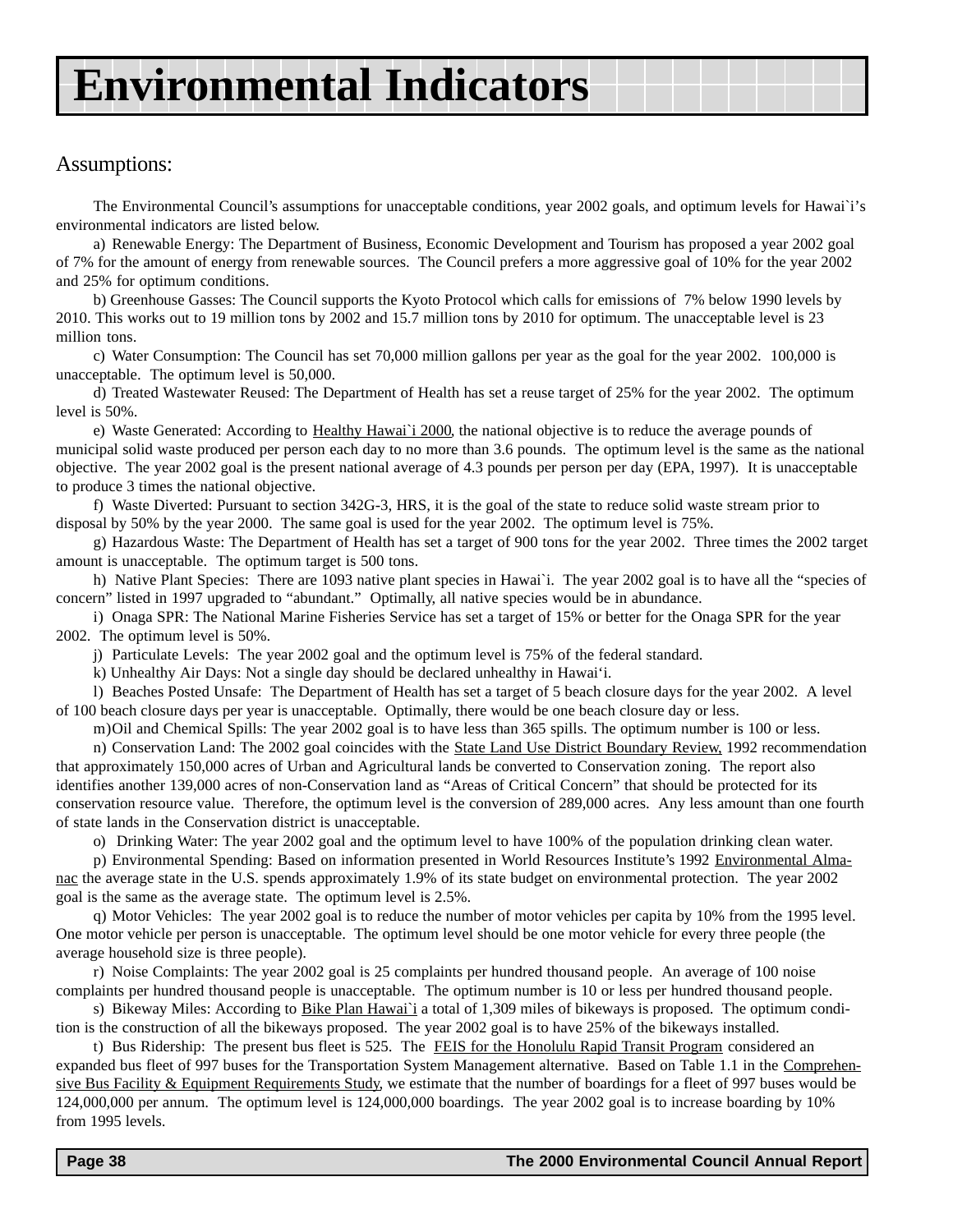### Letter Grades:

For the sake of simplicity in interpreting the "0" to "100" scores, letter grades are used. The scale that we used was obtained from A Rating Guide to Life in America's Fifty States (Thomas, 1994).

 $100 = A +$  $85-99 = A$  $80-84 = A$  $75-79 = B+$  $65-74 = B$  $60-64 = B$  $55-59 = C+$  $45-54 = C$  $40-44 = C$  $35-39 = D+$  $25-34 = D$  $20-24 = D$  $0-19 = F$ 

#### References:

City and County of Honolulu, Department of Transportation Services. Final Environmental Impact Statement for the Honolulu Rapid Transit Program. Honolulu, 1992.

Hawai`i Department of Business, Economic Development and Tourism. State Energy Resources Coordinator's Annual Report. Honolulu, 1994.

Hawai`i Department of Business, Economic Development and Tourism. The State of Hawai`i Data Book, 1999. Honolulu, 2000.

Hawai'i Department of Health. Healthy Hawai'i 2000: Preliminary Objectives and Health Status Indicators for the State of Hawai`i. Honolulu, 1995.

Hawai`i Department of Health. The State of Environmental Protection In Hawai`i. Honolulu, 1997.

Hawai`i Department of Health. Indicators of Environmental Quality, September 1999.

Hawai`i Department of Transportation. Bike Plan Hawai`i. Honolulu, 1994.

Honolulu Public Transit Authority. Comprehensive Bus Facility & Equipment Requirements Study. Honolulu, 1994.

Kimball, Thomas L. Why Environmental Quality Indices? In The Quality of Life Concept by the Environmental Protection Agency. Warrenton, Virginia, 1972.

Office of State Planning. State Land Use District Boundary Review. Honolulu, 1992.

Thomas, G. Scott. A Rating Guide to Life in America's Fifty States. New York: Prometheus Books, 1994.

United States Environmental Protection Agency. Characterization of Municipal Solid Waste in the United States: 1996 Update. EPA530-R-97-015. Washington, DC.

World Resources Institute. Environmental Almanac. Boston: Houghton Mifflin Company, 1992.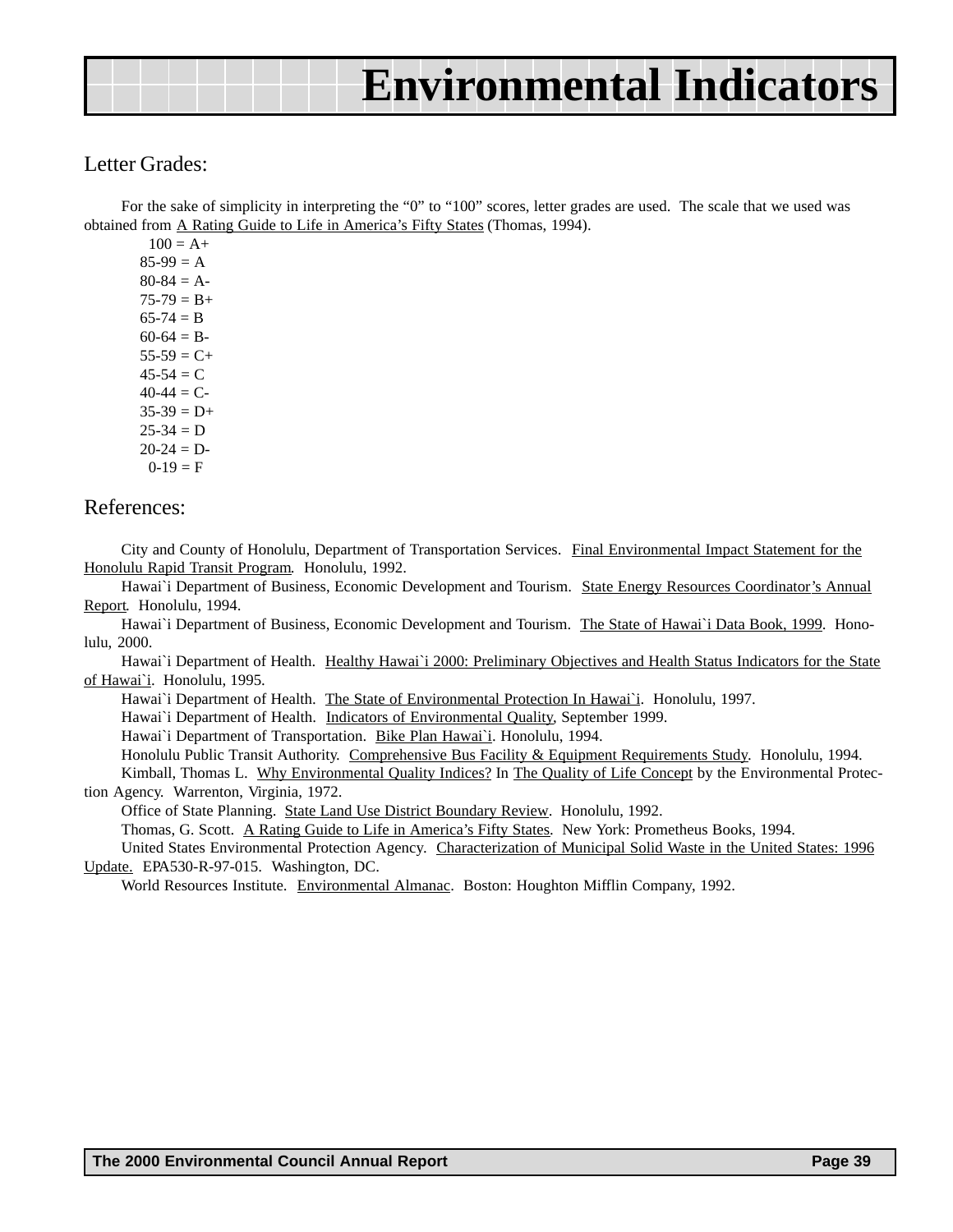# **Section II Agency Goals**

**The Environmental Council monitors agency progress in achieving the state's environmental goals and makes an annual report with recommendations to the Governor and Legislature. The Council asks each agency for its environmental goals and objectives for inclusion in its annual report. Each agency identifies its top three environmental goals for the past and current years and the results of its efforts to achieve these goals.**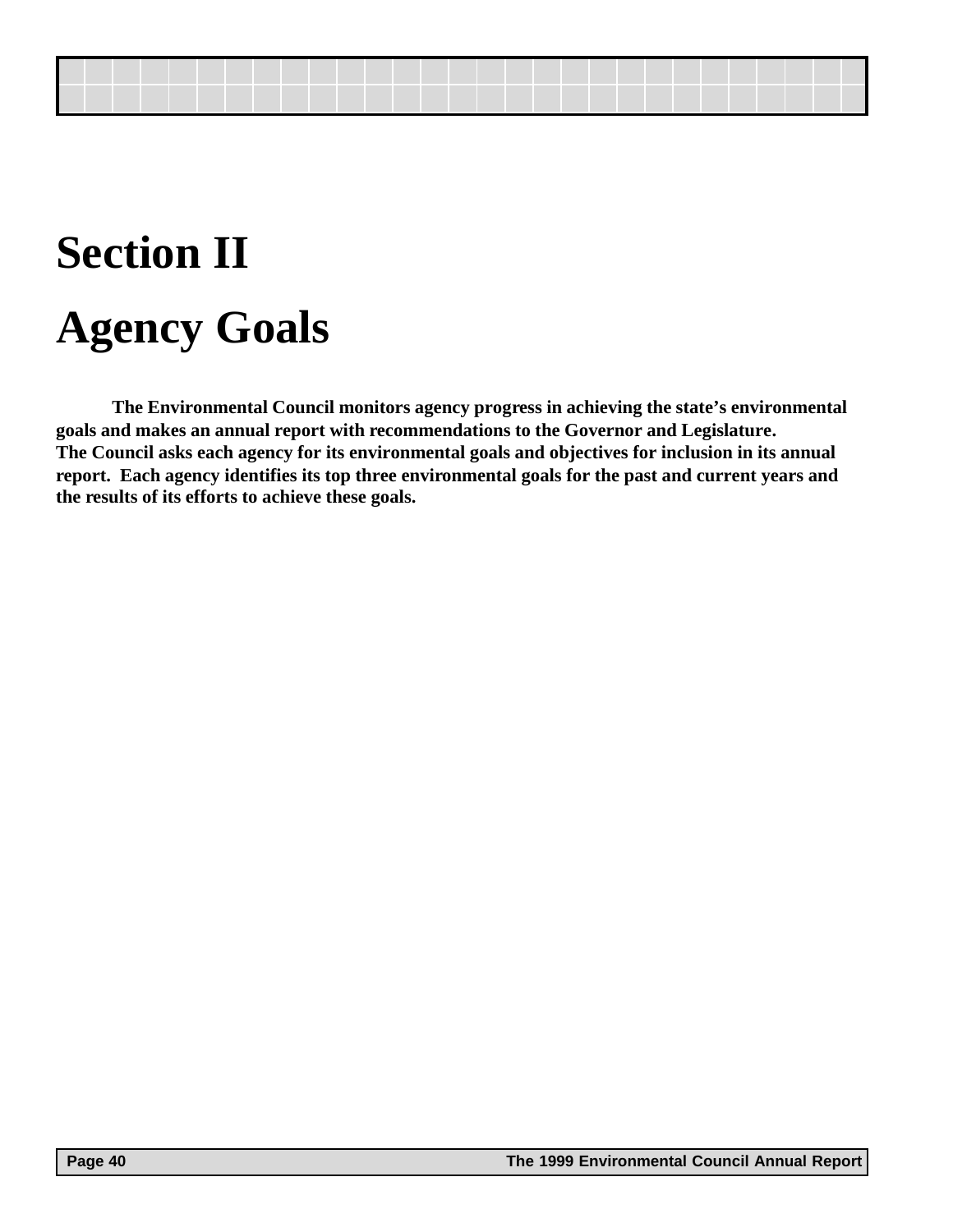### <span id="page-40-0"></span>**Department of Accounting and General Services**

#### *I. Goals/Objectives for FY 2000*

A. Goal/Objective #1: The Public Works Division will try to minimize dust nuisance during construction projects. Consideration will be taken during the phasing of projects so that later phases of the project should be done downwind from earlier phases so that dust will not blow into the completed portions. If this is not feasible, besides the normal dust control practices, fiberglass filters will be placed on the windows of the completed buildings to keep dust out.

B. Goal/Objective #2: For renovation projects, the Public Works Division will test for and identify whether leadbased paint is present and ensure that the area does not become contaminated with lead residue.

C. Goal/Objective  $#3$ : Where it is feasible, the Public Works Division will start to consider using treated wastewater to irrigate playfields and landscaped areas. This will reduce the water cost and will also save our precious water supply

#### *II. Results of Efforts for FY 2000*

A. Goal/Objective #1: The Public Works Division is continuing to implement dust control measures during construction projects, such as the use of water, chemicals, or asphalt over surfaces which may create airborne dust. Phasing of the projects and the use of fiberglass filters will continue to be considered where necessary.

B. Goal/Objective #2: The Public Works Division either tests for lead based paint or assumes that lead based paint is present for renovation of buildings constructed prior to 1978. Therefore, appropriate measures may be taken to protect the environment from lead hazards during construction.

C. Goal/Objective #3: The Public Works Division has yet to encounter a situation where using treated wastewater to irrigate playfields and landscaped areas would be feasible. However, it will continue to be considered where appropriate.

#### *III. Goals/Objectives for FY 2001*

A. Goal/Objective #1: The Automotive Management Division will try to purchase more alternative fueled vehicles which are more environmentally friendly.

B. Goal/Objective #2: The Public Works Division will begin to implement ultraviolet light technology to reduce mold growth within air conditioning systems. Mold is a major cause of indoor air quality problems.

C. Goal/Objective #3: The Public Works Division will increase the use of wood-polymer lumber products in its construction projects in lieu of timber or hazardous phenolbased or formaldehyde-based chipboards. The wood-polymer products contain no preservatives and are made from postconsumer and/or post-industrial reclaimed plastic and waste wood, so they are more environmentally friendly. They can be used for benches, picnic tables, playgrounds, docks and landscaping.

### **Department of Agriculture**

#### *I. Goals/Objectives for FY 2000*

A. Goal/Objective #1: To prevent the introduction of harmful pests and diseases by inspecting all incoming shipments of plant materials.

B. Goal/Objective #2: Limit plant pest populations which can cause significant economic damage to agriculture or constitute serious threats to the environment.

C.  $Goal/Objective #3$ : To ensure the efficient, effective, and safe use of pesticides to minimize adverse effects on the environment, and enable the agricultural industry to continue the use of pesticides.

#### *II. Results of Efforts for FY 2000*

A. Goal/Objective #1:

· Issued 1,399 violation notices resulting from surveillance and inspection of Hawaii-bound air and sea baggage, cargo, mail, and visitors.

· A total of 385 insect interceptions were made. Of these, 131 were species not known to occur in Hawaii, 207 were already present in the State and 47 were either too immature or damaged to be identified to the species level.

· A total of 8,731 animals were confiscated at ports of entry, 87 were caught in the wild, five turned in under amnesty, seven lots of animals were confiscated and followed up with investigations, and 11,506 animals were refused entry at the ports.

· More than 71,000 persons were informed of the Plant Quarantine Branch's requirements for importing plant materials and non-domestic animals through tours of the Branch facilities or talks with various civic groups.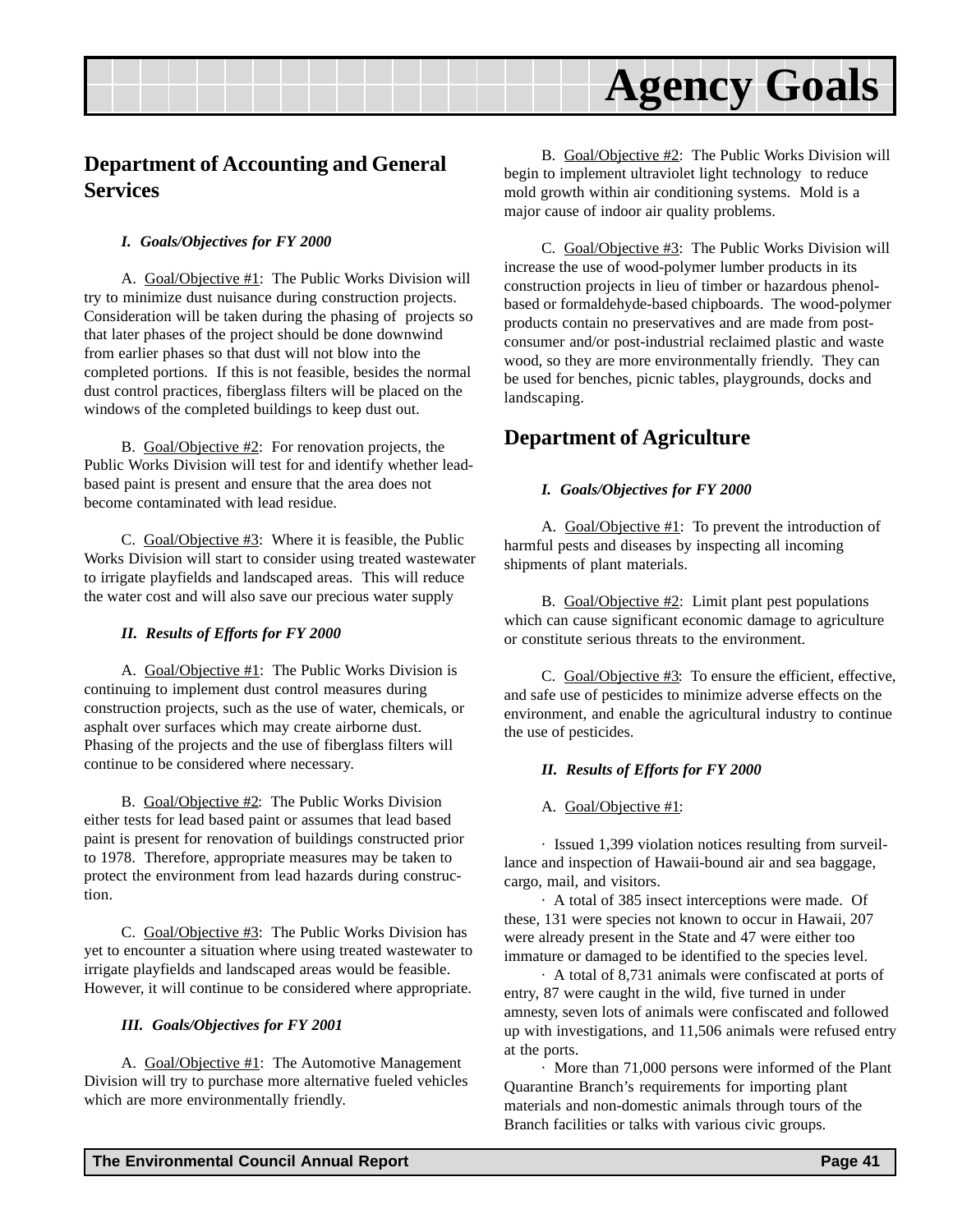#### <span id="page-41-0"></span>B. Goal/Objective #2:

· Continued actions to eradicate Banana Bunchy Top Virus (BBTV), a serious disease of bananas, from a 10-square mile Eradication Zone in the North Kona District of Hawaii where more than 90% of the banana plants have been destroyed.

· Continued survey for and evaluate actions taken to eliminate fireweed, a designated noxious weed, on Oahu and Kauai.

· Released and established two weevils (*Acythopeus burkhartorum* and *Acythopeus cocciniae*) to control ivy gourd (*Coccinia grandis*), an extremely aggressive lowland vine that covers poles, trees, other plants, and fences.

· Released and established a moth (*Mompha trithalama*) to control clidemia (*Clidemia hirta*), an aggressive shrub that dominates the forest understory.

· Conducted explorations in Australia, South Africa, and Madagascar for natural enemies of fireweed (*Senecio madagascariensis*), a serious pasture weed poisonous to cattle, and colonized and testing (in quarantine) eight species of insects as potential fireweed biocontrol agents.

#### C. Goal/Objective #3:

· Developed a five-year plan to reduce pesticide exposures reported to the Hawaii Poison Control Center by 50%. Approximately 3,000 pesticide exposures are reported each year. Activities to support this plan will be conducted in cooperation with the Hawaii Poison Control Center.

· Conducted over 600 inspections of farms, pesticides dealers, and non-farm users for proper use and distribution of pesticides.

· Issued over 60 warning letters for improper use and collected \$27,633 in penalties for illegal use or sale of pesticides.

#### *III. Goals/Objectives for FY 2001*

A. Goal/Objective #1: To prevent the introduction of harmful pests and diseases by inspection of all incoming shipments of plant materials.

B. Goal/Objective #2: Limit plant pest populations which can cause significant economic damage to agriculture or constitute serious threats to the environment.

· Finish BBTV Eradication Project in Kona; manage BBTV on Kauai.

· Control papaya ringspot virus on Hawaii, fountain grass and thorny kiawe on Oahu.

· Finalize testing and seek approval for fireweed biocontrol candidates.

· Initiate explorations in Malaysia and Thailand for natural enemies of banana aphid.

C. Goal/Objective  $#3$ : To ensure the efficient, effective, and safe use of pesticides to minimize adverse effects on the environment, and enable the agricultural industry to continue the use of pesticides.

### **Department of the Attorney General**

#### *I. Goals/Objectives for FY 2000*

A. Goal/Objective #1: Improve the State's environmental regulation and enforcement by providing effective and timely legal counsel and training for our clients, expediting enforcement actions, improving coordination with other state and federal agencies, and where appropriate, bringing criminal enforcement actions.

#### *II. Results of Efforts for FY 2000*

A. Goal/Objective #1: In partnership with the Western States Project, the Department brought mainland trainers to Hawaii to conduct a three-day training for all DOH environmental health specialists, including those employed by the air, water, hazardous waste, solid waste, underground storage tank, and hazard evaluation and emergency response programs. This training improved relations among these programs, as well as providing valuable training on enforcement-related matters.

The Department also assisted DOH in drafting rules and forms that implement field citations that authorize an expedited administrative enforcement mechanism; drafted new rules for DOH's contested case hearings; drafted rules for the Clean Air Branch and the Underground Storage Tank programs to obtain final EPA program approval; developed land leases for the Clean Air Branch for new and existing ambient air quality monitoring stations; substantially improved the number of and amount of time it has taken to resolve solid and hazardous waste enforcement actions; worked with criminal investigators on several enforcement cases; continued to work with and negotiate a voluntary agreement with potentially responsible parties in regards to the cleanup of Honolulu Harbor; hired a second deputy attorney general to help enforce water pollution control laws; settled a major wastewater case on Molokai for \$330,000; settled a major hazardous waste case on Oahu for \$1.8 million; and provided timely legal advice and counsel.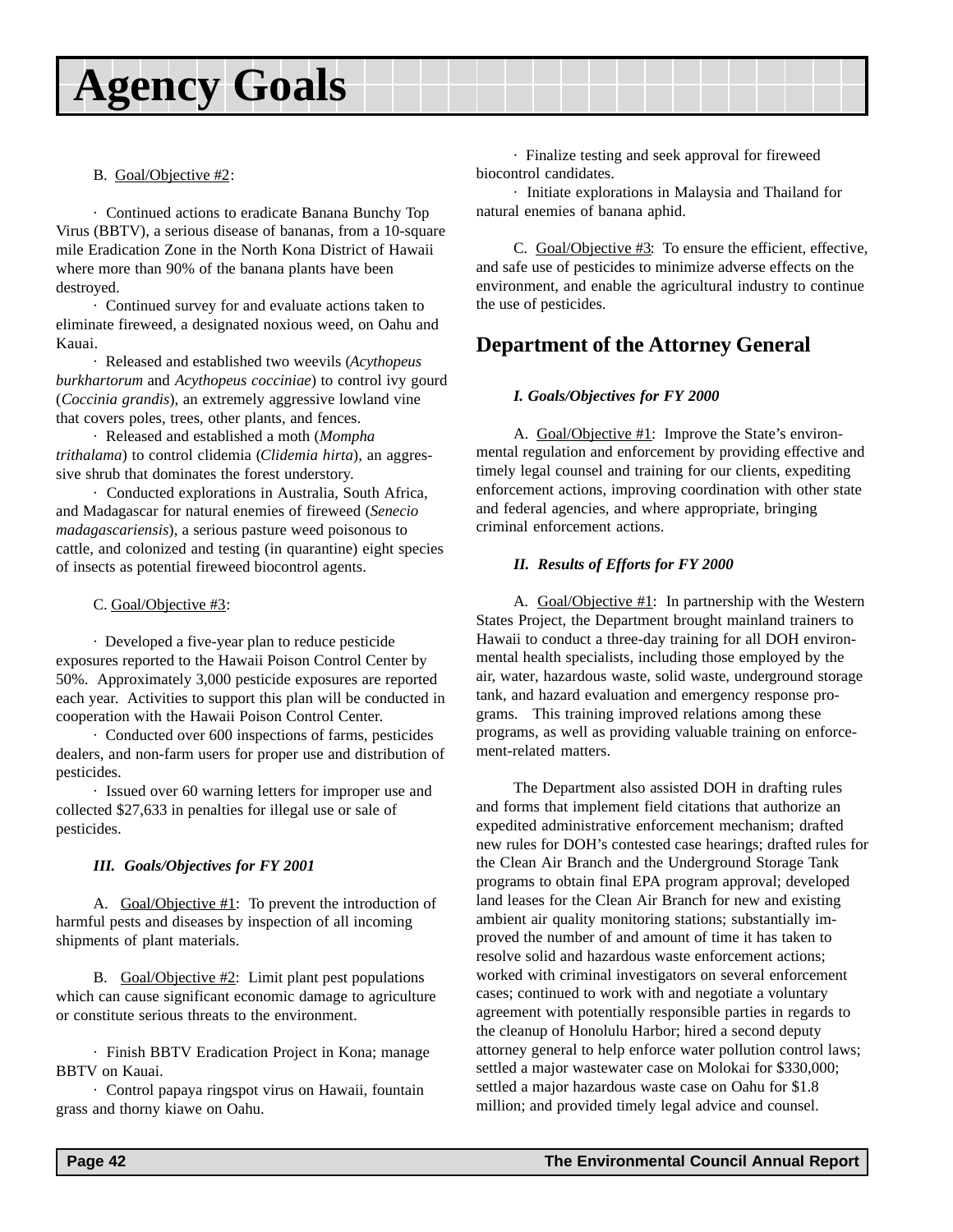#### <span id="page-42-0"></span>*III. Goals/Objectives for FY 2001*

A. Goal/Objective #1: Provide effective and timely legal counsel and training for our clients.

B. Goal/Objective #2: Improve the quality of and expedite environmental enforcement actions.

C. Goal/Objective #3: Improve coordination of enforcement actions among the air, water, solid and hazardous waste, and hazard evaluation and emergency response programs, as well as among other state and federal civil and criminal agencies.

### **Department of Defense**

#### **Hawaii Army National Guard**

#### *I. Goals/Objectives for FY 2000*

A. Goal/Objective #1: Conservation. Continually improve and refine stewardship plans to incorporate the latest data and management goals (i.e., Endangered Species, Pest Management, Ecosystem Management, and Cultural Resource Management Plans). Ensure endangered species recovery, cultural resources protection, erosion control, and habitat enhancement on HIARNG lands statewide. Create awareness of the HIARNG's environmental message to Hawaii's youth, Guard members, and the public.

B. Goal/Objective #2: Compliance. Ensure regulatory requirements are met at Kalaeloa (Barbers Point), the Regional Training Institute (Bellows), and the Maui Consolidated Facilities. Complete the environmental baseline surveys for Fort Ruger and Kalaeloa. Continue to implement secondary containment projects and to incorporate pollution prevention initiatives into facilities activities. Complete and/ or update various management plans.

C. Goal/Objective #3: Land management. Continue the development and updating of geographic information system (GIS) data layers for all facilities statewide. Develop and implement an integration plan for all environmental management processes and the GIS so that information retrieval is easily accomplished.

#### *II. Results of Efforts for FY 2000*

A. Goal/Objective #1: Conservation. Updated the fiveyear master plan for natural and cultural resources management with in-house staff, saving an estimated \$150,000 of commercially contracted work. Completed a three-year ecosystem research project at Kanaio Training Area (KNTA), Maui, to restore endangered dry forest with 60,000 seeds of native plants inside protected, fenced reserves. Delineated critical habitat and outlined management strategies by completing a five-year statewide endangered species survey by the U.S. Fish and Wildlife Service. Installed over ten tons of erosion control blankets on denuded soils to protect water quality and 25 acres of wetland ecosystems. Enhanced native dry-land ecosystems at Battery Harlow, Diamond Head, a historic WWI reserve, by planting over 2,000 native plants of 26 species with the help of staff, students and soldiers. Used in-house Guard resources (aircraft, soldier labor, and staffing) to save money in accomplishing fieldwork and engender a stewardship ethic among Guard men and women.

Initiated various ecosystem management projects to accomplish long-term program goals. Highlights include: ensured the reduction of noxious fountain grass, one of the most devastating, fire-promoting weeds in the Hawaiian Islands at Kanaio (Maui), Bellows Regional Training Institute and Fort Ruger, Diamond Head (Oahu) and Kekaha Firing Range (Kauai); developed field plans and schedules to promote the protection of Hawaii's only native mammal, the endangered Hawaiian hoary bat; assisted in the aerial helicopter survey and protection of nearly 200 acres of old growth rain forest at Keaukaha Military Reservation (Hawaii).

The cultural resources program recovered data and monitored archaeological sites during range clearing at KNTA; and, inventoried, mapped and photographed nine new archaeological sites related to prehistoric and historic occupation. Completed assessments for all HIARNG facilities to develop the five-year Integrated Cultural Resources Management Plan. Instituted a partnership with the U.S. Army Cultural Resources office to preserve data for the historic Coastal Defense System.

B. Goal/Objective #2: Compliance. Incorporated pollution prevention initiatives into unit activities and fieldtraining exercises. The HIARNG fielded two mobile oil/ water separators designed to operate anywhere. These large, self-contained, trailer mounted filters separates water from the dirt and oil to help ensure that only clean water remains on the ground. By having soldiers wash their vehicles in the field immediately after training, less dirt is tracked onto the pavement, which reduces run-off pollution. The trailer mounted units save time, money, and protects the environment by filtering and recycling water wherever soldiers wash their vehicles before returning to home base.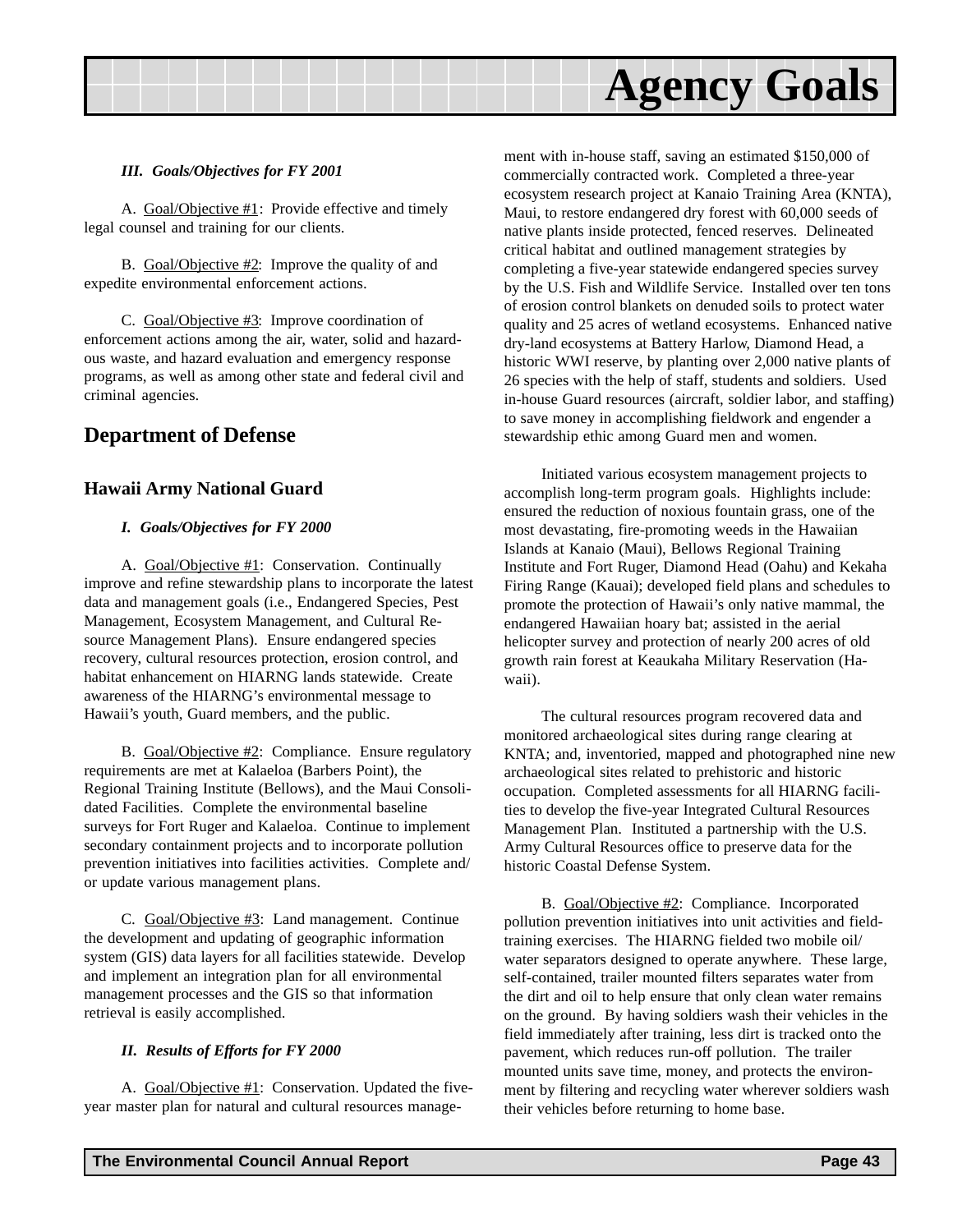Monitoring regulatory compliance at Kalaeloa is ongoing: coordinated with the Navy to ensure a smooth transfer of 46 injection wells located on our 150-acre parcel; created a draft spill plan for the vehicle maintenance shop; conducted water testing to ensure safe levels of lead, copper, and bacteria.

Conducted a statewide EPCRA hazardous chemical inventory update to ensure quantities stored on-site are below threshold amount. Completed field storage standard operating procedures on secondary containment of hazardous materials.

Completed environmental documentation on Fort Ruger and the new Regional Training Institute at Bellows meets compliance with State and/or Federal law.

C. Goal/Objective #3: Land management. Received Army National Guard Bureau recognition for superior achievements in land management at HIARNG installations statewide.

Completed implementation of industry standardized file naming and metadata (detailed history of a given data set) convention for all geographic information system data. Purchased equipment, which enables natural and cultural resource personnel to obtain geospatial data while in the field. The Geographic Information System personnel produced high quality cartographic for all environmental reports and documentation.

Continued implementation of Federal Systems Integration and Management Center contract for high-resolution digital aerial photographs for six HIARNG sites. Purchased accurate digital tax map key data for all islands that will enhance real property, recruiting, and civil defense requests.

Continued data sharing arrangements with State and local agencies, as well as other DOD entities. Obtained digital terrain models for improved analysis of natural, cultural, and water resource problems. Commenced a data sharing arrangement with the Pacific Disaster Center, Maui, for data specifically suited for civil defense issues.

#### *III. Goals/Objectives for FY 2001*

A. Goal/Objective #1: Conservation. Continue integrated natural and cultural resources management, update Integrated Natural and Cultural Resource Management Plans, eradicate alien species, protect endangered species, and educate students.

B. Goal/Objective #2: Compliance. Continue to monitor for regulatory compliance, implement secondary containment projects and pollution prevention initiatives, complete and/or update management plans.

C. Goal/Objective #3: Land management. Complete the collection of baseline geographic information system (GIS) data for HIARNG facilities statewide. Develop and implement a digital photograph database and documentation for ease of access and use in environmental documents and reports. Acquire additional GPS capability for data collection and recording of photo points.

#### **Hawaii Air National Guard**

#### *I. Goals/Objectives for FY 2000*

A. Goal/Objective #1: Compliance. Ensure facilities and operations continue in compliance with Federal, State, and local regulations.

B. Goal/Objective #2: Environmental documentation. Continue to pursue assessment and consideration of environmental impacts for all projects and real estate actions. Ensure proper documentation of the property transfer because of the closure of Naval Air Station Barbers Point.

#### *II. Results of Efforts for 2000*

A.Goal/Objective #1: Compliance. Geographically Separated Units evaluated internally under the Air Force's Environmental Compliance and Management Program, which identified potential compliance problems in-house.

Units located on Hickam AFB evaluated by a PACAF IG team under the Air Force's Environmental Compliance and Management Program. All identified deficiencies corrected.

B. Goal/Objective #2: Environmental documentation.

Ensured completion of Air Force Form 813, which documents the Environmental Impact Analysis Process for all "significant Federal actions," including all real estate transactions.

Reviewed the draft Environmental Baseline Survey for the acquisition of property at the former Naval Air Station Barbers Point to ensure that HIANG facilities were accurately identified and described in the final report.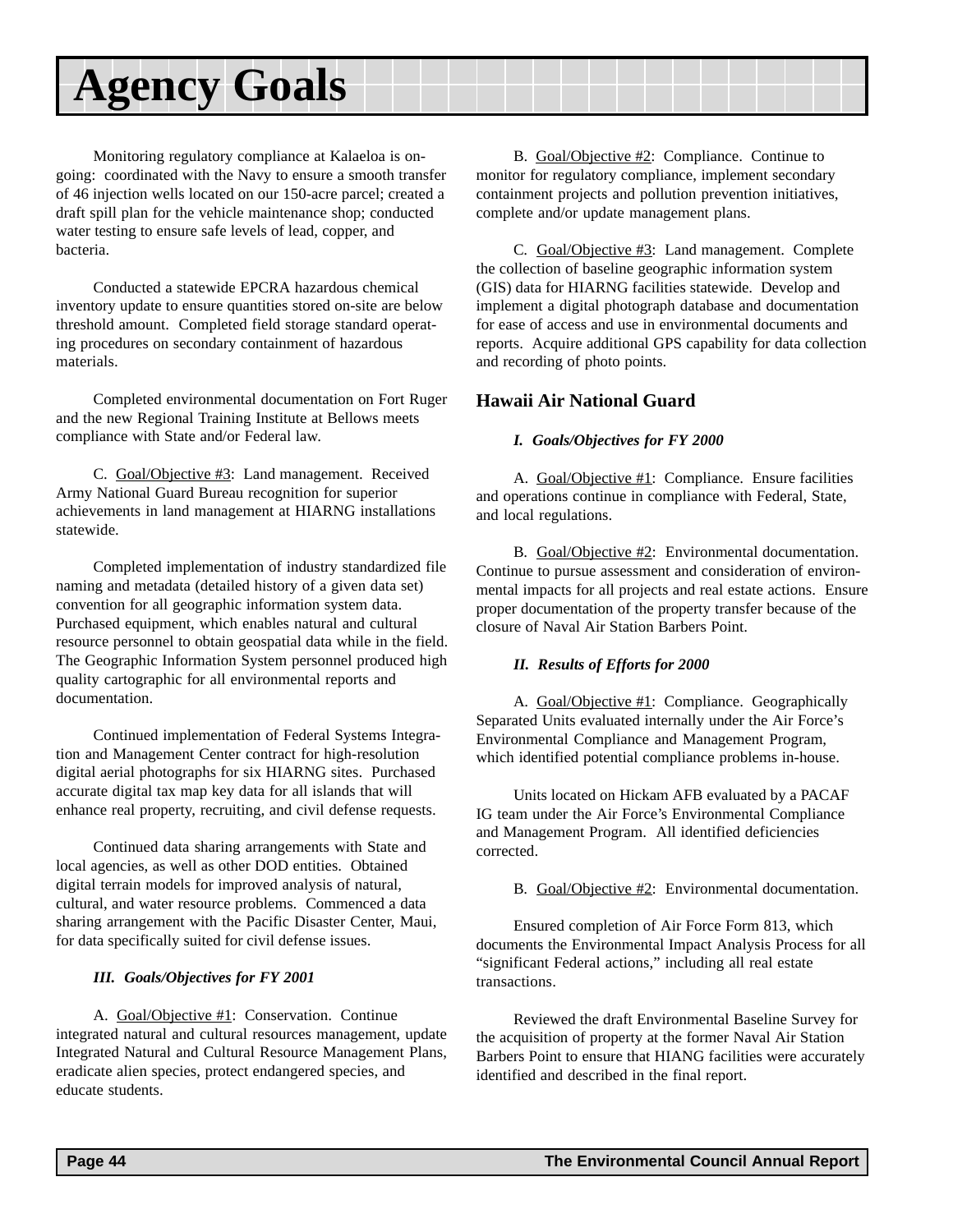

Completed a Phase II Environmental Baseline Survey investigation of the Battery Room discharge at the former 298th Air Traffic Control Flight facilities on the Pacific Missile Range Facility, Barking Sands (Kauai).

#### *III. Goals/Objectives for FY 2001*

A. Goal/Objective #1: Compliance. Ensure facilities and operations continue in compliance with Federal, State, and local regulations.

B. Goal/Objective #2: Environmental documentation. Continue to pursue assessment and consideration of environmental impacts for all projects and real estate actions.

#### **State Civil Defense**

#### *I. Goals/Objectives for FY 2000*

A. Goal/Objective #1: Continue offering hazard communication training courses that enable participants to meet the responsibilities and challenges of emergencies through planning, mitigation, preparedness, response, and recovery.

B. Goal/Objective #2: Continue to monitor closely the Environmental Impact Statements and Environmental Assessments for matters pertaining to our civil defense infrastructure and for mitigation activities and projects that may affect the environment.

#### *II. Results of Efforts for FY 2000*

A. Goal/Objective #1: 100 percent of the State Civil Defense Division staff has attended hazard communications training. In addition to this endeavor, recycling of office products (i.e., aluminum cans, paper, and telephone books) receive continuous staff support to reduce waste.

B. Goal/Objective #2: State Civil Defense has provided comments and recommendations on numerous draft and final Environmental Reviews. Recommendations focused on the installation of civil defense sirens to support communities without disaster warning systems or which had obsolete systems. Comments and recommendations clearly demonstrate the Division's concern for improving public safety and the environment.

#### *III. Goals/Objectives for FY 2001*

A. Goal/Objective #1: Continue to participate in quarterly Hawaii State Emergency Response Commission (HSERC) meetings and Local Emergency Planning Committee (LEPC) meetings to provide input on the development of State contingency plans related to hazardous materials and to support hazardous materials training and exercises for first responders statewide.

B. Goal/Objective #2: Continue Division recycling initiatives that include waste paper and aluminum cans, reduce the amount of paper we use in our offices through improved use of computer programs, and provide environmental information in Division web sites and newsletters.

C. Goal/Objective #3: Include environmental review procedures during the conduct of Federal disaster assistance (Public Assistance Program) training for State and county employees and for volunteer architects and engineers.

#### **Office of Veterans Services**

#### *I. Goals/Objectives for FY 2000*

A. Goal/Objective #1: Training. Training is the Hawaii State Veterans Cemetery's (HSVC) top priority, especially in the area of handling fertilizers, pesticides, herbicides and hazardous materials.

B. Goal/Objective #2: Compliance. Continue to monitor program for compliance to applicable laws and regulations to environmental protection and conservation. Conduct safety classes. Improve and provide safety and fire protection information to decrease possibility of injury or accident. Ensure that equipment is in proper operating condition.

C. Goal/Objective #3: Conservation. Implement cemetery-wide recycling (organic/green waste, paper, aluminum) and promote conservation of materials and utilities.

#### *II. Results of Efforts for FY 2000*

A. Goal/Objective #1: Training. On-the-job training continues to be an integral part of the OVS/HSVC program. Correct handling and application of fertilizers, pesticides, herbicides and other hazardous materials continues to be the highest priority.

B. Goal/Objective #2: Compliance. Cemetery Operations Manager surveyed applicable laws and regulations, conducted safety training in appropriate areas, designated a fire warden and determined that the proper tools and equipment were in the inventory.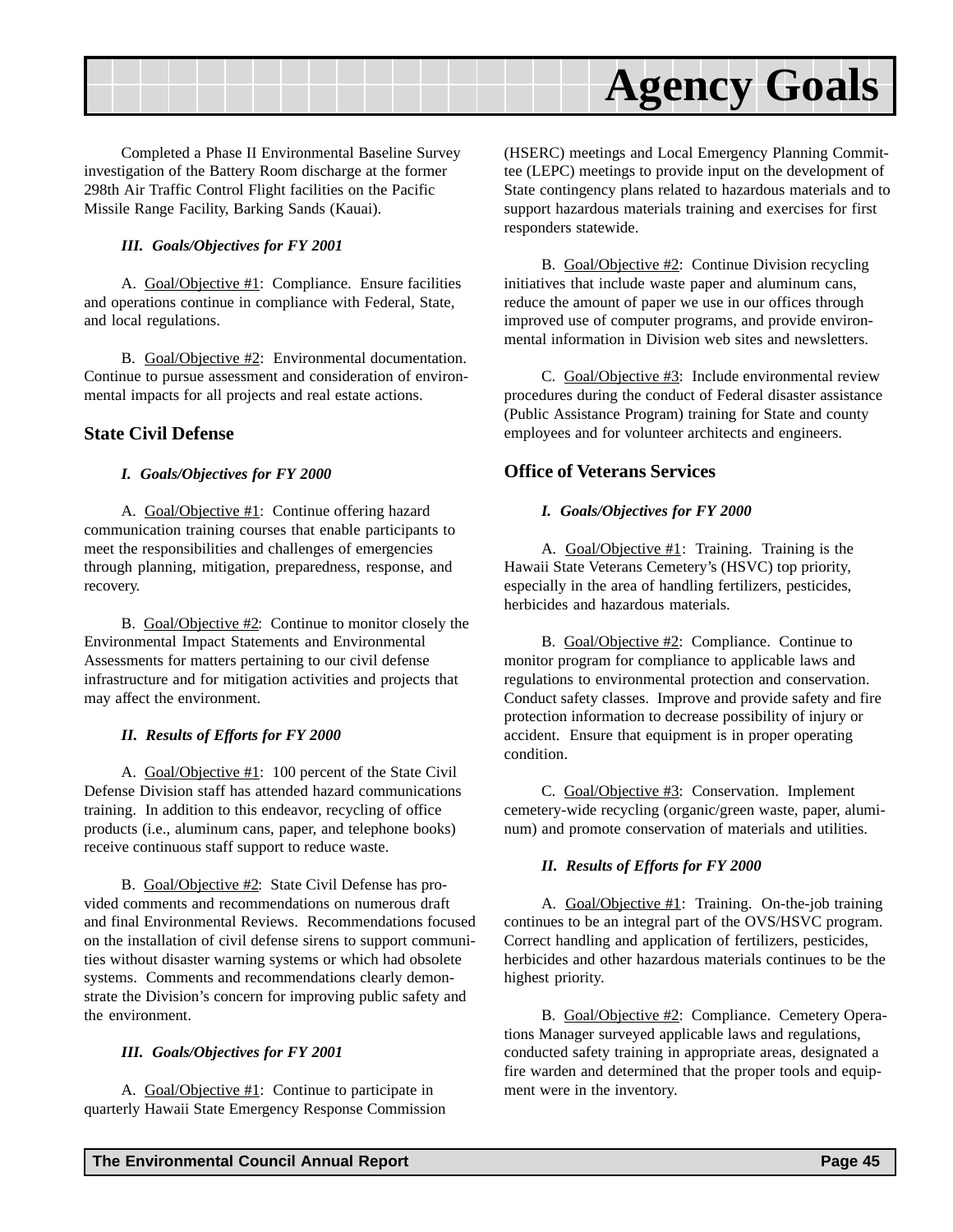<span id="page-45-0"></span>C. Goal/Objective #3: Conservation. All five OVS offices participate in recycling programs and purchase green wherever possible.

#### *III. Goals/Objectives for FY 2001*

A.Goal/Objective #1: Land management. Improve turf management program, refine controls for cleaning and grassing of burial sites, develop grassed areas by aerating, fertilizing and conditioning soil for best growth potential with minimum environmental risk.

B. Goal/Objective #2: Training. Training in the areas of hazardous material handling and equipment safety, especially correct handling and application of fertilizers, pesticides and herbicides. On-the-job training in the use of chemicals and proper handling to ensure against run-off and contamination of ground water.

C. Goal/Objective #3: Compliance. Continue to monitor program for compliance to applicable laws and regulations related to environmental protection and conservation. Conduct safety classes. Continue to improve record management and documentation.

### **Department of Education**

#### *I. Goals/Objectives for FY 2000*

A. Goal/Objective #1: Provide standards-driven staff development activities for teachers to strengthen critical thinking and inquiry in the classroom, thereby providing the foundation for students to become environmental stewards.

B. Goal/Objective #2: Develop handbooks for secondary teachers to teach critical thinking and inquiry in the classroom, thereby providing the curriculum resources teachers can use in their classroom.

C. Goal/Objective #3: Establish more partnerships with outside agencies/organizations to provide technical services and curriculum resources to enrich the instructional delivery of environmental education through contextual learning.

#### *II. Results of Efforts for FY 2000*

A. Goal/Objective #1: The Department offered credit courses for teachers to enhance critical thinking and inquiry in the classroom. A ten-credit Critical Thinking and Inquiry Project, Phase II course focused on assisting 60 second-year project teachers to apply strategies and knowledge learned in the previous year into their classroom instruction. Teachers field-tested and revised their environmental issue units to better service students in critical thinking and inquiry. A sixcredit Integrated Teaming, Secondary Project focused on assisting 40 new project teachers to apply inquiry and critical thinking in their classroom instruction. Teachers spent 14 days throughout the school year learning strategies and information to teach about environmental issues and environmental stewardship to conserve the resources for a sustainable future. The Department began a Critical Thinking Cadre Training for 50 selected secondary project teachers. At the end of this two-year training, cadre teachers will begin to provide foundational course in critical thinking. By enhancing the students' ability to think critically, the quality of their work and performance will be improved, as reflected in their attainment of the content standards. The Department also offered standards-driven workshops in the Ohia Project and Energy Education to model other integrated contextual learning through which the content standards could be met.

B. Goal/Objective #2: The middle school critical thinking and issue investigation teacher manual has been developed, field tested, and revised. The manual will be used in future workshops to provide a model for middle school teachers to see how content standards can be met through an integrated environmental education unit. The high school critical thinking and issue investigation teacher manual is being developed and field-tested in school year 2000-01. The secondary schools in the Ala Wai Watershed will be the target group to field-test the high school manual. These two teacher manuals will be disseminated to interested teachers starting in school year 2000-01.

C. Goal/Objective #3: Partnerships with the University of Hawaii Curriculum Development and Research Group and Sea Grant College, the Department of Health Clean Water Branch, Board of Water Supply, and the Department of Land and Natural Resources have been strengthened to provide technical services and support for project teachers mentioned above.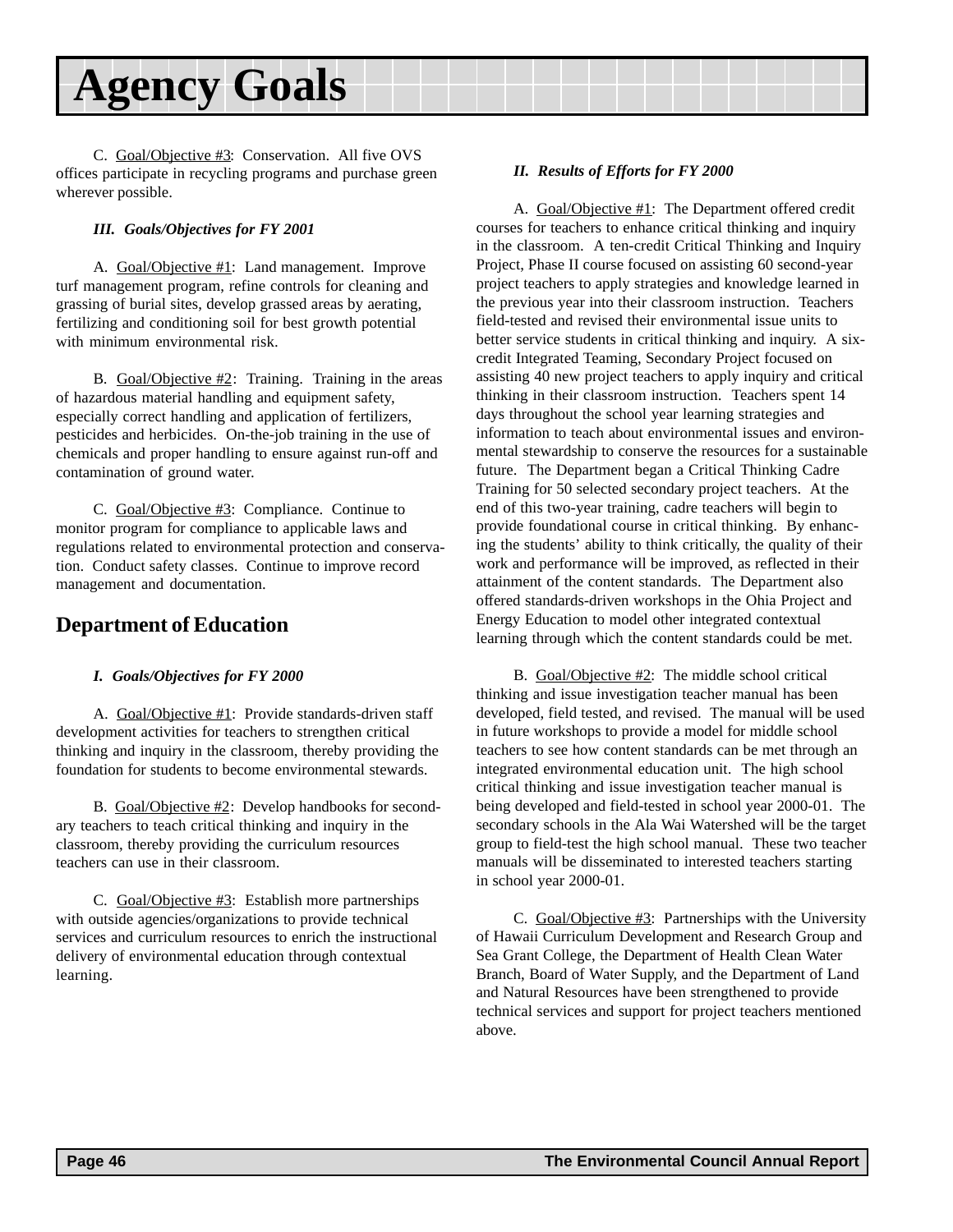<span id="page-46-0"></span>

Partnerships with Hawaii Nature Conservancy, Conservation Council of Hawaii, the Moanalua Gardens Foundation, Lyons Arboretum, Hawaii Nature Center, and City and County Recycling Division were also strengthened to provide technical services to teachers and students in Conservation Education.

The Department also worked closely with the Hawaii National Volcano Park, Haleakala National Park, US Fish and Wildlife Services, and the Army Corps of Engineers to provide technical support in the topical area of Biodiversity.

The Polynesian Voyaging Society, Na Kalei Waa O Makali'i, Bishop Museum, Kapiolani Community College, Hawaii Maritime Museum, and the City and County Parks and Recreation Department provided assistance to public schools studying the marine environment.

#### *III. Goals/Objectives for FY 2001*

A. Goal/Objectives #1: Continue to provide standardsdriven staff development activities for teachers to strengthen critical thinking and inquiry in the classroom, thereby providing the foundation for students to become environmental stewards.

B. Goal/Objectives #2: Develop standards-driven curriculum units to help students achieve the content standards through the study of the environment. Develop a comprehensive plan to revitalize marine education in the classroom.

C. Goal/Objective #3: Continue to strengthen and expand partnerships with outside agencies/organizations to provide technical services and resources to enrich the instructional delivery of environmental education through contextual learning.

### **Department of Health**

Because DOH's environmental goals were designed as general goals for long-term use (5 to 10 years), we will retain these goals in their present form for the foreseeable future:

#### *I. Goals/Objectives for FY 2000*

A. Goal/Objective #1: To ensure that Hawaii's coastal waters are safe and healthy for people, plants and animals.

B. Goal/Objective #2: To protect and restore the quality of Hawaii's streams, wetlands, estuaries and other inland waters for fish & wildlife, recreation, aesthetic enjoyment and other appropriate uses.

C. Goal/Objective #3: To protect Hawaii's groundwater from contamination for drinking, irrigation, and other appropriate uses.

D. Goal/Objective #4: To protect Hawaii's lands from pollutants that endanger people and the environment; and to rehabilitate contaminated lands.

E. Goal/Objective #5: To protect and enhance Hawaii's air quality for the health of our people.

#### *II. Results of Efforts for FY 2000*

A. Goal/Objective #1: Beach closures increased 50%, from 13 days in calendar year 1998 to 26 days in 1999, largely due to DOH requiring more precautionary closures as a result of suspected sewage and/or chemical spills.

B. Goal/Objective #2: DOH has implemented the newly-developed Quality Management Plan for water quality monitoring, and has begun development of Total Maximum Daily Load (TMDL) assessments of streams to better protect the quality of the State's inland and coastal waters.

C. Goal/Objective #3: DOH oversaw the cleanup of nearly 300 leaking underground storage sites in FY 2000, preventing further contamination of the groundwater beneath those sites. Wastewater recycling continued to rise from 11.3% to 13% resulting in a reuse of almost 19.5 million gallons per day for irrigation and other appropriate uses.

D. Goal/Objective #4: DOH responded to over 500 oil and chemical spills in FY 2000 to assure cleanup, prevent adverse health effects, and avoid future contamination.

E. Goal/Objective #5: Hawaii's air quality exceeds national standards, by as much as 97% in some cases. Contaminant levels of sulfur dioxide, carbon monoxide and particulates were assessed; concentrations of these pollutants remain far below levels of concern.

#### *III. Goals/Objectives for FY 2001*

Same as for FY 2000.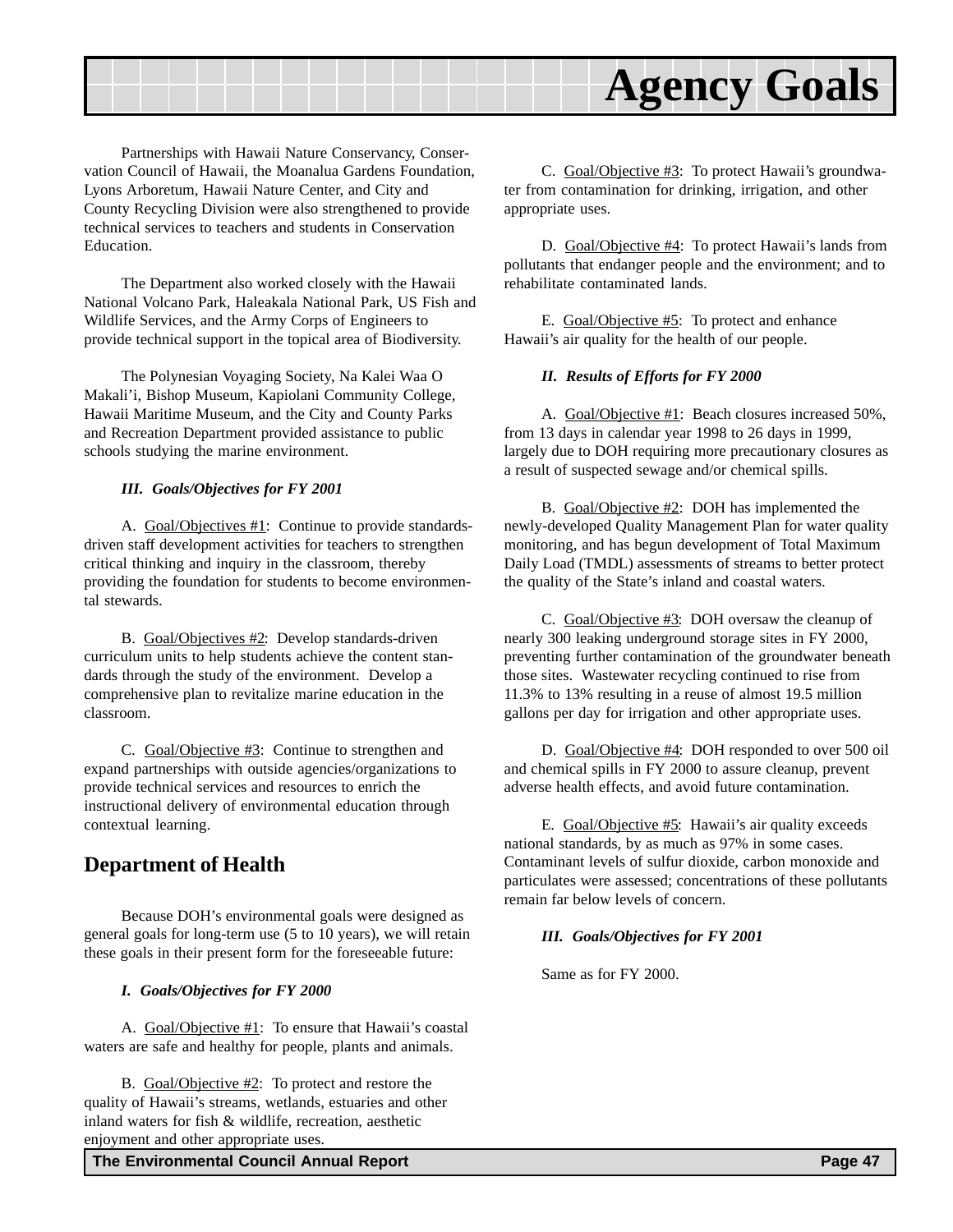### <span id="page-47-0"></span>**Department of Land & Natural Resources**

#### **Commission on Water Resource Management**

#### *I. Goals/Objectives for FY 2000*

A. Goal/Objective #1: To better plan for the protection, management and sustainability of our State's water resources through a comprehensive update of the Hawaii Water Plan.

B. Goal/Objective #2: To more efficiently use our remaining water resources by promoting the use of reclaimed sewage effluent to meet non-potable water demands.

C. Goal/Objective #3: To improve stream protection and management by adopting and implementing administrative rules, including the establishment of interim/permanent instream flow standards.

#### *II. Results of Efforts for FY 2000*

A. Goal/Objective #1: Agency efforts include development of a Statewide Framework for Updating the Hawaii Water Plan, initiating updates of the Water Resource Protection Plan, State Water Projects Plan, and participation in an integrated resource planning process to revise the Oahu Water Use and Development Plan currently being undertaken by the Honolulu Board of Water Supply.

B. Goal/Objective #2: Permits issued for the Ewa Plains Caprock region include conditions requiring caprock permittees to utilize reclaimed sewage effluent when available. Conversion to reclaimed water is tied to the availability/access to R-1 water produced at the Board of Water Supply's Honouliuli Water Reclamation Facility.

C. Goal/Objective #3: Stream-related studies have been initiated in efforts to establish permanent instream flow standards. Draft administrative rules were taken to statewide public hearings and are being revised based on testimonies and comments from the hearings. The revisions are substantial and will require a second round of statewide public hearings.

#### *III. Goals/Objectives for FY 2001*

A. Goal/Objective #1: Continue to plan for the sustainability of our water resources and complete efforts to update remaining components of the Hawaii Water Plan. Coordinate completion/update of the Agricultural Water Use and Development Plan, Water Quality Plan, the County Water Use and Development Plans.

B. Goal/Objective #2: Improve stream protection, management, and restoration by setting interim/permanent instream flow standards for windward Oahu streams related to the Hawaii Supreme Court decision in the Waiahole Ditch Combined Contested Case Hearing.

C. Goal/Objective #3: Establish a State Drought Coordinator position to implement provisions of the Hawaii Drought Plan (HDP). HDP implementation to include regional assessments of drought risk/vulnerability, improved drought monitoring and forecasting, and enhanced response/ mitigation measures and dissemination of drought information to the general public.

#### **Division of Forestry and Wildlife**

Hawaii's Division of Forestry & Wildlife (DOFAW) is the largest land management entity in the State of Hawaii, with direct responsibility for approximately 800,000 acres of state trust lands. These lands are managed through an integrated system of forest and natural area reserves, plant and wildlife sanctuaries, and wilderness and game management areas. Within this system is the 11th largest area of State-managed forest lands in the United States, the vast majority of America's tropical rainforests, and the world's most threatened biodiversity.

#### *I. Goals/Objectives for FY 2000*

A. Goal/Objective #1: Develop responsible mechanisms to manage commercial uses such as encourage ecotourism in ways that sustain the natural resources and provide benefits to the local community.

B. Goal/Objective #2: Conduct an aggressive propagation and re-introduction program for T&E species (e.g. bird rearing, plant nurseries and out-planting)

C. Goal/Objective #3: Encourage private citizens to work on natural resource management projects by supporting community volunteer programs.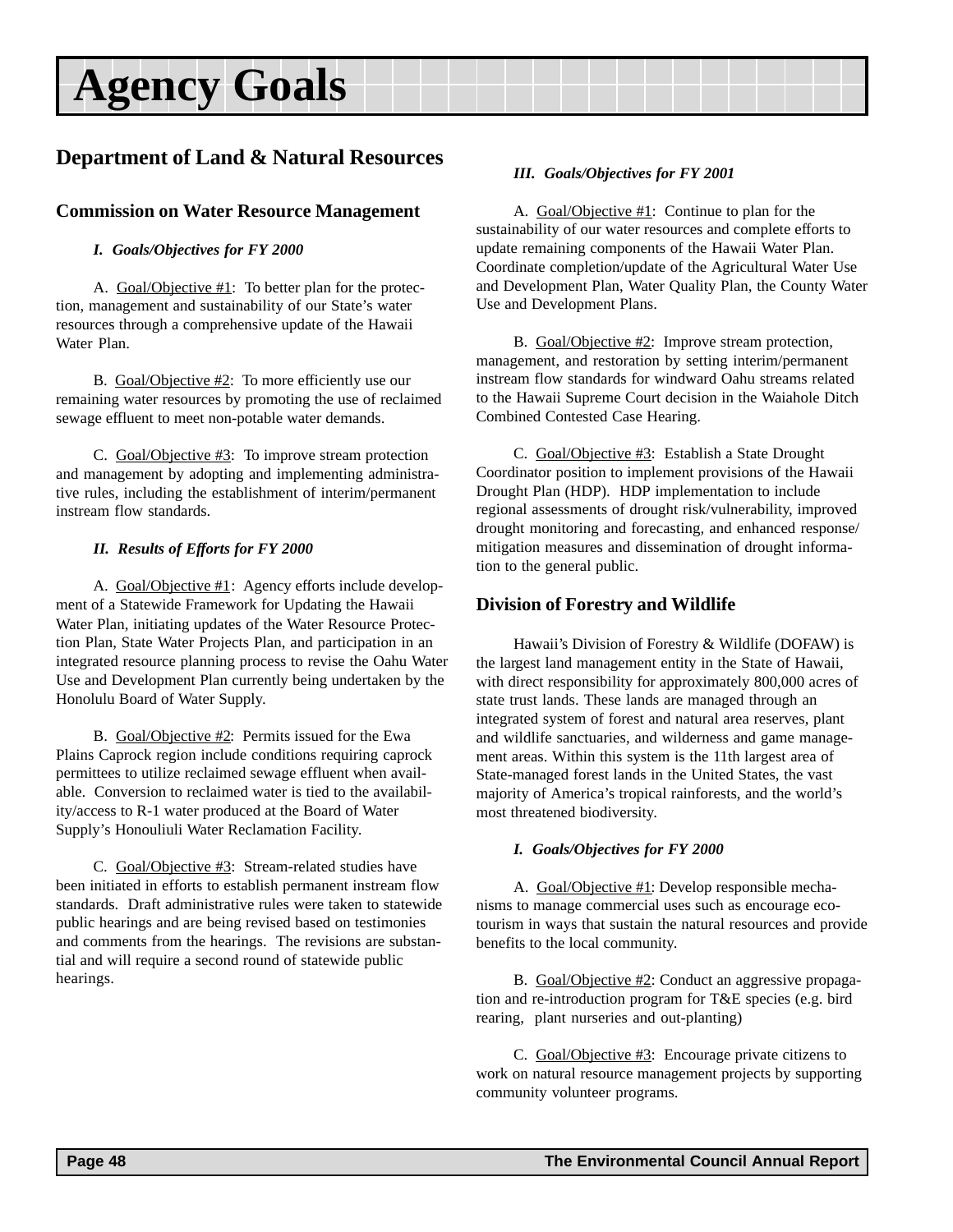#### *II. Results of Efforts for FY 2000*

#### A. Goal/Objective #1:

\* Established the Commercial Trail Tour Activity (CTTA) Permit to provide a mechanism to allow for regulated amounts of commercial tours on trails and access roads regulated under Title 13-130, Na Ala Hele Administrative Rules. Issued 11 permits that generated approximately \$17,000.00 in revenue. Established commercial trail monitoring sites on Kauai and Maui to measure for changes to trail surface.

\* Initiated the design and construction of an automated commercial reservation system and public Na Ala Hele Website site, accessible through the Internet and telephone. Funding for this project is from a contract and grant from the Hawaii Tourism Authority, with matching funds through the Federal Recreational Trails Program.

#### B. Goal/Objective #2:

\* Contracted the Peregrine Fund, Inc. & Zoological Society of San Diego to operate and manage the Maui Bird Conservation Center at Olinda and related projects at the Keauhou Bird Conservation Center, Hawaii. The Hawaii program maintained 10 species in captivity for production or surrogate research and produced 63 nene, 20 puaiohi, 14 palila, 3 Hawaii creeper, 4 Maui parrotbill, 10 Hawaii akepa, 5 alala, 1 common amakihi, 4 iiwi, and 6 Hawaii elepaio.

\* Participated in the logistics for release and follow-up of 19 captive reared Puaiohi on Kauai in cooperation with USGS/BRD and the Peregrine Fund.

\* Released 4 captive-reared nene goslings in the West Maui Forest Reserve.

\* Released 24 captive-reared nene into Hanalei National Wildlife Refuge to establish a fourth population on Kauai.

\* Reared and protected 17 nene goslings in secure habitat at Keaau, Hawaii Island.

\* Increased nene numbers from 6 to 24 animals in Kapapala Cooperative Game Management Area through an aggressive predator control and habitat management program by volunteer hunters.

\* Propagation efforts provided over 12,000 individual rare plants. Over 9,000 of these plants were returned to their native habitats statewide, covering over 300 rare native species. Excess seeds and propagules were distributed to state cooperators and the public.

\* Maintained and enhanced over 120 plant exclosures on various sites on all islands for protection of Hawaii's rare plants.

\* Cooperatively constructed 16 new plant exclosures statewide. Kalalau Rim Plant Sanctuary on Kauai now provides protection for rare plants occurring naturally at the site and a secure site for 43 outplanted species.

\* Cooperatively funded, managed, and improved three rare plant mid-elevation nurseries on Kauai, Oahu, and Hawaii. Cooperatively funded and managed Lyon Arboretum Tissue Culture Laboratory as a statewide repository of rare plant material.

\* Assisted Housing & Community Development Corp. of Hawaii and Department of Transportation in development of Hawaii's first Habitat Conservation Plan (HCP) for protection of an endangered plant species.

\* Funded captive rearing of endangered tree snails and constructed snail rearing house at Lyon Arboretum.

#### C. Goal/Objective #3:

\* Issued first special use permit allowing the practice of traditional fishing within the boundaries of Ahihi-Kina'u NAR.

\* Began a long term community forestry project at Ookala on Big Island on former sugar lands involving local high school students, teachers, and community leaders in the design, establishment, and management of the forest.

\* Expanded trails volunteer work program on Kauai

 - 48 hours of volunteer service from Boy Scout Troop 148 installed quarter mile marker on the Okolehau Trail, Hanalei.

- Kauai Sierra Club adopts Okolehau Trail.

 - 96 hours of volunteer time was expanded on the Nualolo Cliff Trail.

 - 93 hours of volunteers from the Kauai Resource Conservation Program did weed control work at Pihea Trail.

\* Utilized 857 volunteers for 3936 person hours on various trail restoration projects on Oahu.

\* Enlisted hunters and their bird dogs to conduct preseason forecasts of the fall game bird season. and volunteers to gather harvest data at hunter checking stations during game bird and mammal seasons on Hawaii Island.

\* Helped develop an educational curriculum in tropical forestry at the newly named UH Hilo College of Agriculture, Forestry and Resource Management by partially funding an eight-course Certificate program in forestry. Seventeen students are currently enrolled in the program.

\* Provided urban and community assistance to 72 individual homeowners and groups.

\* Awarded \$ 291,000 to 21 landowners enrolled in the State Stewardship Assistance Program.

\* Approved five Forest Stewardship Management Plans bringing an additional 3,761 acres under Program management.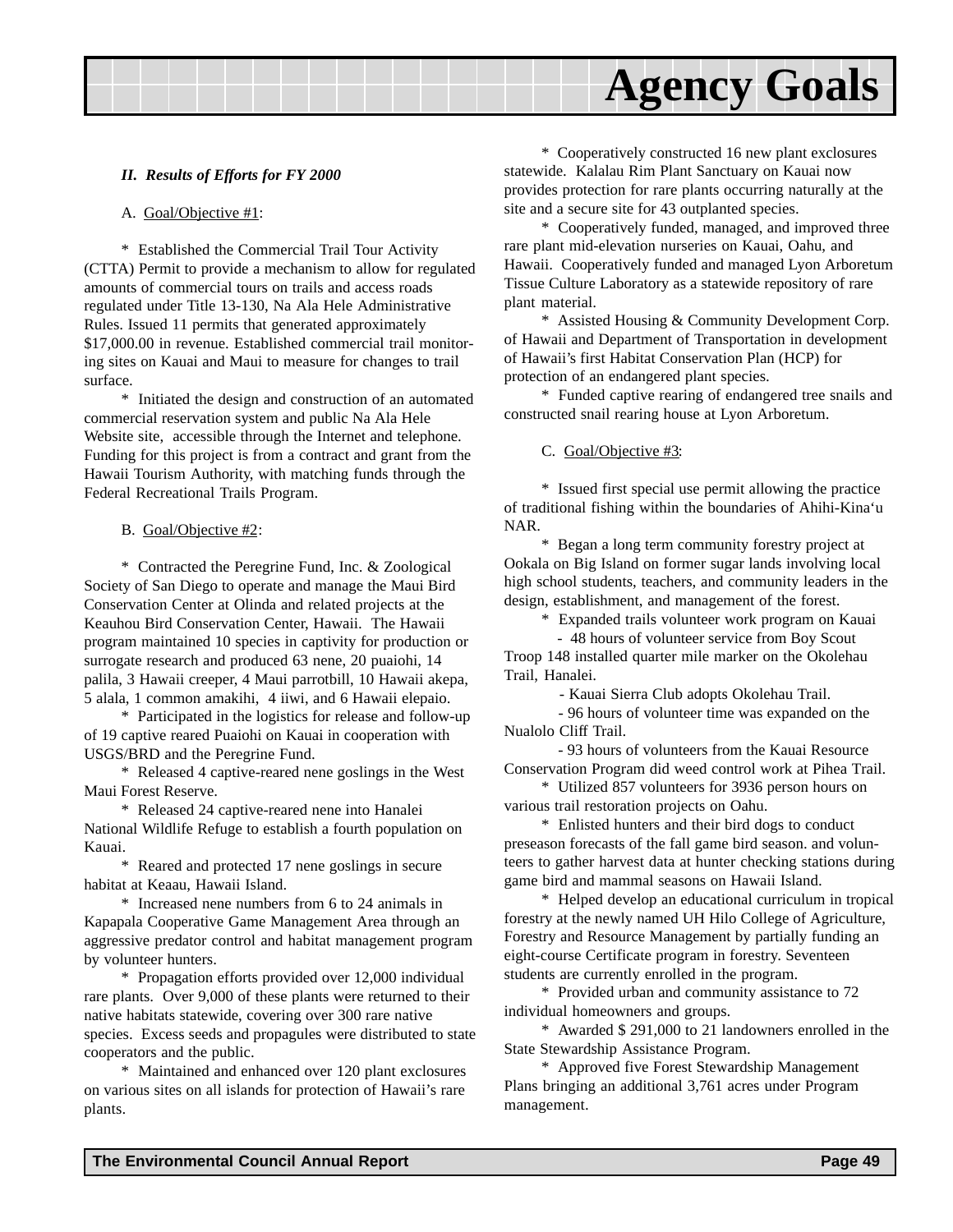\* Provided \$ 207,992 to 72 participants in the Kaulunani (Urban and Community Forestry) program.

\* Involved hundreds of landowners, businessmen, community leaders, government agency representatives, and citizens in learning about the positive benefits of forestry and participating in the development of it. Co-sponsored the 1998 Forestry Symposium (143 participants), the 1999 Hamakua Community Logging Workshop (108), the 1999 Carbon Sequestration Workshop (85), and the 2000 Forestry 2010 Conference (134).

\* Established an extension forestry program at University of Hawaii at Manoa, the first ever for the State. Dozens of relevant forestry documents have been catalogued and distributed to landowners and managers in need of forestry extension materials. Cooperative agreements between the University and the private sector have resulted in pooled resources for five demonstration projects on two islands and three public information workshops.

\* Participated in a number of facilitated working groups to allow increased input by all concerned parties dealing with hunting issues on State lands (Molokai Hunting Working Group, the Maui Axis Deer Group, and the Natural Area Working Group (Puna and Kohala regions) of the Big Island).

\* Provided logistic support and met four times with Hawaii Hunting Advisory Council to discuss management of recreational hunting and how it is integrated in the Department's overall management program.

#### *III. Goals/Objectives for FY 2001*

A. Goal/Objective #1: Promote, encourage, and advocate for incentives to encourage the maintenance and enhancement of key watersheds on public and private lands.

B. Goal/Objective #2: Develop, protect and maintain wetland habitat through management and cooperative agreements with other agencies and private organizations.

C. Goal/Objective #3: Support efforts for brown tree snake and other alien species control by promoting interagency cooperation, expanding the network of volunteers, and updating training and equipment for effective rapid response capacity.

#### **Division of State Parks**

#### *I. Goals/Objectives for FY 2000*

A. Goal/Objective #1: Balance the public's recreational use of the natural and cultural resources in the state park system with the preservation and management of these resources through education and stewardship. Promote community and park user participation in the sustainable management of these park resources.

B. Goal/Objective#2: Plan, design, and construct parks that promote the protection and interpretation of Hawai'i's natural and cultural heritage.

C. Goal/Objective #3: Implement revenue enhancement opportunities to expand funding source for resource management and visitor services.

#### *II. Results of Efforts for FY 2000*

A. Goal/Objective #1: Interpretive signs installed at Pu'u o Mahuka Heiau and Kukaniloko Birthstones State Monuments, O'ahu. Continued development and expansion of volunteer and curatorship programs in the parks with new curatorship developed at Ha'ena State Park, Kaua'i. Sponsored training workshop for park volunteers to enhance visitor education programs.

B. Goal/Objective #2: Park planning in progress for Diamond Head State Monument on O'ahu, Hapuna Beach State Recreation Area, Kealakekua Bay State Historical Park, and Kekaha Kai State Park on Hawai'i, and Ha'ena State Park on Kaua'i.

C. Goal/Objective #3: Initiated collection of entry fees at Diamond Head State Monument, O'ahu.

#### *III. Goals/Objectives for FY 2001*

A. Goal/Objective #1: Continuation of goals and objectives from FY 2000 with an emphasis on implementing interpretive programs in parks with major natural and cultural resources.

B. Goal/Objective #2: Develop park plans for Koke'e and Waimea Canyon State Parks on Kaua'i and Malaekahana and Kahana Valley State Parks on O'ahu.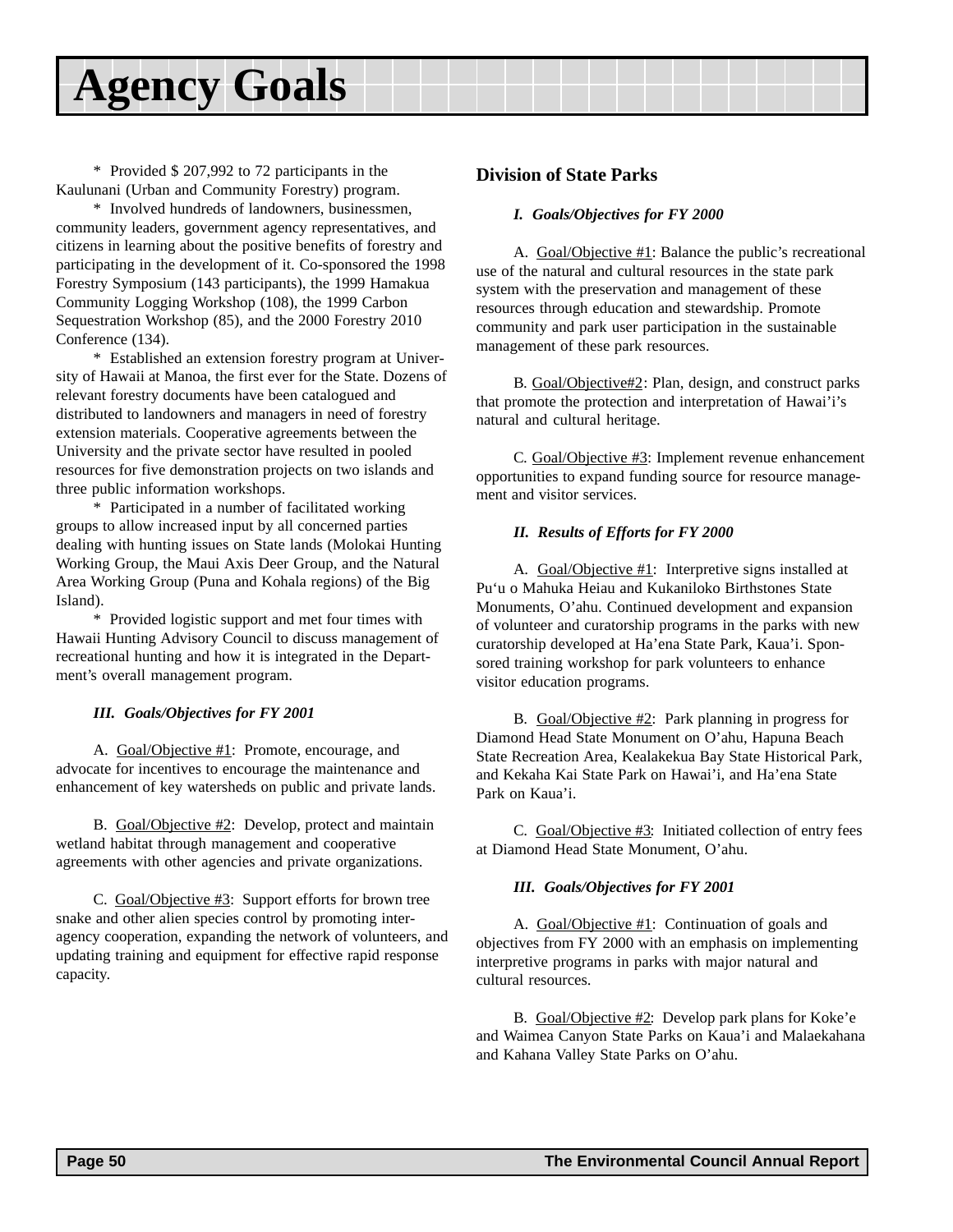<span id="page-50-0"></span>

C. Goal/Objective #3: Acquire, plan, and develop new state parks to bring additional heritage and recreational lands into public use.

### **Department of Transportation**

#### **Airports Division**

#### *I. Goals/Objectives for FY 2000*

A. Goal/Objective #1: Complete a stormwater monitoring plan for Honolulu International Airport and to install automatic stormwater collection systems at several sites.

B. Goal/Objective #2: Installation of an aircraft noise monitoring system for Honolulu International Airport.

C. Goal/Objective #3: Initiate an Environmental Assessment (EA) for improvements at Hilo International Airport.

#### *II. Results of Efforts for FY 2000*

A. Goal/Objective #1: Stormwater Monitoring Plan for Honolulu International Airport completed.

B. Goal/Objective #2: The Honolulu International Airport Noise Monitoring System proposals are due on November 21, 2000. Installation of the system should be completed by September 30, 2001.

C. Goal/Objective #3: The Hilo EA allotment has been acquired; contract modification is pending.

#### *III. Goals/Objectives for FY 2001*

A. Goal/Objective #1: Install eight Automated Stormwater Monitoring Devices at Honolulu International Airport.

B. Goal/Objective #2: Activate Noise Monitoring System for Honolulu International Airport.

C. Goal/Objective #3: Initiate a noise mitigation project for Keaukaha housing adjacent to Hilo International Airport.

#### **Harbors Division**

#### *I. Goals/Objectives for FY 2000*

A. Goal/Objective #1: The Harbors Division perseveres to balance environmental and economic concerns in the improvement/allocation of harbor facilities.

B. Goal/Objective #2: The Harbors Division encourages management practices which control and abate pollution.

C. Goal/Objective #3: To support Hawaii's lifestyle, the Harbors Division develops transportation systems in compliance with environmental laws and regulations.

#### *II. Results of Efforts for FY 2000*

A. Goal/Objective #1:

\* Commercial harbor master plans utilize the environmental disclosure process to ensure proper planning safeguards for harbor facility improvements.

\* Engineering design and construction insure minimal environmental impacts of harbor's projects.

\* Harbors Division's engineering design and construction services always strive for project compatibility with the environment and natural surroundings.

\* By consulting/coordinating with appropriate citizen groups and environmental organizations, the Division was able to address all environmental concerns/impacts to the satisfaction of the involved parties.

\* Harbors Division's projects continue to reflect an aesthetic harmony with the environment while striving to protect and preserve the environment.

\* Harbors Division's projects also minimize noise pollution and blasting vibrations to satisfy public/community concerns.

#### B. Goal/Objective #2:

\* The Harbors Division complies with all environmental requirements in the control and abatement of pollution. Coastal Zone Management approval of Harbors Division's projects entails compliance with the U.S. Army Corps of Engineers, the State Department of Health (DOH), and the U.S. Environmental Protection Agency pollution control requirements. Dredging, excavation and ocean dumping require the use of silt curtains, filtering pools, and water quality monitoring. Harbors Division's projects also perform air monitoring whenever required by DOH programs.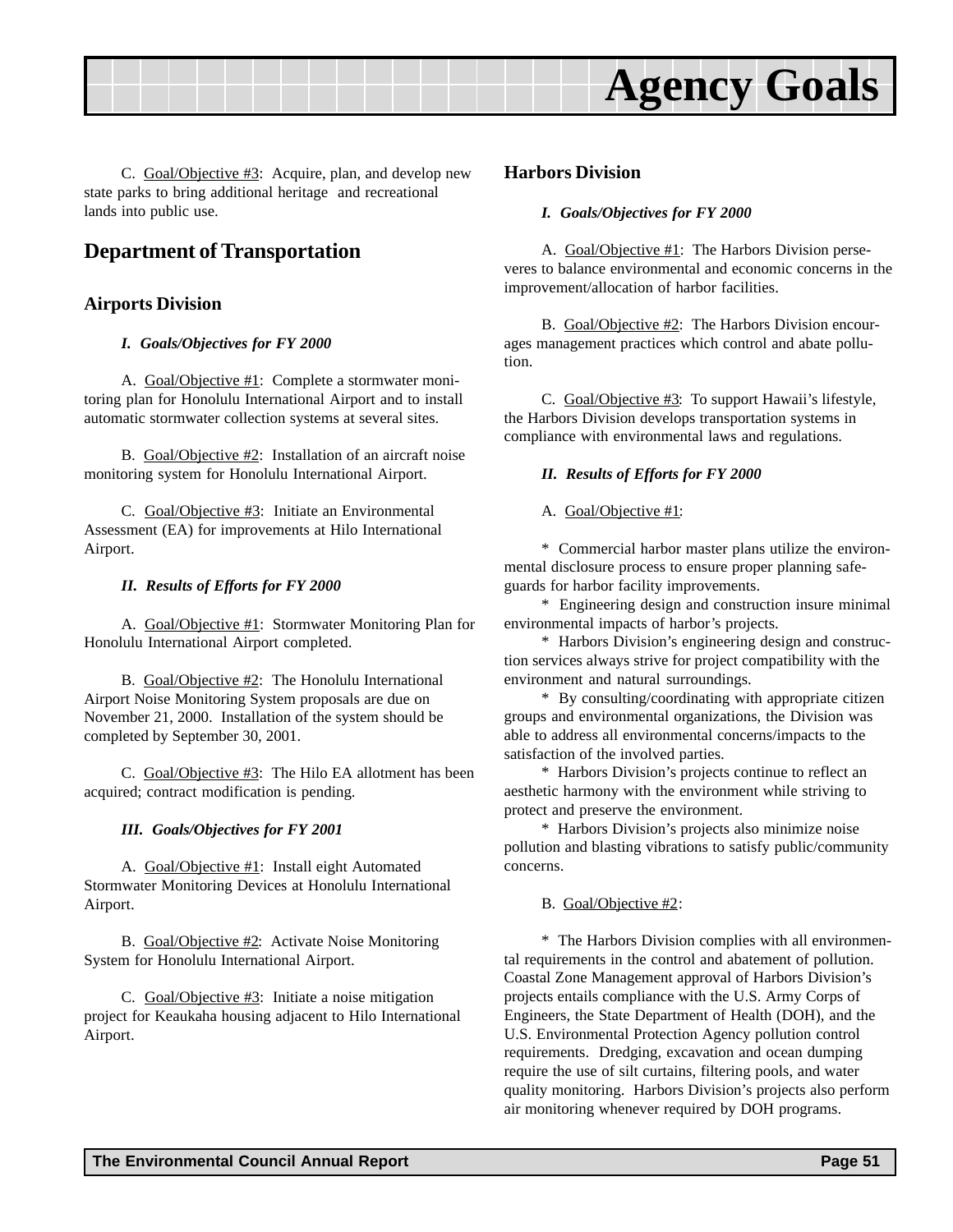<span id="page-51-0"></span>\* Asbestos, lead paint, contaminated soil, and other hazardous wastes generated by structural demolition are properly disposed or treated by the appropriate service.

\* Administrative/professional offices practice paper and aluminum recycling.

\* Harbors Division's operations maintain pollution/ litter control in and around the harbors and harbor facilities.

\* Underground storage tanks are regularly monitored for leaks.

\* Solvents, used oil, oil-based paints, lacquer, thinner, brake fluid, and other hazardous wastes are properly disposed.

\* Nonhazardous substitutes (e.g., water-based solvents) are being considered to minimize hazardous waste generation.

\* Tenants and lessees are advised of appropriate pollution control measures.

#### C. Goal/Objective #3:

\* Hawaii's history and tradition are linked to the sea. Our maritime culture began on the day the first Polynesian seafarers set foot on these islands. The harmonic embrace of the maritime culture, the lifestyle of the people and the environment of the State are being perpetuated through the development of additional/improved commercial harbor facilities and the use of more efficient vessels.

#### *III. Goals/Objectives for FY 2001*

Harbors Division will have the same goals and objectives as in FY 2000.

#### **Highways Division**

#### *I. Goals/Objectives for FY 2000*

A. Goal/Objective #1: Obtain a Municipal Separate Storm Sewer System (MS4) Permit for the State Highway System.

B. Goal/Objective #2: Publish/implement new guidelines for maintainable highway landscaping.

C. Goal/Objective #3: Retain a consultant to prepare a comprehensive corridor plan addressing functional and environmental considerations for Kuhio Highway on Kauai's north shore.

#### *II. Results of Efforts for FY 2000*

A. Goal/Objective #1: An MS4 permit was issued to the Highways Division on June 20, 2000.

B. Goal/Objective #2: The Master Guidelines for Landscaping and Maintenance of the Highways in Hawaii has been completed and distributed to Department engineers, design consultants and contractors. Positive results have appeared in both design and maintenance.

C. Goal/Objective #3: Selected a consultant to prepare a comprehensive roadway plan for Kuhio Highway. Fee/ scope of work being determined.

#### *III. Goals/Objectives for FY 2001*

A. Goal/Objective #1: Train and educate Highways Division staff Statewide regarding the MS4 and NPDES programs.

B. Goal/Objective #2: Address all phases of landscaping for the entire State following our Master Guidelines for Landscaping and Maintenance of the Highways in Hawaii.

C. Goal/Objective #3: Remove/abate lead based paint on steel bridges and other structures in the State Highway System.

### **City and County of Honolulu, Board of Water Supply**

#### *I. Goals/Objectives for FY 2000*

A. Goal/Objective #1: Increase public outreach and community pre-consultation during the feasibility phase of major water system projects. Outreach is needed for certain projects prior to the Environmental Assessment/Environmental Impact Statement stage.

B. Goal/Objective #2: Pursue creative solutions to streamline the environmental permit processes for water use, utility crossings of streams and projects within the State Conservation District and the County's Special Management Area.

C. Goal/Objective #3: Utilize the Oahu Integrated Water Resource Planning (IRP) process to plan the expansion of nonpotable water systems, including reclamation. Nonpotable water systems will defer the development of potable groundwater for irrigation and industrial use and allow some opportunities for stream restoration. All water supply strategies and plans will be developed via extensive public participation, which provides a forum for community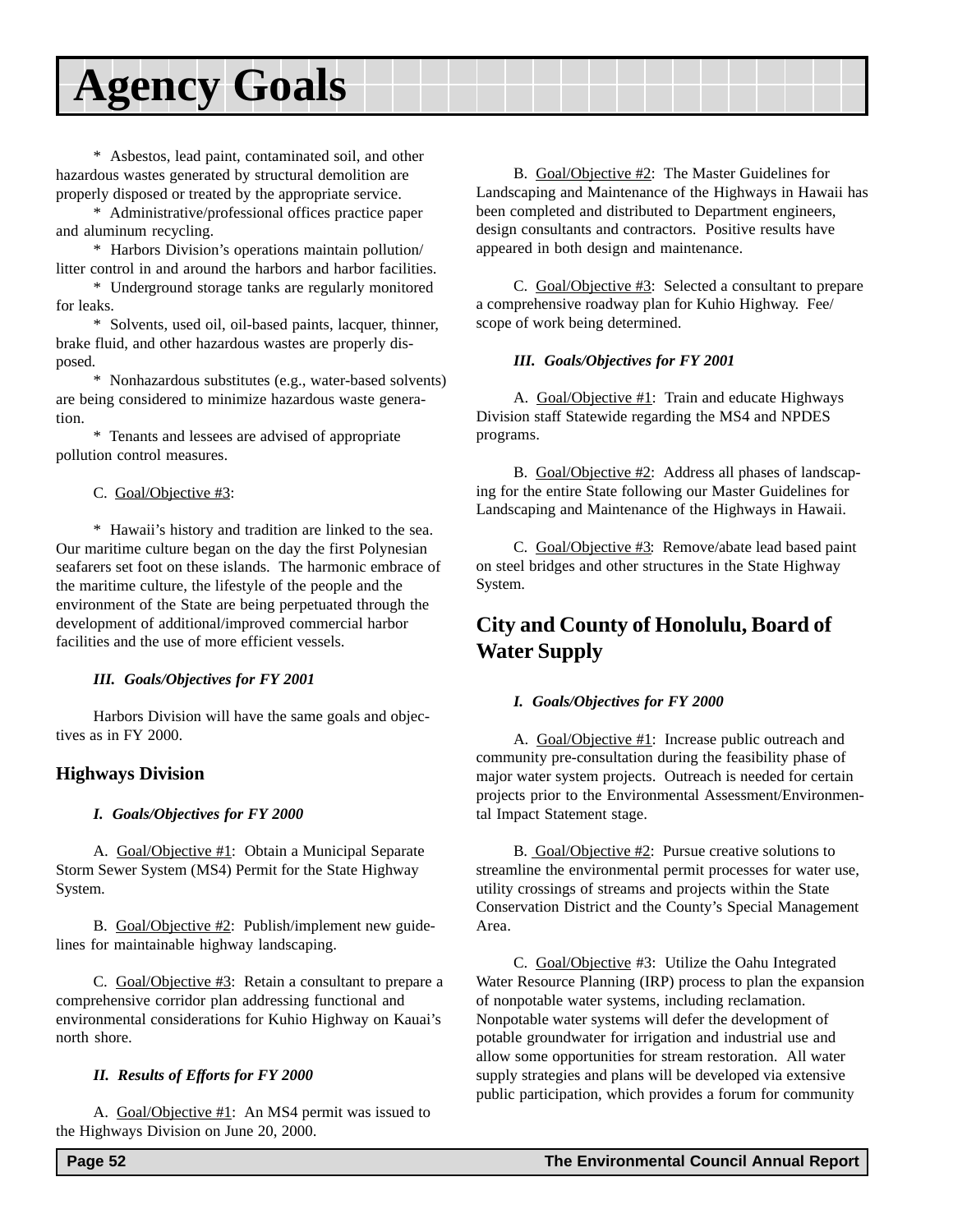<span id="page-52-0"></span>

input for long-term comprehensive assessments of all water uses with respect to natural and alternative resources to seek a balance of environmental, cultural, municipal and agricultural needs.

#### *II. Results of Efforts for FY 2000*

A. Goal/Objective #1: The BWS has increased the number of community presentations for significant projects in an effort to improve public outreach and community involvement. BWS provides representatives to all of the 35 neighborhood boards to enhance communication of community plans, programs and concerns.

B. Goal/Objective #2: One method to streamline the permit process is to improve the quality and thoroughness of the permits best management practices and monitoring plans.

C. Goal/Objective #3: In July 2000, BWS purchased a 12 mgd reclamation plant at Honouliuli to provide irrigation and industrial process water to the arid Ewa district. Desalination is also being pursued to provide a reliable potable water source within the secondary urban center. The formal public participation process for the integrated water resources plan is being postponed in lieu of small, grass-roots community educational meetings about water resources. Watershed management plans could be developed based on the ahupua'a model of incorporating community values into water planning.

#### *III. Goals/Objectives for FY 2001*

A. Goal/Objective #1: Continue to develop environmentally appropriate water system projects and provide public notification and information during the feasibility phase of major water system projects. Continue BWS representation at each neighborhood board meeting.

B. Goal/Objective #2: Continue to pursue improvements and streamlining the environmental permit processes for water use, utility crossings of streams and effluent discharges from BWS projects.

C. Goal/Objective #3: Evaluate new technologies in alternative water development such as desalination, recycled water and deep ocean thermal technology to reduce the need for new groundwater sources and allow a more efficient use of all resources by matching use with water quality. Alternative water sources will also allow limited restoration of watersheds and streams. Expand community based watershed planning to every ahupua'a and moku districts of Oahu.

### **City and County of Honolulu, Department of Facility Maintenance**

#### *I. Goals/Objectives for FY 2000*

A. Goal/Objective #1: Promote sound environmental measures for the operation and maintenance of public facilities.

#### *II. Results of Efforts for FY 2000*

A. Goal/Objective #1: Compliance with environmental regulations by obtaining proper permits to perform our operations and maintenance of public facilities.

#### *III. Goals/Objectives for FY 2001*

A. Goal/Objective #1: Promote sound environmental measures for the operation and maintenance of public facilities.

### **City and County of Honolulu, Department of Parks and Recreation**

I. Goals/Objectives for FY 2000

A. Goal/Objective #1: Expand the city's beautification and park landscaping efforts.

B. Goal/Objective #2: Continue acquisition and development of significant park resources.

C. Goal/Objective #3: Develop long-range planning for parks to meet the needs of future generations.

II. Results of Efforts for FY 2000

A. Goal/Objective #1: Landscaped and planted trees along Ala Moana, Salt lake, and Vineyard Boulevards and installed hanging flower baskets along Kalakaua in Waikiki.

B. Goal/Objective #2: Completed major expansion and improvements at Kuhio Beach Park, as well as the area surrounding the new bandstand and ponds at Kapiolani Regional Park.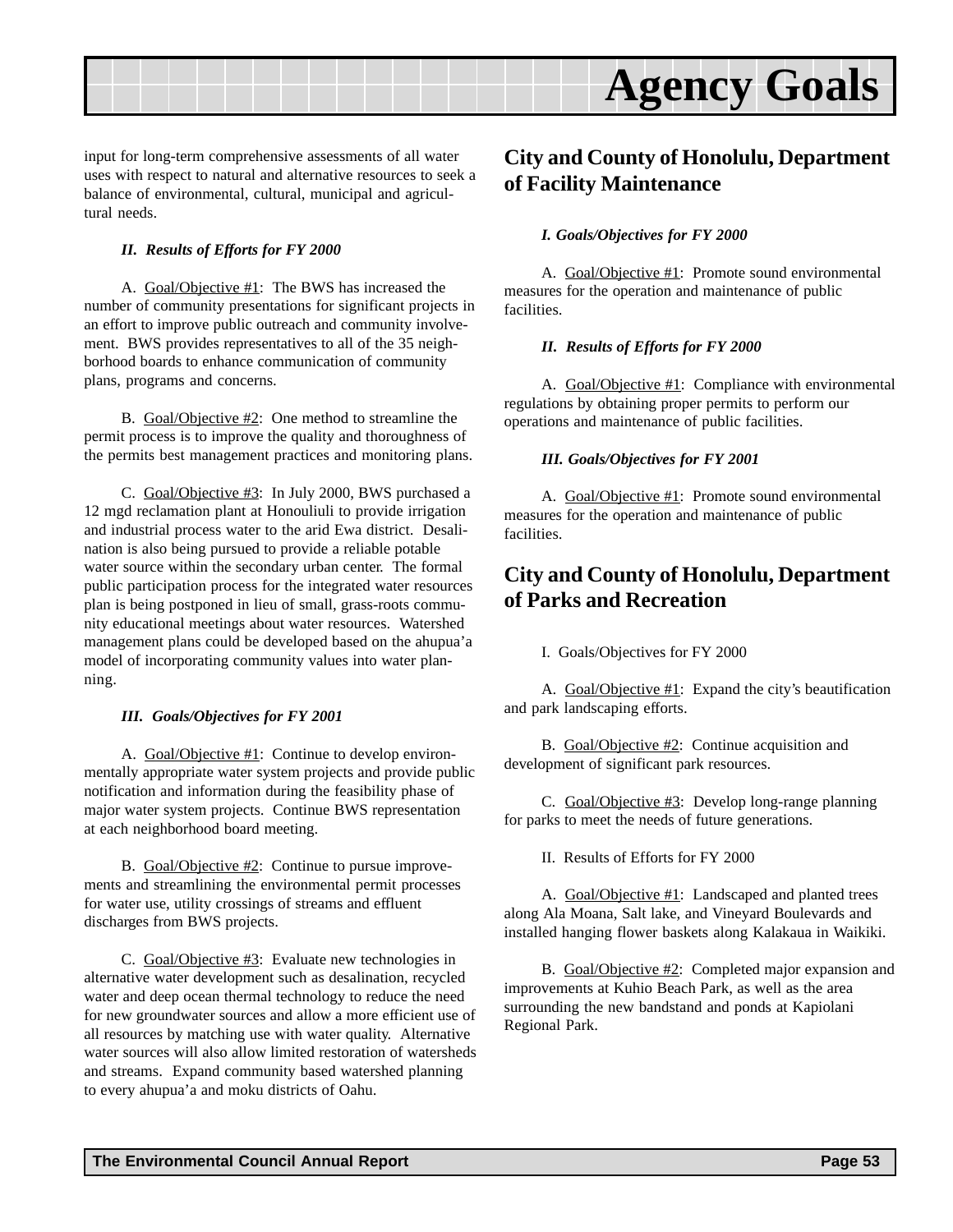<span id="page-53-0"></span>C. Goal/Objective #3: Completed an initial assessment of park and recreation needs, conducted an islandwide community survey, and continued to develop an overall long range plan.

III. Goals/Objectives for FY 2001

A. Goal/Objective #1: Expand the city's beautification and park landscaping efforts, planting 1000 trees by September 2001, cleaning beaches, and supporting other conservation efforts which have high aesthetic impacts and values.

B. Goal/Objective #2: Continue the development of a major regional park for Central Oahu, construct improvements for Hanauma Bay Nature Preserve, and pursue acquisition of park resources available along the North Shore, Windward Oahu, Leeward Oahu and the Waianae Coast.

C. Goal/Objective #3: Implement a systems approach to long-range planning for parks, establishing a process for meeting spatial and physical requirements, and revising antiquated systems and standards.

# **City and County of Honolulu, Department of Planning and Permitting**

I. Goals/Objectives for FY 2000

A. Goal/Objective #1: Improve effective land use and development controls through increased public access to regulatory information.

B. Goal/Objective #2: The careful and sensible implementation of existing rules and regulations that incorporate established environmental protection principles and practices.

C. Goal/Objective #3: Mitigate soil erosion from construction sites and enhance the quality of storm water runoff from new developments.

II. Results of Efforts for FY 2000

A. Goal/Objective #1: Convenient access to land use regulations, pending permit applications and upcoming public hearing information made available "online" through the establishment and refinement of the City's Internet web

site. Also, interactive map and land use information were made available via the deployment of a Geographic Information System (GIS) Internet web site, which is free to the public.

B. Goal/Objective #2: Better administration of land use regulations and control via improved internal coordination, including the tracking and monitoring of previous approvals, pending applications, outstanding violations, and site investigations through the establishment and refinement of our comprehensive computer network system (POSSE).

C. Goal/Objective #3: Improved training and continued education of professional engineers and inspectors to better implement the revised Rules Relating to Storm Drainage Standards and Soil Erosion Standards and Guidelines (reported last year). Joint workshops with the Department of Environmental Services were held this past summer. In addition, we have begun requiring the preparation of water quality reports for all significant new developments to ensure that water quality standards are met.

III. Goals/Objectives for FY 2001

A. Goal/Objective #1: Continue efforts to increase compliance with existing land use rules and regulations which protect the environment through greater awareness of proper and appropriate mitigation and monitoring of land use, its development, as well as ongoing management.

B. Goal/Objective #2: Continue improvement of timely, coordinated and cooperative administration of land use regulations and management.

C. Goal/Objective #3: Continue efforts to better implement the revised drainage and soil erosion rules and to educate the development, construction and general communities in order to enhance compliance with these regulations.

# **City and County of Honolulu, Department of Transportation Services**

#### *I. Goals/Objectives for FY 2000*

A. Goal/Objective #1: To promote programs to reduce dependence on the use of automobiles.

B. Goal/Objective #2: To evaluate the social, economic, and environmental impact of additions to the transportation system prior to construction.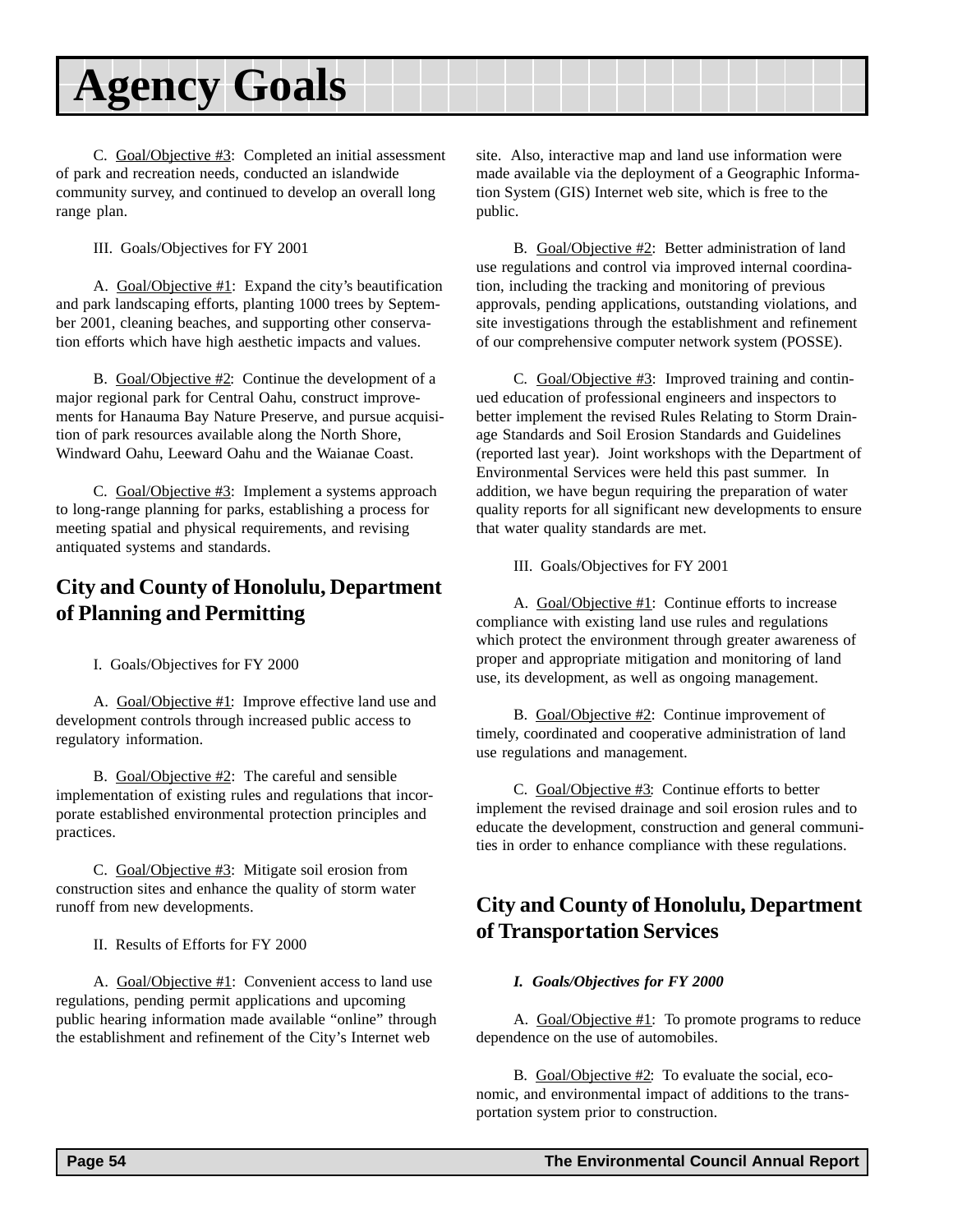<span id="page-54-0"></span>

C. Goal/Objective #3: To improve the safe and efficient operation of City transportation and other facilities under the jurisdiction of the department.

#### *II. Results of Efforts for FY 2000*

A. Goal/Objective #1: Implemented the CityExpress! and CountryExpress! limited stop bus routes. Initiated the Leeward Oahu hub-and-spoke system. Wheelchair-accessible service now provided with 373 lift-equipped buses out of 525 buses in fleet. Entire TheBus fleet now equipped with bike racks. Initiated action to commence shuttle service that would transport Kalihi Valley residents to and from their residences to the closest bus stop. Planned and coordinated Kaimuki/Kapahulu/Waikiki Trolley in cooperation with visioning team. Continued work on the Primary Corridor Transportation Project. Honolulu Bikeway Master Plan adopted by City Council. Purchased bicycle parking racks for installation in sidewalks and other areas.

B. Goal/Objective #2: Reviewed, coordinated and processed over 40 environmental impact and assessment documents. Continued work on the Major Investment Study/ Draft Environmental Impact Statement for the Primary Corridor Transportation Project. Continued work on the Oahu Short-Range Transportation Plan and Program.

C. Goal/Objective #3: Continued work on the Primary Corridor Transportation Project. Commenced construction of a new 250-bus operating and maintenance yard at the Cityowned property in Manana.

#### *III. Goals/Objectives for FY 2001*

A. Goal/Objective #1: To promote programs to reduce dependence on the use of automobiles.

B. Goal/Objective #2: To evaluate the social, economic, and environmental impact of additions to the transportation system prior to construction.

C. Goal/Objective #3: To improve the safe and efficient operation of City transportation and other facilities under the jurisdiction of the department.

### **City and County of Honolulu, Fire Department**

#### *I. Goals/Objectives for FY 2000*

A. Goal/Objective #1: Continue to work closely with the Department of Design and Construction to follow up on projects which began in FY 1998 such as the construction of the wash rack, monitoring underground fuel tanks, and installation of partitions in the dormitories.

B. Goal/Objective #2: Appointment of an Assistant Chief to oversee maintenance of fire stations in terms of plumbing, electricity, and the state of repair in the facilities. Proper maintenance assures the conservation of precious resources such as water and electricity.

C. Goal/Objective #3: To comply with the Department of Budget and Fiscal Services' program to purchase energy efficient office equipment and recycled products.

#### *II. Results of Efforts for FY 2000*

A. Goal/Objective #1: Continuing to work closely with the Department of Design and Construction (DDC) on the conversion to aboveground fuel storage tanks where feasible, and the installation of electronic monitoring equipment for all remaining underground fuel storage tanks. An aboveground tank was installed at the Waianae Fire Station and all remaining underground tanks have been retrofitted with the electronic monitoring.

Continuing to work with the DDC on the completion of the wash rack at the Waipahu Maintenance Facility. Funding is appropriated in fiscal year 2001 and completion of the project is anticipated by the end of the year.

B. Goal/Objective #2: Maintenance of the fire stations is an ongoing project to ensure the conservation of resources. The Assistant Chief of Operations has developed a program to reward stations that are able to conserve electricity and water and lower their utility bills.

C.  $Goal/Objective #3$ : When possible within the City's purchasing guidelines, compliance with the Department of Budget and Fiscal Services' program to purchase energy efficient office equipment and recycled products has been maintained.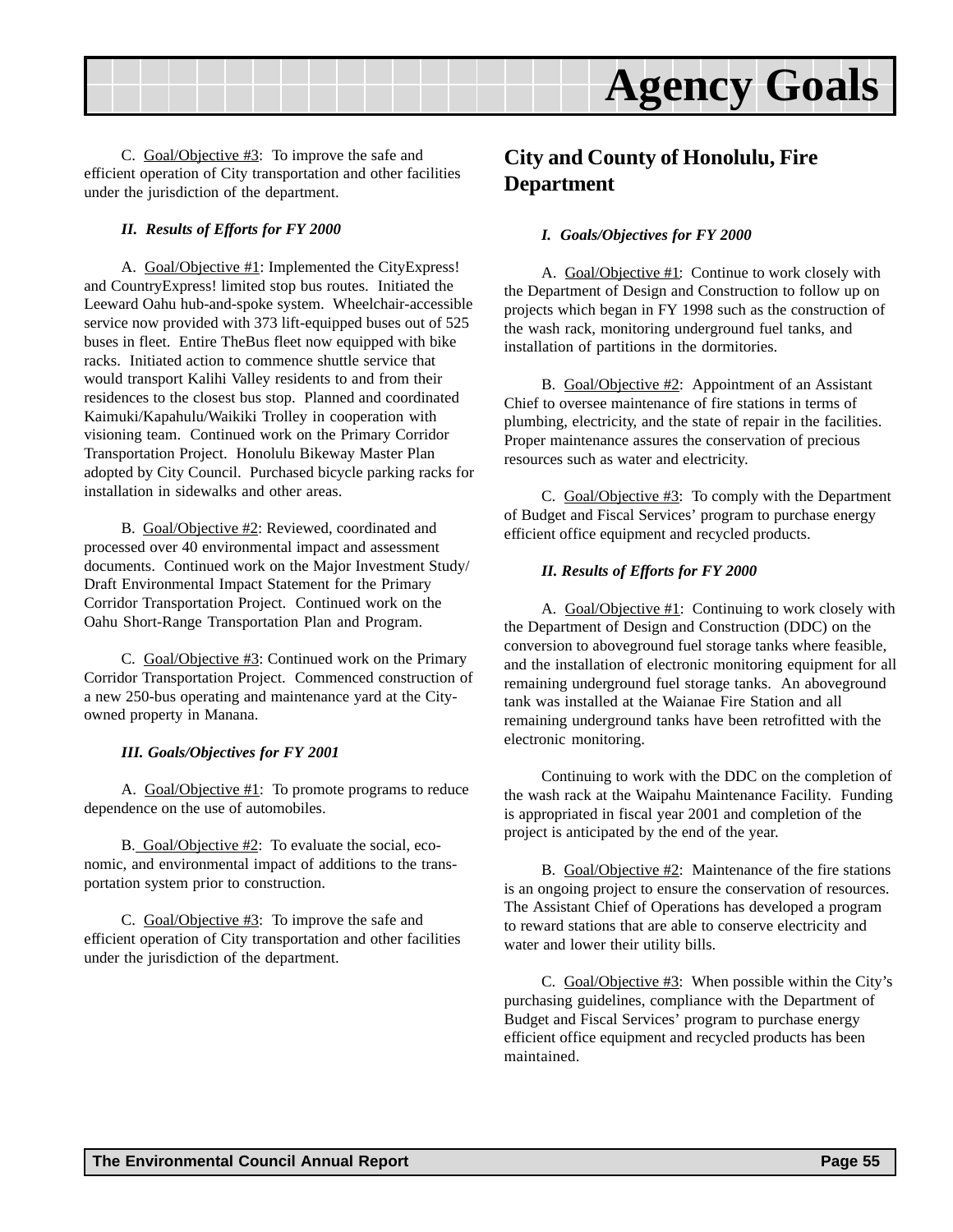#### <span id="page-55-0"></span>*III. Goals/Objectives for FY 2001*

A. Goal/Objective #1: Expand the recycling program to the administrative section of the Honolulu Fire Department (HFD).

B. Goal/Objective #2: Install oil separators and grease traps in all new fire stations.

C. Goal/Objective #3: Purchase three new fire apparatuses each year. This will allow the HFD to replace older, inefficient pollution generating fire apparatuses with new trucks that are compliant with the Environmental Protection Agency requirements.

### **County of Hawaii, Fire Department**

#### *I. Goals/Objectives for FY 2000*

A. Goal/Objective #1: Maintain haz-mat equipment inventory and increase training for haz-mat personnel.

B. Goal/Objective #2: Work on Cameo and pre-plans for Tier II businesses and high-target hazardous chemical areas.

C. Goal/Objective #3: Continue wildland fire/urban interface pre-fire plans, hazmat pre-planning, interagency pre-planning for forest fire solutions, and emergency response procedures for Puna Geothermal Venture.

#### *II. Results of Efforts for FY 2000*

A. Goal/Objective #1: Present haz-mat equipment inventory is being evaluated for upgrades or replacement. Dr. John Bowen, Local Emergency Planning Committee Chairman for the County of Hawaii, is training technicians. Hawaii County Fire Department instructors during Haz-Woper re-certification are presently teaching "Emergency Response to Terrorism."

B. Goal/Objective #2: Pre-plans for Tier II facilities are presently being inputted by the haz-mat company. Indistrict fire companies are presently upgrading their response plans to these facilities.

C. Goal/Objective #3: Training is continuing for fire service personnel. A Wildland and Forest Fire Committee has been formed to address forest situations and evaluate equipment and tactics for fire fighting.

#### *III. Goals/Objectives for FY 2001*

A. Goal/Objective #1: Issue of environmentally friendly absorbents to all fire companies for hazard mitigation.

B. Goal/Objective #2: Update and coordinate community response plans in conjunction with State Civil Defense and LEPC for haz-mat incidents, and Department of Land and Natural Resources and communities for wildland and forest fires.

C. Goal/Objective #3: Work with Waikoloa community group and government agencies in an awareness program in a clean-up effort of spent munitions.

### **County of Hawaii, Office of Housing and Community Development**

#### *I. Goals/Objectives for FY 2000*

A. Goal/Objective #1: The OHCD will continue to seek training to keep staff abreast of NEPA's rule changes.

B. Goal/Objective #2: The OHCD, as a recipient of funds from the Department of Housing and Urban Development (HUD), assumed the responsibility to coordinate compliance with Federal and State environmental rules and regulations.

#### *II. Results of Efforts for FY 2000*

A. Goal/Objective #1: Staff attended a seminar on revisions made to Section 106 of the Historic Preservation Law.

B. Goal/Objective #2: Kept consultants abreast of a HUD recommended format for Environmental Assessments which represents a comprehensive update of the HUD environmental requirements at 24 CFR Part 58.40, the NEPA/ Council of Environmental Quality requirements at 40 CFR Part 1500-1508 and all previous HUD-recommended Environmental Assessments formats. This form revises the references to NEPA-related federal laws, statutes and executive orders and conforms to HUD's latest regulations.

#### *III. Goals/Objectives for FY 2001*

Same as those identified for fiscal year 2000.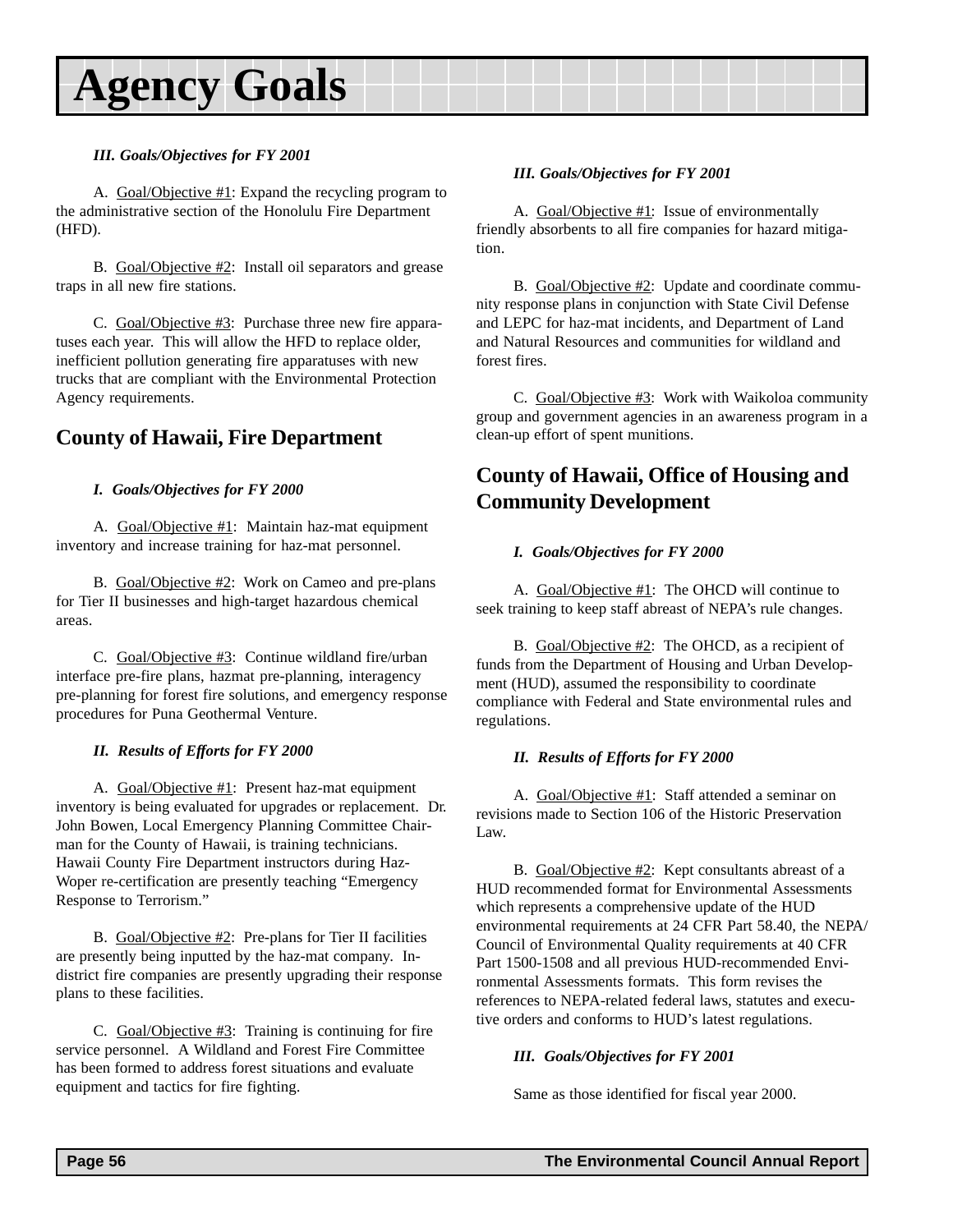### <span id="page-56-0"></span>**County of Hawaii, Department of Parks and Recreation**

#### *I. Goals/Objectives for FY 2000*

A. Goal/Objective #1: Wastewater System Improvements (Milolii Beach, Higashihara Park, Kolekole Beach, Hookena Beach)

B. Goal/Objective #2: Tree Planting Program (Lincoln Park, Mooheau Park, Keaau Park, Pahoa Community Center)

#### *II. Results of Efforts for FY 2000*

A. Goal/Objective #1: Constructed new restroom (septic disposal system) to replace restroom (cesspool disposal system) at Hookena Beach.

Completed septic disposal system conversion plans for Milolii Beach, Higashihara Park, Kolekole Beach, and Hilo Municipal golf course; secured grants for Milolii and Kolekole projects.

B. Goal/Objective #2: Completed tree planting projects at Lincoln Park, Keaau Park, and Kailua Park.

#### *III. Goals/Objectives for FY 2001*

A. Goal/Objective #1: Implement wastewater disposal system improvement projects at Milolii Beach and Kolekole Beach. Secure funding for Higashihara Park and Hilo Municipal golf course projects. Construct restrooms at Ahalanui Park and Isaac Hale Park.

B. Goal/Objective #2: Initiate tree planting programs at Keaau Park (phase 2), Mooheau Park, and Pahoa Community Center.

### **County of Hawaii, Department of Water Supply**

#### *I. Goals/Objectives for FY 2000*

A. Goal/Objective #1: Meet Federal Safe Drinking Act compliance requirements. This includes upgrading the existing Waimea Water Treatment Plant and constructing corrosion control treatment plants to treat springs and constructing wells to replace springs that we don't treat.

B. Goal/Objective #2: Continue to replace transite pipes containing asbestos and galvanized pipes with ductile iron pipes throughout the island.

C. Goal/Objective #3: Refurbish and paint water tanks to improve aesthetics. Also, target tanks that have lead-based paint and replace those with concrete tanks.

#### *II. Results of Efforts for FY 2000*

A. Goal/Objective #1: The following projects are programmed to meet Federal Safe Drinking Water Act compliance requirements:

1. Completed compliance projects as follows:

Waimea WTP Compliance Upgrades, Phase II \$ 800,000 Saddle Road Tank Well, Phase I \$1,000,000 Corrosion Control Treatment Plants \$ 25,000 Papaikou Water System Pepeekeo Water System Honomu Water System Ninole Water System South Kohala Water System Niulii Water System

2. Completed constructions plan and ready to bid out:

| \$1,000,000 |
|-------------|
| \$1,000,000 |
| \$1,000,000 |
| \$500,000   |
|             |

3. In negotiation for design services with consultant:

| Honomu Exploratory Well    | \$1,000,000 |
|----------------------------|-------------|
| Waiohinu Exploratory Well  | \$1,000,000 |
| Kulaimano Exploratory Well | \$1,000,000 |

B. Goals/Objectives #2: The following capital projects are planned to replace transite pipes that contain asbestos and galvanized pipes that impact water quality over time:

1. Repair and Maintenance Projects:

| Akaka Falls Road Waterline               | \$ 500,000 |
|------------------------------------------|------------|
| Country Club Road GI Waterline \$150,000 |            |

- 2. Capital Improvement Projects (CIP):
	- G. I. Replacement (Islandwide) \$1,000,000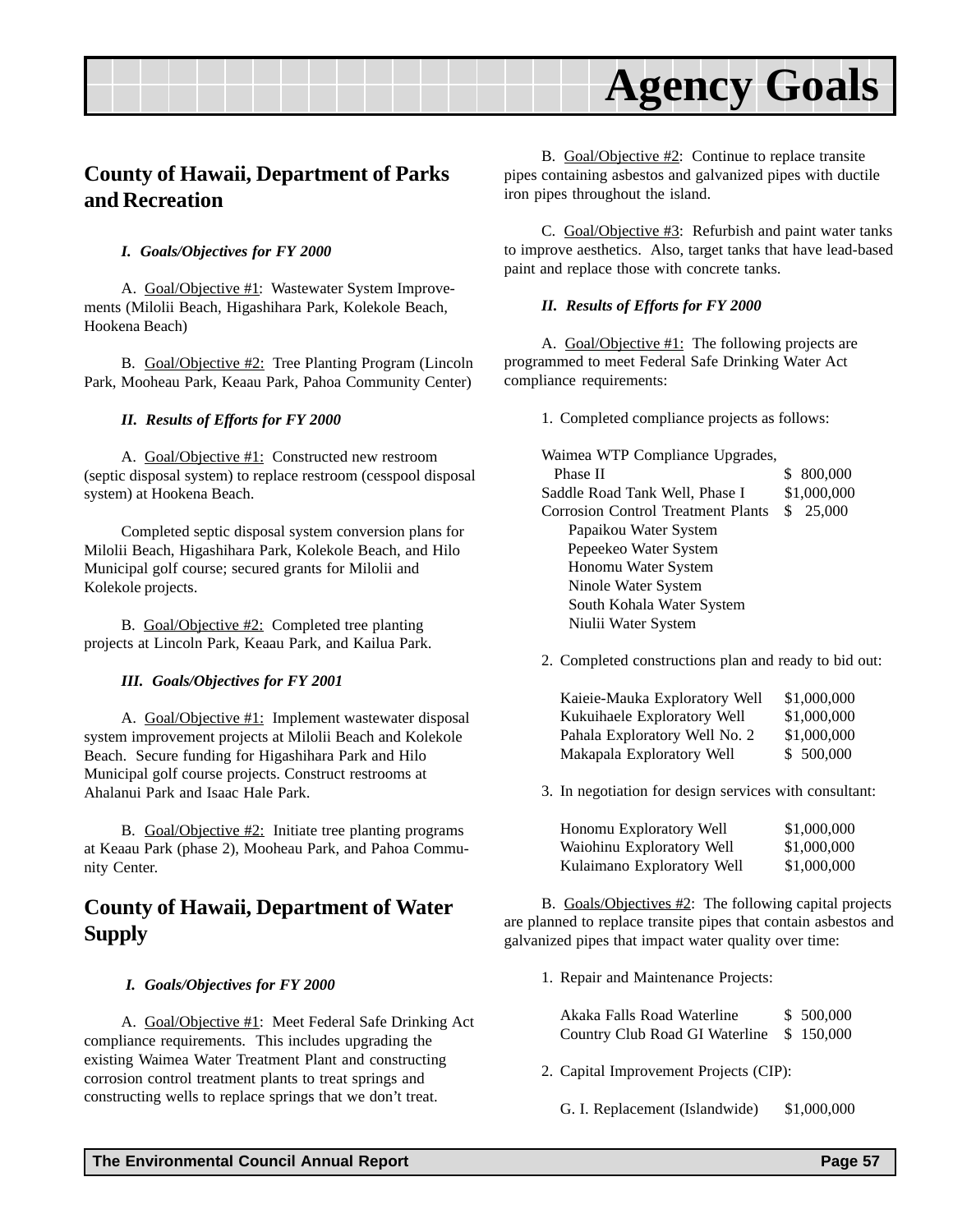<span id="page-57-0"></span>C. Goals/Objective #3: The following projects are planned to improve aesthetics as well as eliminate lead-based painted tanks.

1. The completed paint projects are the following:

| Harbor Tank Upgrade                   | \$8,000 |
|---------------------------------------|---------|
| Kealakehe School Tank Upgrade \$2,000 |         |

2. Those projects that bids have been received are the following:

| Hilo Reservoir #1 Upgrade   | \$15,000 |
|-----------------------------|----------|
| Keonepoko Tank Upgrade      | \$10,000 |
| Waiakea Uka #7 Tank Upgrade | \$10,000 |

3. The projects that will be done in-house are the following:

| Kaumana #1 Steel Tank Upgrade \$40,000 |           |
|----------------------------------------|-----------|
| Haihai Concrete Tank Upgrade           | \$25,000  |
| Volcano Tank Upgrade                   | \$ 12,100 |
| Kaumana #2 Steel Tank Upgrade \$ 7,500 |           |

#### *III. Goals/Objectives for FY 2001*

A. Goals/Objective #1: Meet Federal Safe Drinking Water Act compliance requirements. This includes Phase III and IV for Waimea WTP, continuing with corrosion control treatment at specified water systems, and constructing wells to replace springs.

B. Goal/Objective #2: Continue to replace transite pipes containing asbestos and replace steel tanks that contain lead-based paint.

C. Goal/Objective #3: Construct alternate energy plants to supply our facilities with electrical power. This would include construction of hydro-generation power plants.

### **County of Kauai, Department of Public Works**

*I. Goals/Objectives for FY 2000*

A. Goal/Objective #1: Continue Public Education Program to promote environmental awareness.

B. Goal/Objective #2: Continue programs that help minimize negative environmental impacts.

#### *II. Results of Efforts for FY 2000*

A. Goal/Objective #1: Kauai's residential recycling rate increased compared to the same period last year, indicating higher participation levels.

B. Goal/Objective #2:

1) The Kauai Plastic Recycling Project, co-sponsored by the county, was the recipient of the USEPA Region 9, Outstanding Environmental Achievement Earth Day 2000 award.

2) 2,747 junk vehicles, approximately 9,550 gallons of used motor oil, over 513 automotive batteries, approximately 1,000 gallons of liquid and 170 lbs. of solid household hazardous wastes was exported for recycling or disposal.

#### *III. Goals/Objectives for FY 2001*

A. Goal/Objective #1: Continue programs to promote environmental awareness.

B. Goal/Objective #2: Continue programs that help minimize negative environmental impacts.

C. Goal/Objective #3: Open the Kauai Resource Center which will showcase and support waste prevention, recycling, and reuse programs.

### **County of Kauai, Fire Department**

#### *I. Goals/Objectives for FY 2000*

A. Goal/Objective #1: Loss Control - Electricity: The department has adopted an on-going program involving "Energy Awareness". The main goal of the program involves energy conservation, with special emphasis on reducing electricity consumption.

B. Goal/Objective #2: Hazard Analysis: To identify and mitigate hazardous situations in all fire stations.

C. Goal/Objective #3: Disaster Preparedness: To identify possible acts of terrorism, and prepare response procedures.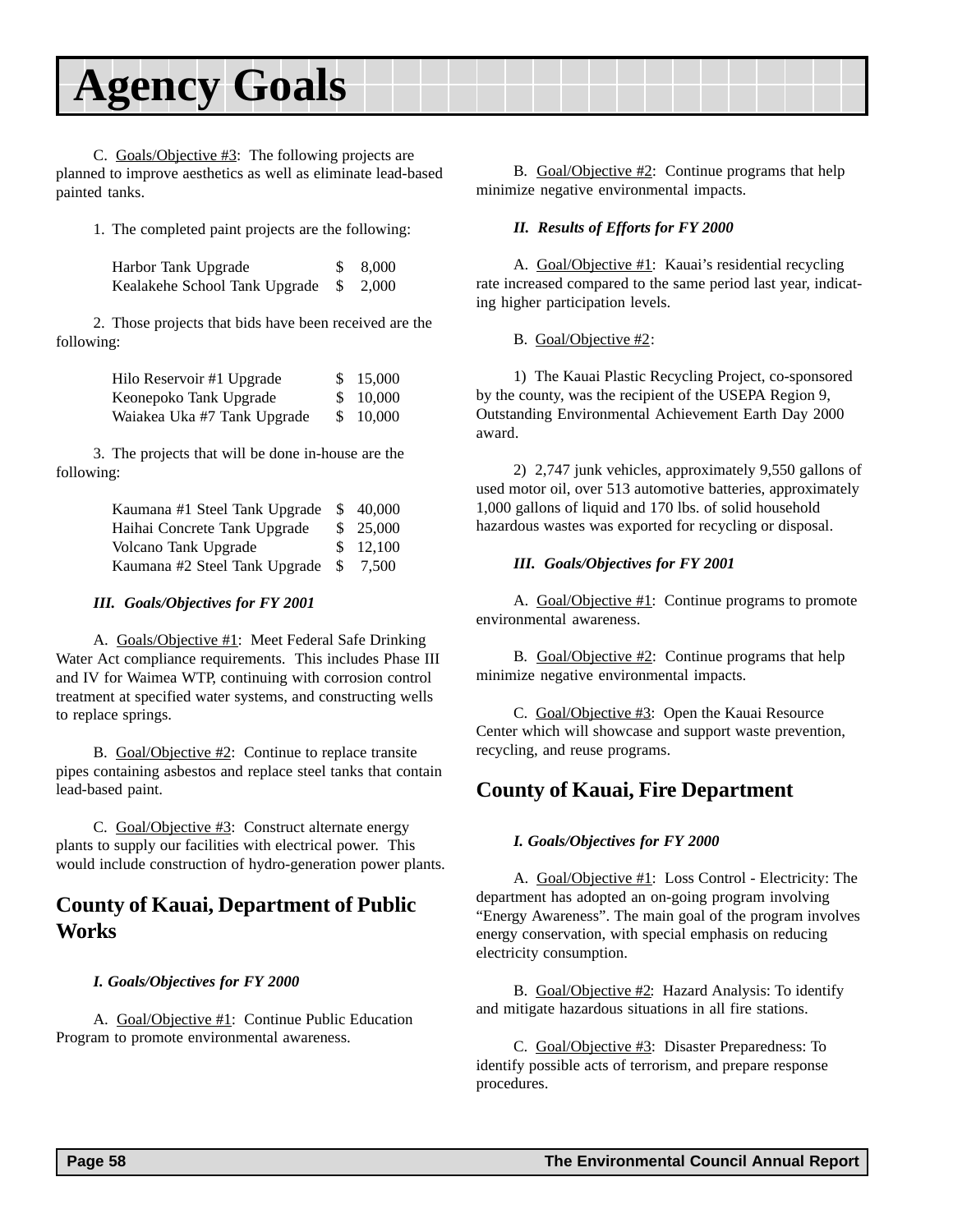<span id="page-58-0"></span>

#### *II. Results of Efforts for FY 2000*

A. Goal/Objective #1: The department implemented an "Energy Awareness Program" that involves the placement of stickers on light switches at all fire stations to remind personnel to turn off lights in order to conserve electricity. The program also involves conversion of incandescent lighting to fluorescent wherever possible.

B. Goal/Objective #2: HIOSH Consultant Phillip Arbitrario visited the department's (7) stations and identified life safety hazards that created potential hazards to fire personnel. The department has addressed all of his concerns and has taken corrective action to mitigate those problem areas. This included the posting of a fire escape plan in all the fire stations. Personnel conduct daily station meetings that include a safety briefing. Topics include firefighter safety, proper lifting techniques, stretching, exercise, diet and nutrition, etc.

C. Goal/Objective #3: The department recently held a class entitled "Acts Of Terrorism: Hazmat Preparedness." Course content included identification of possible terrorist acts, primary and secondary devices, and scene safety.

#### *III. Goals/Objectives for FY 2001*

A. Goal/Objective #1: Loss Control - Water.

B. Goal/Objective #2: Updating and Maintaining Material Safety Data Sheets.

C. Goal/Objective #3: Disaster Preparedness: Hazardous Materials Spill Containment Procedures.

#### **County of Kauai, Department of Water**

#### *I. Goals/Objectives for FY 2000*

A. Goal/Objective #1: Continued operation of all our water systems in full compliance with all applicable Safe Drinking Water Act Requirements.

B. Goal/Objective #2: Continued operation of all Department business in accordance with all applicable environmental and safety regulations, and implementation of best management practices within all of our operations.

C. Goal/Objective #3: Update Department's Chapter 343 Exemption List.

#### *II. Results of Efforts for FY 2000*

A. Goal/Objective #1: No violations of DOHIEPA Requirements.

B. Goal/Objective #2: Complied with Environmental Regulations, no violations of HIOSH Requirements, involved with FROSH Consultation division for safety improvements, progress on implementing BMPs on projects.

C. Goal/Objective #3: No progress on this goal.

#### *III. Goals/Objectives for FY 2001*

A. Goal/Objective #1: Continued operation of all our water systems in full compliance with all applicable Safe Drinking Water Act Requirements.

B. Goal/Objective #2: Continued operation of all Department business in accordance with all applicable environmental and safety regulations.

C. Goal/Objective #3: Update Department's Chapter 343 Exemption List.

### **County of Kauai, Planning Department**

#### *I. Goals/Objectives for FY 2000*

A. Objective  $#1$ : To ensure that land use and development projects are assessed for conformity to the goals and policies of the Kauai County General Plan and supporting zoning ordinances with respect to maintaining Kauai as the "Garden Island" by sustaining the unique landscape, natural ecology and environmental character of the Island.

B. Objective #2: To facilitate the implementation of the County's Shoreline Setback and Special Management Area Rules and Regulations.

C. Objective #3: To provide objective reviews and information regarding projects that may have potential impacts to the environment.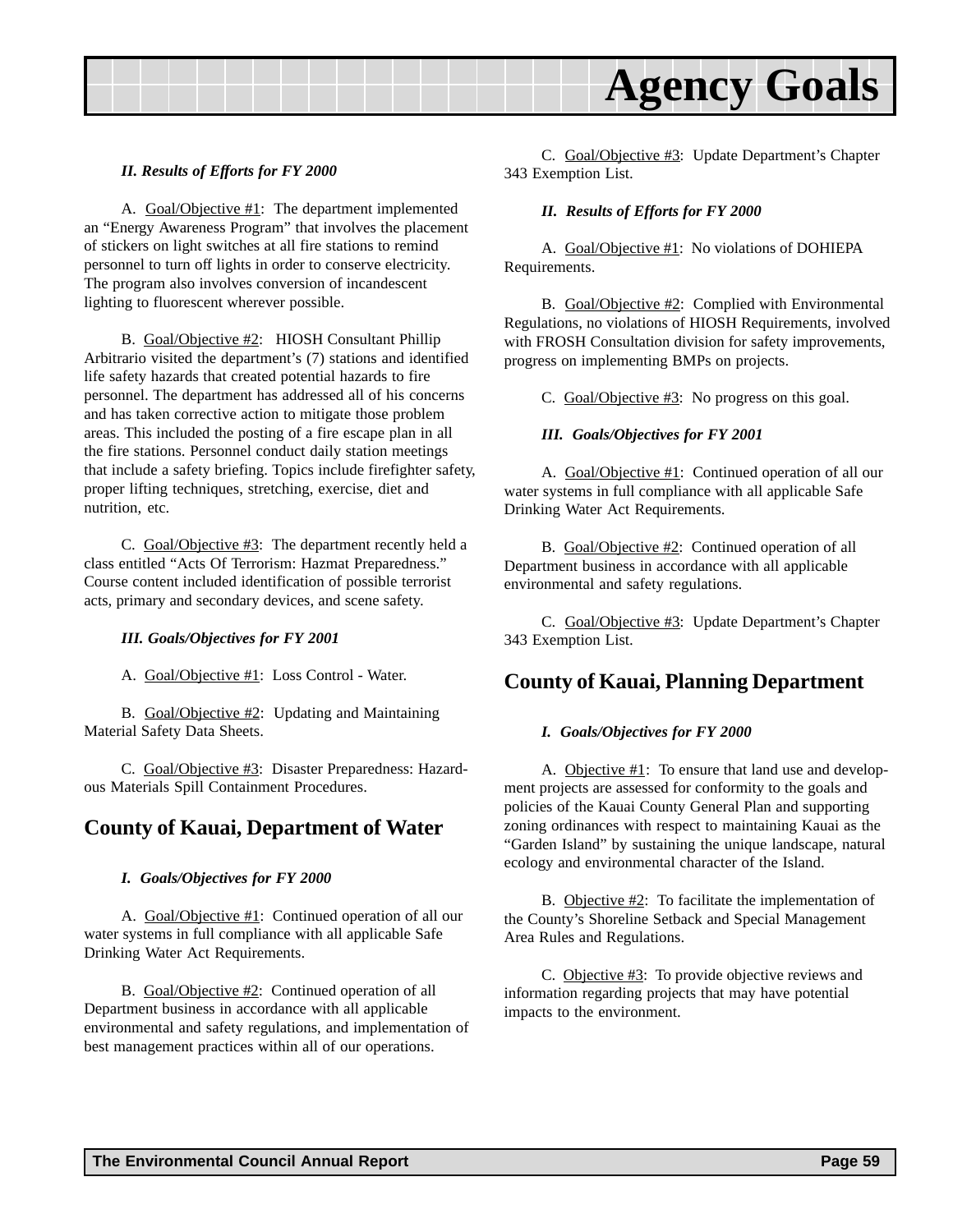#### <span id="page-59-0"></span>*II. Results of Efforts for FY 2000*

A. Objective #1: Discretionary permits and applications are referred to various governmental agencies for comments (and HRS 343 process when applicable) and adjoining property notification and public hearings are held to further identify and address impacts. The County is also in the process of updating the General Plan which will help in providing guidance for land use regulations regarding environmental and other development issues, along with helping to guide the location and character of new private and government development and infrastructure.

B. Objective #2: Departmental efforts to monitor development activities which may impact the Special Management Area are ongoing.

C. Objective #3: Departmental comments are offered through the environmental assessment process, conservation district use permit reviews and when requested by other agency or applicant actions. As funding allows, staff attends workshops and conferences to enhance in-house expertise.

#### *III. Goals/Objective for FY 2001*

The current environmental goals/objectives apply to FY 2001.

### **County of Kauai, Offices of Community Assistance**

In administering federal housing and community development grant programs, the Offices of Community Assistance works with recipients and subrecipients to ensure compliance with regulations governing environmental review procedures at the Federal (24 CFR Part 92) and State (OEQC) levels.

#### *I. Goals/Objectives for FY 2000*

A. Goal/Objective #1: Assume responsibility for environmental review determinations, decision-making and action that would otherwise apply to HUD grant programs under the National Environmental Policy Act, 24 CFR Part 58. Ensure that activities are environmentally sound.

B. Goal/Objective #2: Afford private citizens and government entities the opportunity to comment on activities that may potentially affect human, physical and social environments.

C. Goal/Objective #3: Monitor activities funded with Community Development Block Grant, HOME Investment Partnerships, Emergency Shelter Grants, and Special Purpose Grant Programs for compliance.

#### *II. Results of Efforts for FY 2000*

A. Goal/Objective #1: Assumed environmental review responsibility for the Ho'omalu, Kauai Commercial Kitchen and Halepule House projects, as applicable.

B. Goal/Objective #2: Issued legal public notices and considered all public comments and consultation responses received during the environmental assessment process for the above-mentioned projects.

C. Goal/Objective #3: Maintained environmental review records for each program activity assessed during the reporting period. Monitoring to occur through project completion.

#### *III. Goals/Objectives for FY 2001*

Same as those identified in FY 2000.

# **County of Maui, Department of Parks and Recreation**

#### *I. Goals/Objectives for FY 2000*

A. Goal/Objective #1: To raise awareness of the value of trees through the staff support of the Arborist Committee, a citizen advisory committee to the Mayor, by observing Arbor Week in November and the successful application for the Tree City, USA designation.

B. Goal/Objective #2: To promote, implement and monitor beautification of County property including landscaping projects and maintenance of trees. The Beautification Section is responsible for turf management, landscaping and tree trimming. The County is also responsible to facilitate a street tree maintenance program in accordance with the County Landscaping Plan.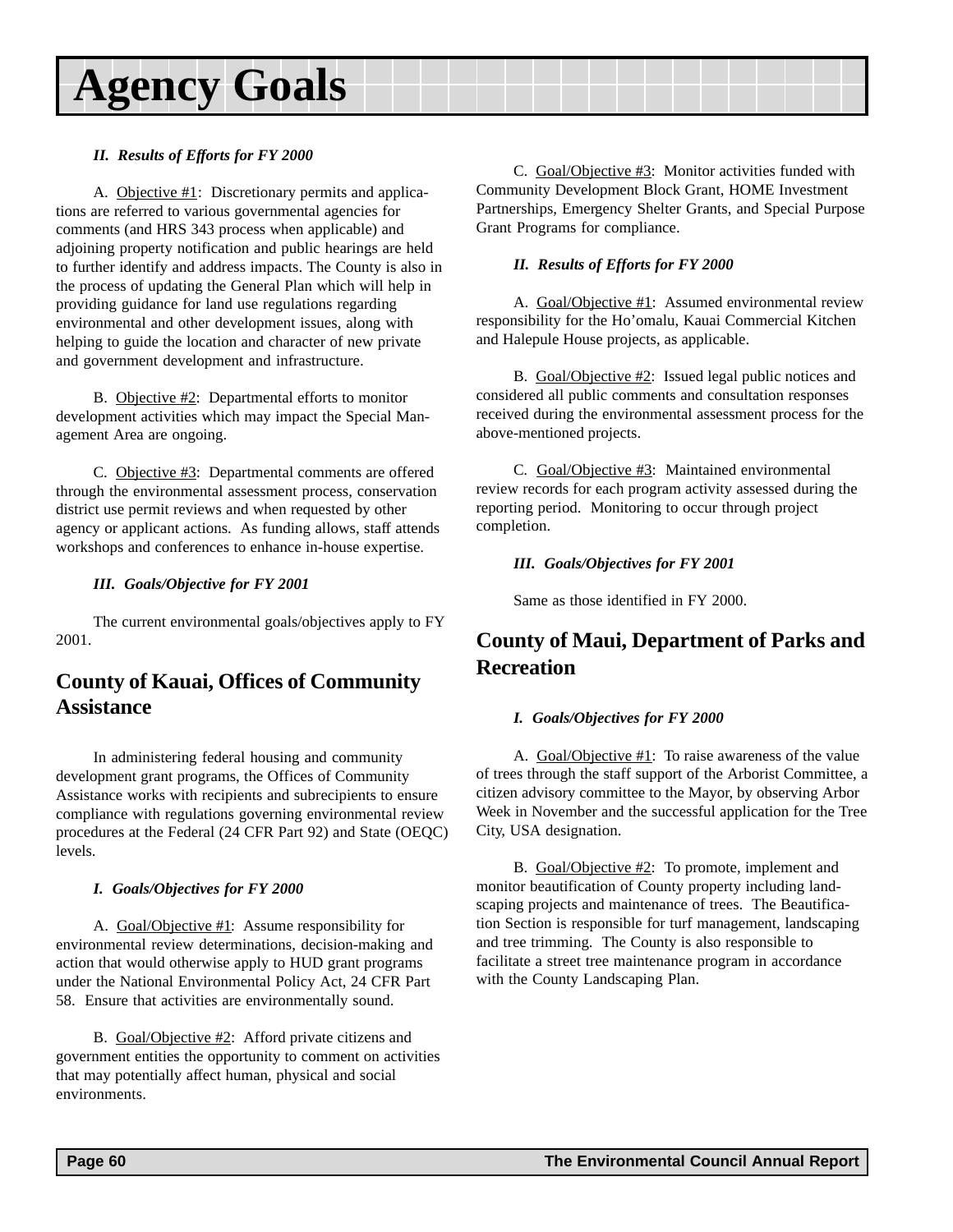<span id="page-60-0"></span>

#### *II. Results of Efforts for FY 2000*

|               |                                 |     | <b>FY98</b> |
|---------------|---------------------------------|-----|-------------|
| <b>FY99</b>   | <b>FY00</b>                     |     | Actual      |
| Actual Actual |                                 |     |             |
|               | Additional street trees planted |     | 64          |
| 73            | 60                              |     |             |
|               | Additional park trees planted   | 544 | 420         |
| 110           |                                 |     |             |

A. Goal/Objective #1: Arbor Week '99 was proclaimed by the Mayor with the theme "Protect the Urban Forest". Over 200 volunteers planted 400 trees as a windbreak for Maui's newest park. Not only was Maui recognized as Tree City USA, it earned a national award for being the community in Hawaii that has earned this designation for the longest time.

B. Goal/Objective #2: The Christmas Tree Cycling project no longer requires the legions of volunteers, so it was returned to the Recycling Office. The tasks of the hotline and wire baskets have been assumed by a County-funded nonprofit.

C. Goal/Objective #3: Volunteerism has been centralized under the auspices of the Volunteer Center. Parks Department has worked in partnership with the Center on the planting of trees and youth painting murals on restroom facilities.

#### *III. Goals/Objectives for FY 2001*

The current environmental goals/objectives apply to FY 2001.

### **County of Maui, Department of Public Works and Waste Management**

#### *I. Goals/Objectives for FY 2000*

A. Goal/Objective #1: Finalize an agreement with the union to plan for transition to automated refuse collection, green waste, and recycling collection.

B. Goal/Objective #2: Adopt the wastewater pretreatment civil procedure, rules, and ordinances to effectuate this program.

C. Goal/Objective #3: Fully implement the grant with the Department of Health by contracting the work provided in the agreement for protecting nearshore water quality.

#### *II. Results of Efforts for FY 2000*

A. Goal/Objective #1: Adoption of civil procedures and rules for the Wastewater Pretreatment Program was completed.

B. Goal/Objective #2: The contract with the Department of Health regarding the protection of nearshore water quality has been substantially completed and is in its final phase.

C. Goal/Objective #3: The department completed a shoreline study that identified a number of opportunities from which the department is changing its approach to cleaning and opening stream channels in Kihei. These adjustments will help the nearby beaches to retain sand.

#### *III. Goals/Objectives for FY 2001*

A. Goal/Objective #1: Pass legislation regarding recycled glass for use in County projects and for the mandatory recycling of glass for establishments that possess liquor licenses.

B. Goal/Objective #2: Initiate programs along the beaches in Kihei as it relates to the department's maintenance of stream channels so as to protect the health of those beaches.

C. Goal/Objective #3: Initiate the permitting of restaurants throughout the County of Maui consistent with our pretreatment ordinance regulating the discharge of fats, oils, and greases.

### **County of Maui, Department of Water Supply**

#### *I. Goals/Objectives for FY 2000*

A. Goal/Objective #1: Protect Maui County watersheds.

B. Goal/Objective #2: Monitor the status of Iao and neighboring aquifers and improve distribution of withdrawals.